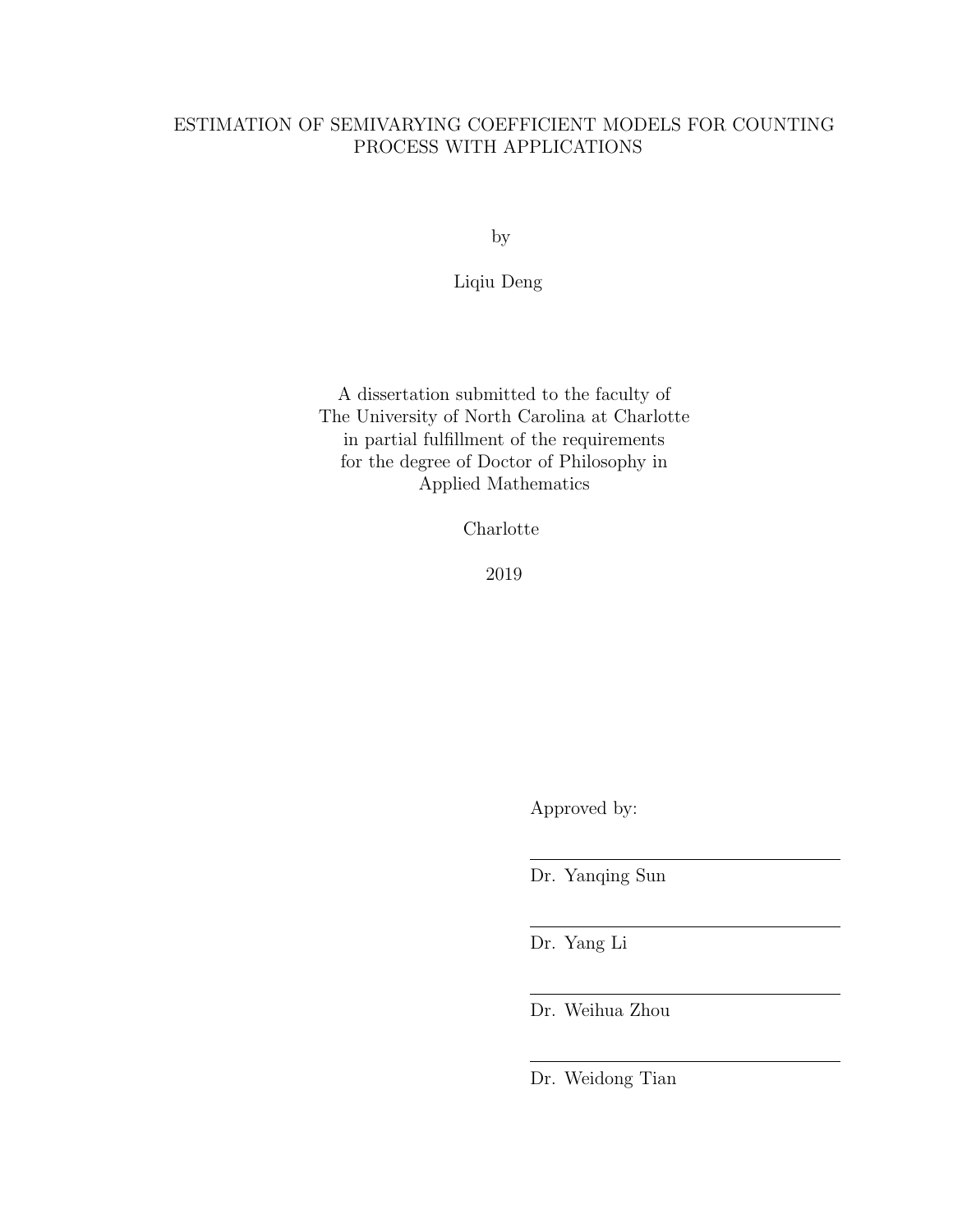c 2019 Liqiu Deng ALL RIGHTS RESERVED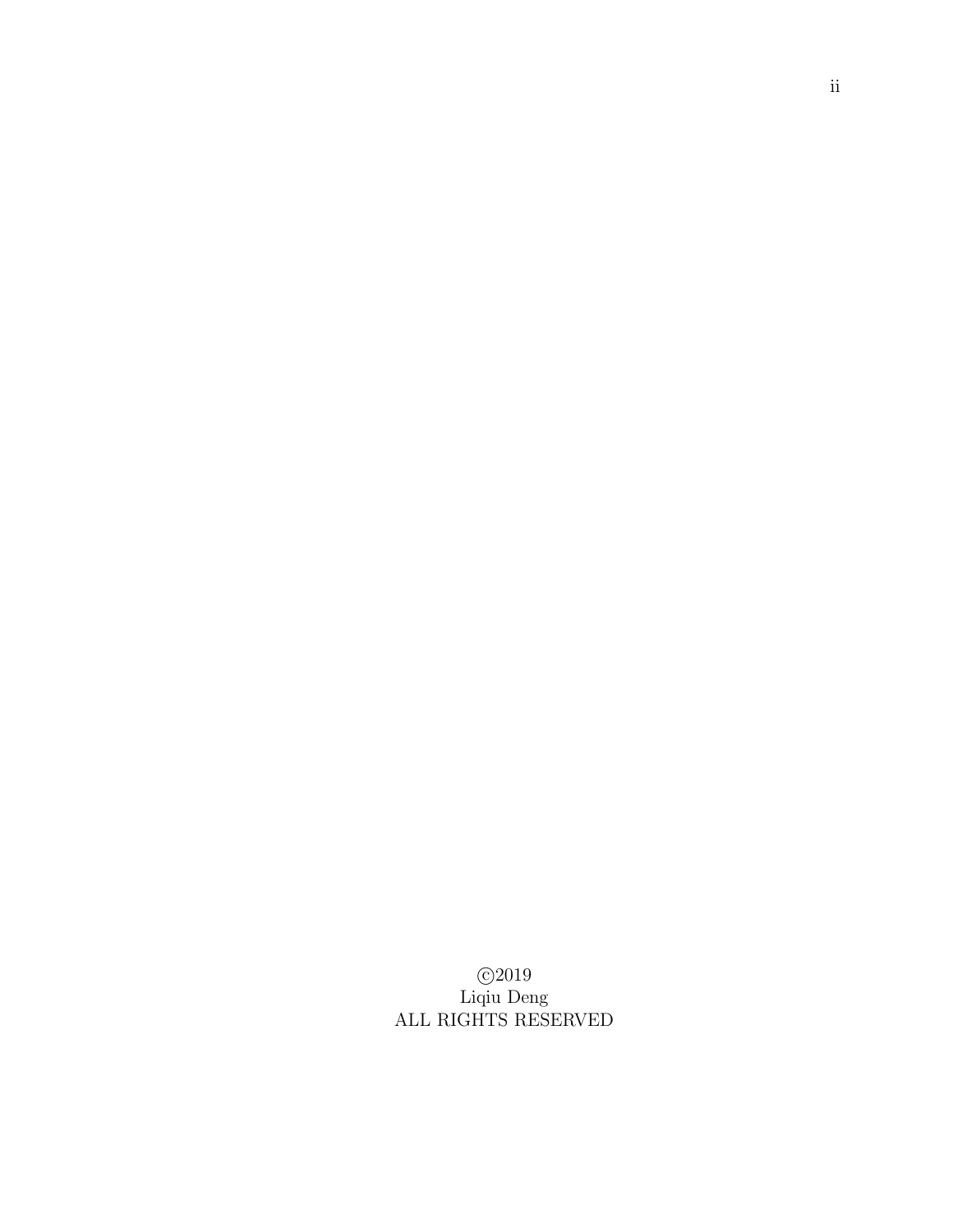#### ABSTRACT

# LIQIU DENG. Estimation of Semivarying Coefficient Models for Counting Process with Applications. (Under the direction of DR. YANQING SUN)

Recurrent events are very common in many different fields, including biological, medical, engineering and finance. Existing research have developed methodologies to model constant covariate effects and time-dependent covariate effects. However, in reality, for instance medical cases, covariate effects can be depending on other covariates as well. Therefore, in this dissertation, we investigate a semiparametric model for recurrent events, which incorporates both time-varying covariate effects and covariate-varying effect.

In our model, we use fixed parameters to model constant covariate effects, while we assume both time-dependent effects and covariate-varying effects to be unknown functions. An estimation procedure is proposed to estimate the unknow parameters and functions. Local linear smoothing method is adopted in our estimation procedure. Detailed computation is carried out by using Newton-Raphson iterative method. The asymtoptic properties including asymptotic normality and consistency are established for the proposed estimators.

In order to assess the finite-sample performance of the proposed estimators and estimation procedure, simulation studies are conducted for different cases. The simulation results show that the proposed estimators perform very well with small bias and an empirical coverage probability close to its nominal level 95%.

In addition, the proposed model and methodologies are applied on the data from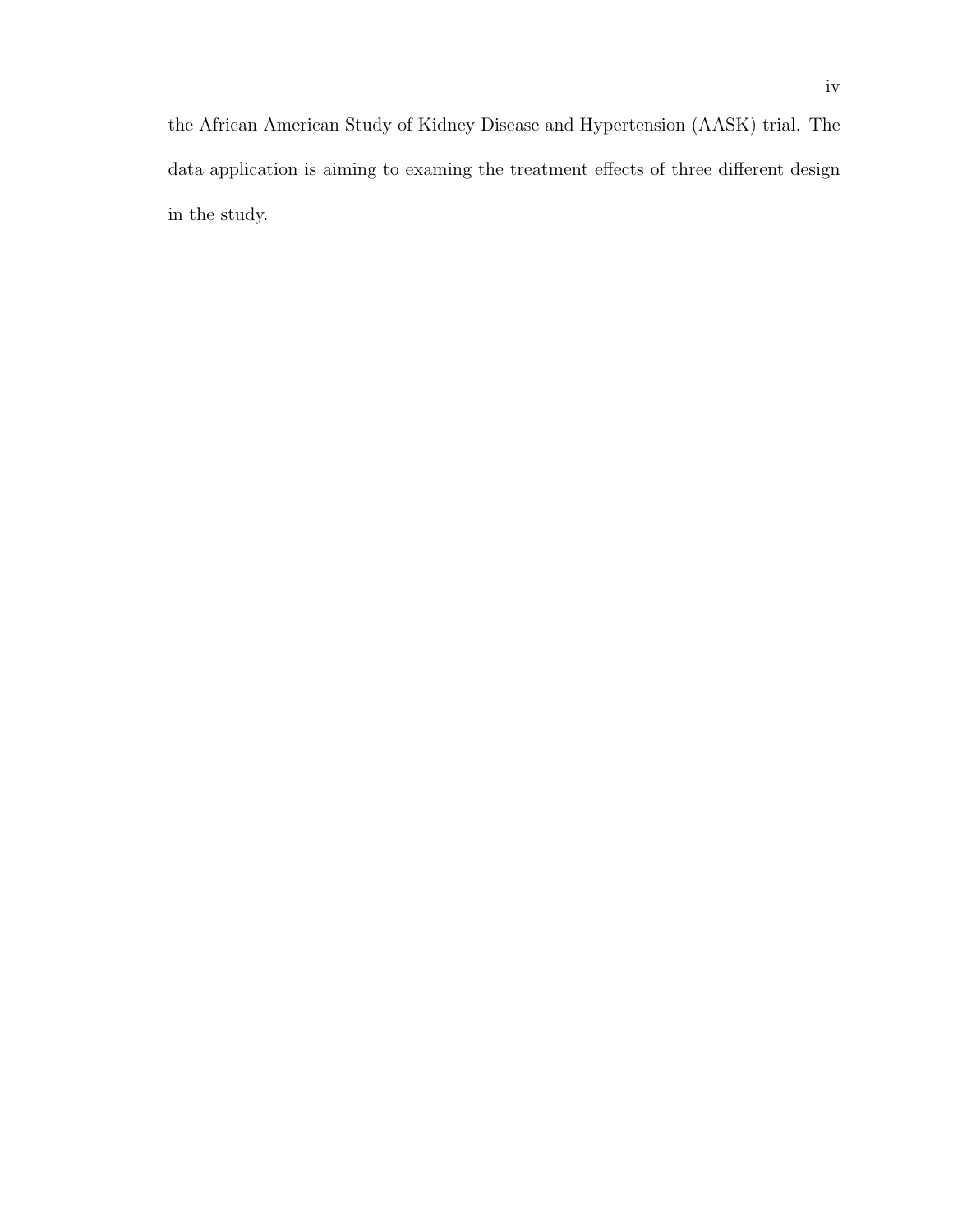#### ACKNOWLEDGMENTS

It has been a long journey before I get to this point. I would like to acknowledge the roles of all individuals that have helped me complete this dissertation and get through this long journey.

I would like to express my most sincere gratitude to my advisor Dr. Yanqing Sun, who encouraged me to pursue this study and provided me insightful guidance from the beginning to the finishing line. I am deeply grateful for her understanding, patience, enthusiasm to research, encouragement and inspiration, without any of which this dissertation would not have been completed. The weekly meetings we had in the past five years helped me go further in my research, while Friday lunches with Dr. Sun helped me grow to be a better woman. What I have learned from her will benefit me for the rest of my life.

To my committee members, Dr. Weihua Zhou, Dr. Yang Li, and Dr. Weidong Tian, I am deeply grateful for their valuable comments, advise, time and encouragement throughout my dissertation.

I would like to thank Dr. Yuanan Diao, Dr. Shaozhong Deng and Dr. Mohammad Kazemi for being extremely supportive and understanding during my Ph.D study. As a Ph.D student with two young kids, my life would have been much harder without your support.

I would like to thank student fellows at the department, Fei, Peilin, Yuehan, Li, Dan, Yetong and Sha, for your encouragement. Thank you for babysitting my kids from time to time when I needed help.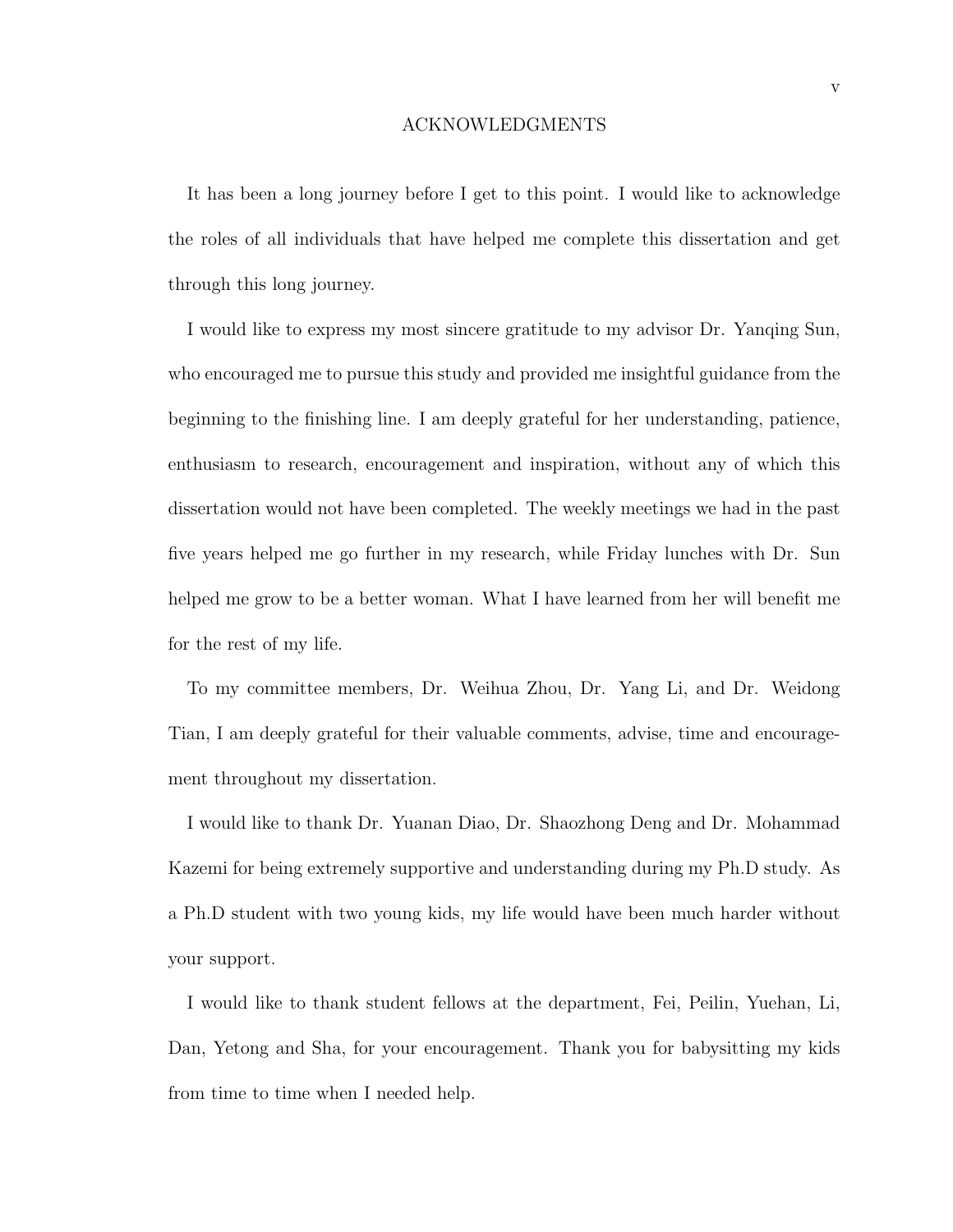I would like to thank my parents and my brothers for their unconditional support and love. Special thanks to my children Nelson and Olivia. The love, smiles, hugs and laughters from them helped me get through the darkness during this journey.

Last of all, I owe my thanks to my husband Siyuan Huang for encouraging me in all of my pursuits and supporting me emotionally and financially. Thank you for your patience, company, inspiration, and endless love throughout this journey and my life.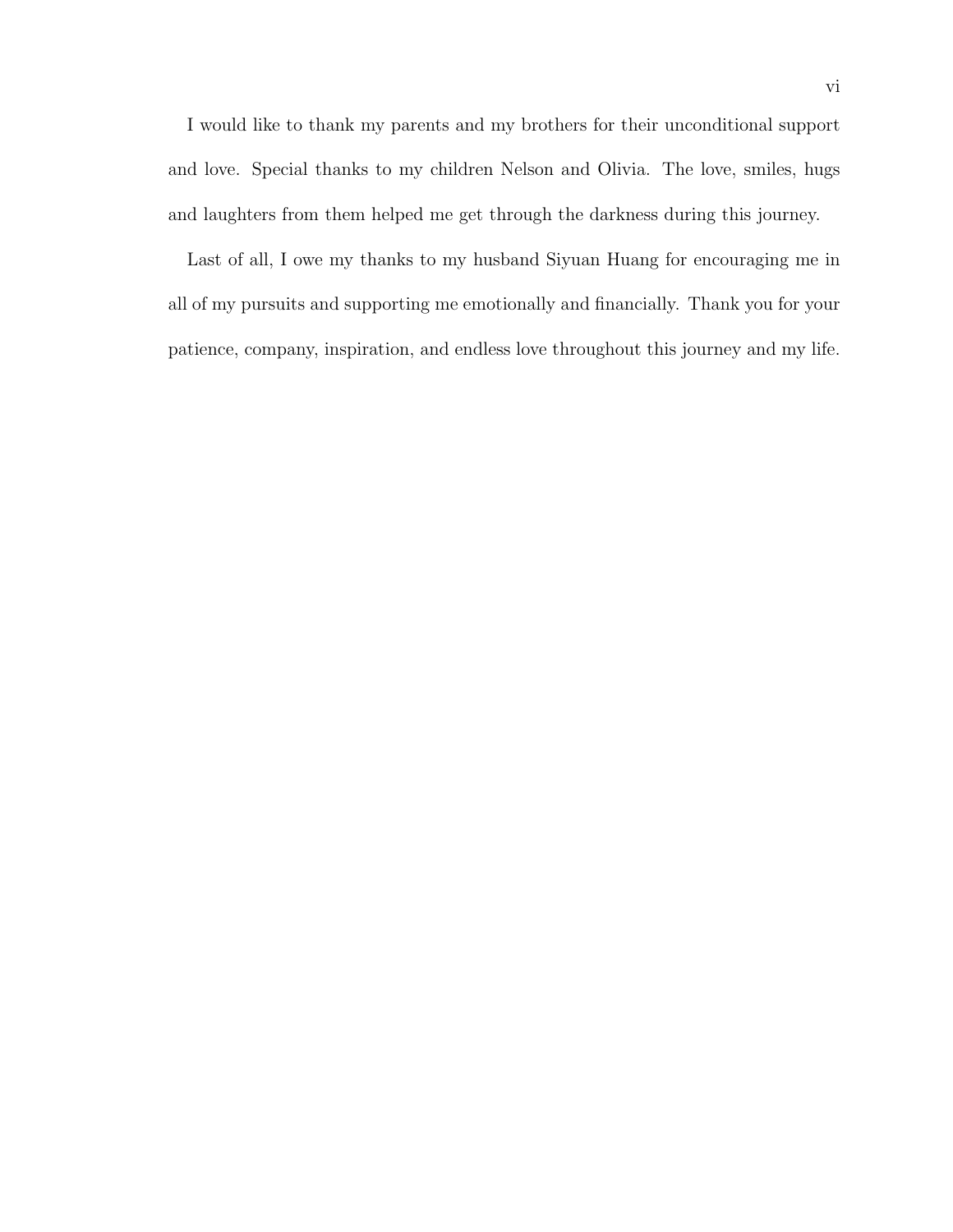# TABLE OF CONTENTS

| <b>LIST OF FIGURES</b>                                                            | ix             |
|-----------------------------------------------------------------------------------|----------------|
| <b>LIST OF TABLES</b>                                                             | X              |
| <b>CHAPTER 1: INTRODUCTION</b>                                                    | $\mathbf{1}$   |
| 1.1. A Motivating Example                                                         | $\overline{2}$ |
| <b>AASK</b> Trial<br>1.1.1.                                                       | $\overline{2}$ |
| 1.1.2.<br>Existing Research on AASK Trial                                         | 9              |
| 1.2. Literature Review                                                            | 10             |
| CHAPTER 2: SEMIPARAMETRIC MODEL WITH NONPARAMET-<br>RIC COVARIATE-VARYING EFFECTS | 13             |
| 2.1. Model Description                                                            | 13             |
| 2.2. Estimation Procedure                                                         | 16             |
| 2.3. Computational Algorithm                                                      | 19             |
| 2.4. Bandwidth Selection                                                          | 20             |
| CHAPTER 3: ASYMPTOTIC PROPERTIES                                                  | 23             |
| 3.1. Notations                                                                    | 23             |
| 3.2. Asymptotic Properties                                                        | 24             |
| CHAPTER 4: SIMULATION STUDIES                                                     | 27             |
| 4.1. Simulation on Single Event Data - Survival Analysis                          | 27             |
| Generating Single Event Data<br>4.1.1.                                            | 27             |
| Simulation Example<br>4.1.2.                                                      | 29             |
| 4.2. Simulation on Recurrent Events Data                                          | 38             |
| Generating Recurrent Events Data<br>4.2.1.                                        | 38             |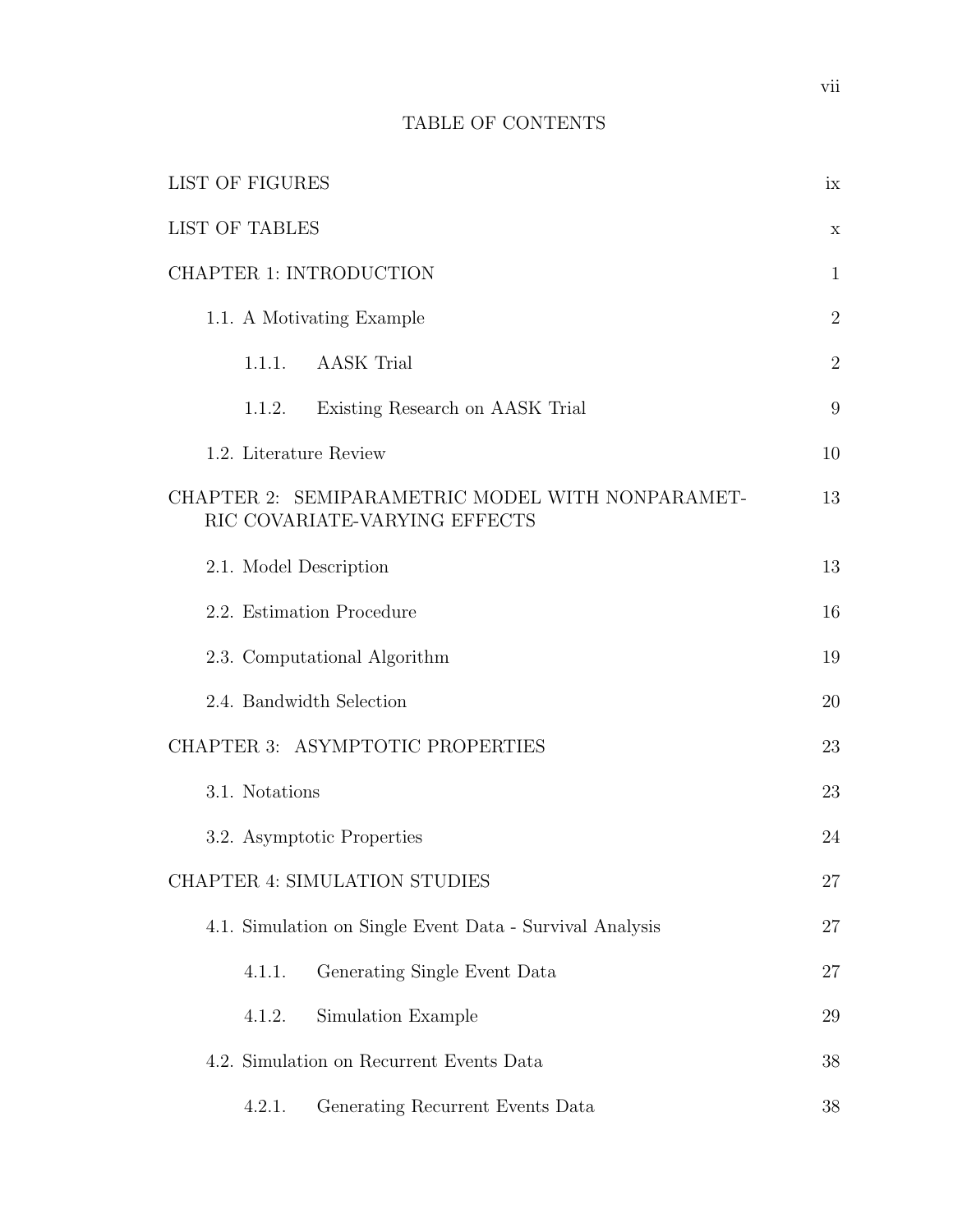|                                    |        |                      | $\cdots$<br>VIII |
|------------------------------------|--------|----------------------|------------------|
|                                    | 4.2.2. | Simulation Example 1 | 39               |
|                                    | 4.2.3. | Simulation Example 2 | 47               |
| <b>REFERENCES</b>                  |        |                      | 55               |
| APPENDIX A: PROOFS OF THE THEOREMS |        |                      | 59               |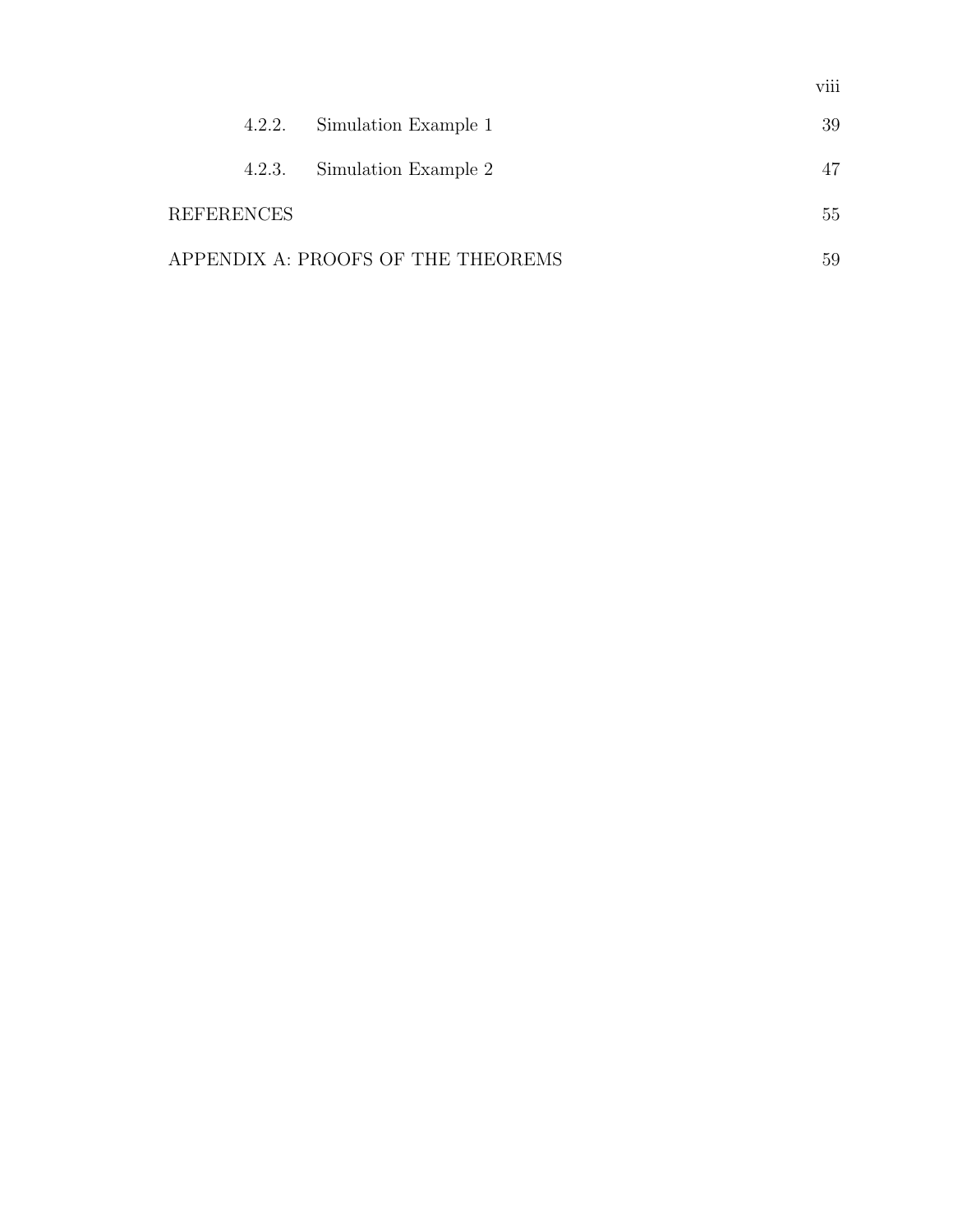## LIST OF FIGURES

- FIGURE 1: Plots for Bias, CP, SSE and ESE for n=400, 600, 800, and 1000 with  $h_t = 0.4, h_u = 0.4$  for  $\alpha_0(t) = -1.5 + 0.8t$  and  $\alpha_1(t) = t$  for  $0 \leq t \leq 2$ . 36
- FIGURE 2: Plots for bias, CP, SSE and ESE for n=400, 600, 800, and 1000 with  $h_t = 0.4, h_u = 0.4$  for  $\gamma(u) = -0.5u$ . 37
- FIGURE 3: Plots for bias, CP, SSE and ESE for n=400, 600, 800 with  $h_t=0.3$ ,  $h_u=0.3$  for  $\alpha_0(t)=1.5-\log(1+t)$  for  $0\leq t\leq 5$ . 45
- FIGURE 4: Plots for bias, CP, SSE and ESE for n=400, 600, 800 with URE 4. 1 lots for plas, C1, SSE and  $h_t = 0.3$ ,  $h_u = 0.3$  for  $\gamma(u) = \sqrt{u} - 2$ . 46
- FIGURE 5: Plots for bias and CP for n=400, 600, 800 with  $h_t = 0.3$ ,  $h_u = 0.3$ . Left panel is for  $\alpha_1(t) = 2 - log(1 + t)$ . Right panel is for  $\alpha_2(t) = \sin(0.2t)$ . 53
- FIGURE 6: Plots for bias and CP for  $n=400$ , 600, 800 with  $h_t = 0.3$ ,  $h_u = 0.3$ . Left panel is for  $\gamma_1(u) = u - 1$ . Right panel is for  $\gamma_2(u) =$  $\sqrt{u}-2$ . 54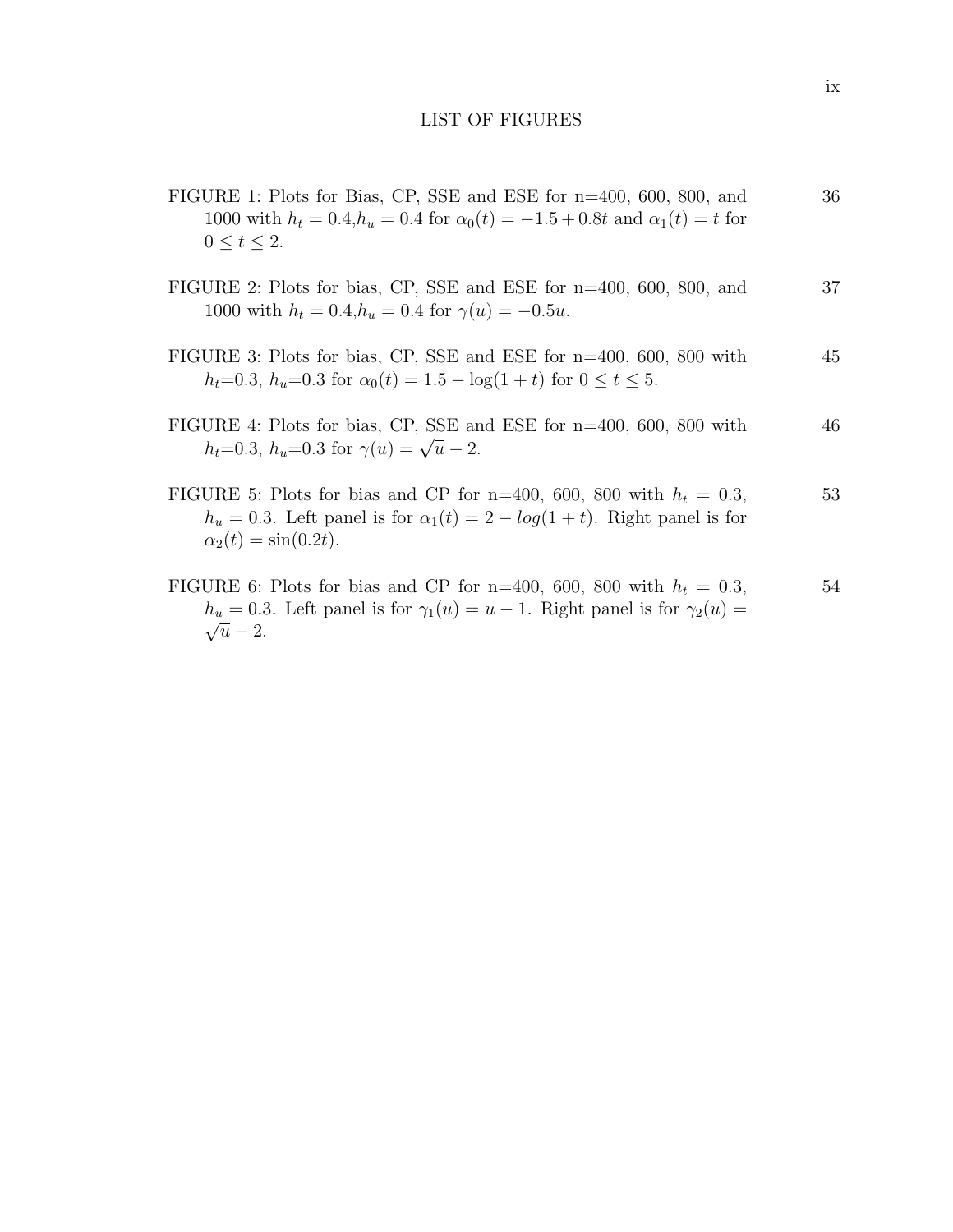# LIST OF TABLES

| TABLE 1: Blood pressure goals in AASK study and corresponding MAP<br>range.                                                                     | $5\overline{)}$ |
|-------------------------------------------------------------------------------------------------------------------------------------------------|-----------------|
| TABLE 2: Anti-hypertensive regimens and different dose levels in AASK<br>study.                                                                 | 6               |
| TABLE 3: Allocation of participants in different treatment groups in<br>AASK study.                                                             | $\overline{7}$  |
| TABLE 4: Follow up visit schedule and measurement schedule for patients<br>in AASK study.                                                       | 8               |
| TABLE 5: Summary of Bias, SSE, ESE and CP for $\hat{\beta}$ under model (4.6).                                                                  | 34              |
| TABLE 6: Summary of RMSEs for $\hat{\alpha}_0(t)$ , $\hat{\alpha}_1(t)$ and $\hat{\gamma}(u)$ under model<br>(4.6).                             | 35              |
| TABLE 7: Summary of Bias, SSE, ESE and CP for $\hat{\beta}$ under model (4.7).                                                                  | 43              |
| TABLE 8: Summary of RMSEs for $\hat{\alpha}_0(t)$ and $\hat{\gamma}(u)$ under model (4.7).                                                      | 44              |
| TABLE 9: Summary of Bias, SSE, ESE and CP for $\hat{\beta}$ under model (4.8).                                                                  | 51              |
| TABLE 10: Summary of RMSEs for $\hat{\alpha}_1(t)$ , $\hat{\alpha}_2(t)$ , $\hat{\gamma}_1(u)$ and $\hat{\gamma}_2(u)$ under<br>model $(4.8)$ . | 52              |

x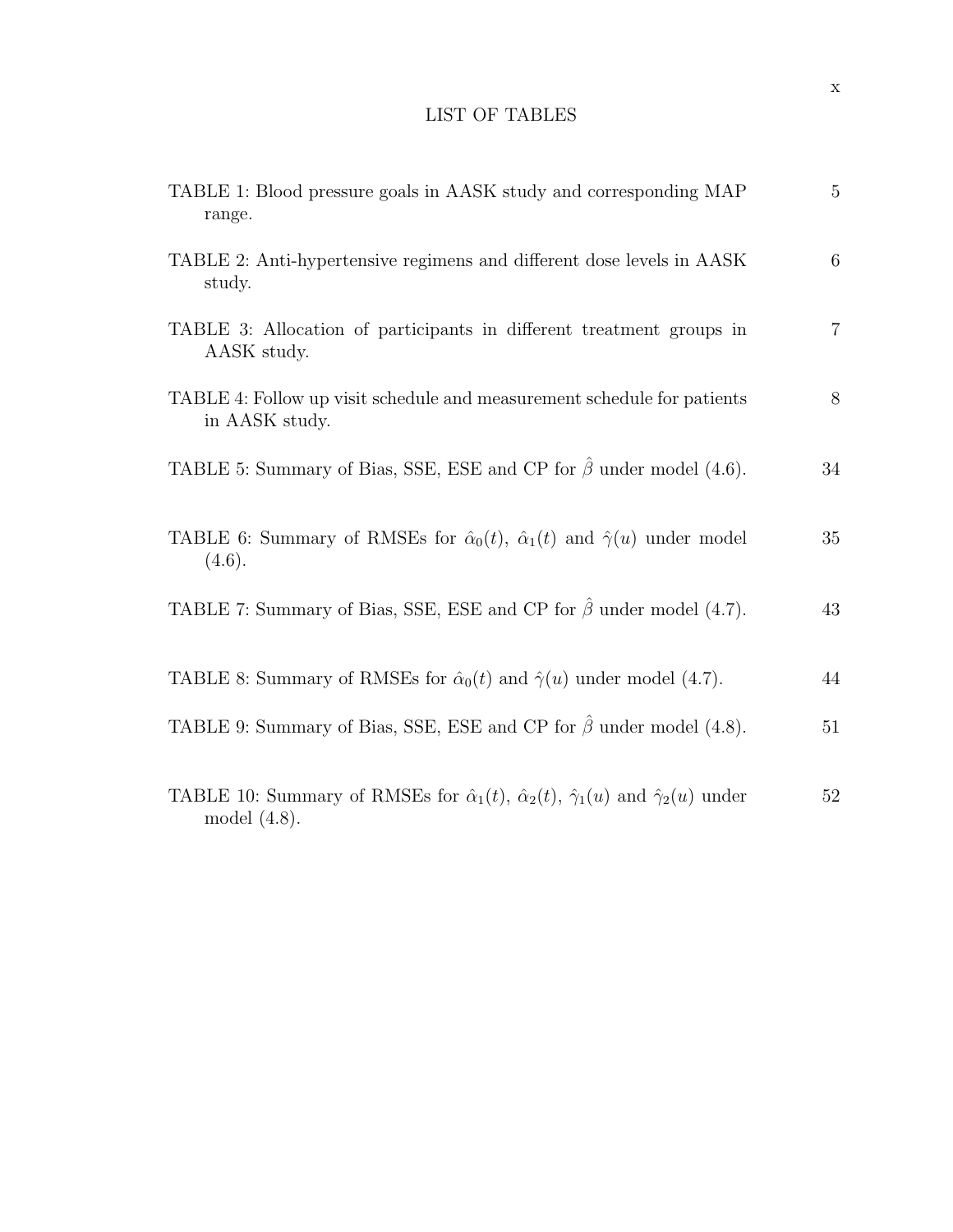## CHAPTER 1: INTRODUCTION

Survival analysis aims at modeling time to certain event. It is of interest in many biological, medical, engineering and financial applications. For example, animals life in control and experimental groups, time to relapse of a certain disease after different treatments, first time failure of a mechanical part, or time to bankruptcy of a financial institution. By assuming survival time follows a probability distribution (e.g. Exponential, Gamma, Weibull, or Log-Normal etc.) that depends on covariates, a variety of parametric regression models are developed in order to investigate how survival time distributes given the covariates, as well as exploring how strongly survival time relates to the covariates. Another approach developed by Cox (1972) is a semi-parametric, which assumes a parametric and proportional structure that relates covariates to hazard rate while leaves the non-parametric part completely unspecified. Since Cox model does not require distribution assumption, it soon becomes one of the most popular survival regression methods.

The ordinary Cox regression model suffices in survival analysis in which events are assumed conditionally independent given covariates. However, it is common to observe that the event of interest occurs multiple times on one single subject, which is referred as recurrent events. Typical examples include recurrent episodes of a disease in patients, multiple admissions to hospitals, multiple ear infections on young age children, multiple delinquencies of credit card customers, earthquakes in one city,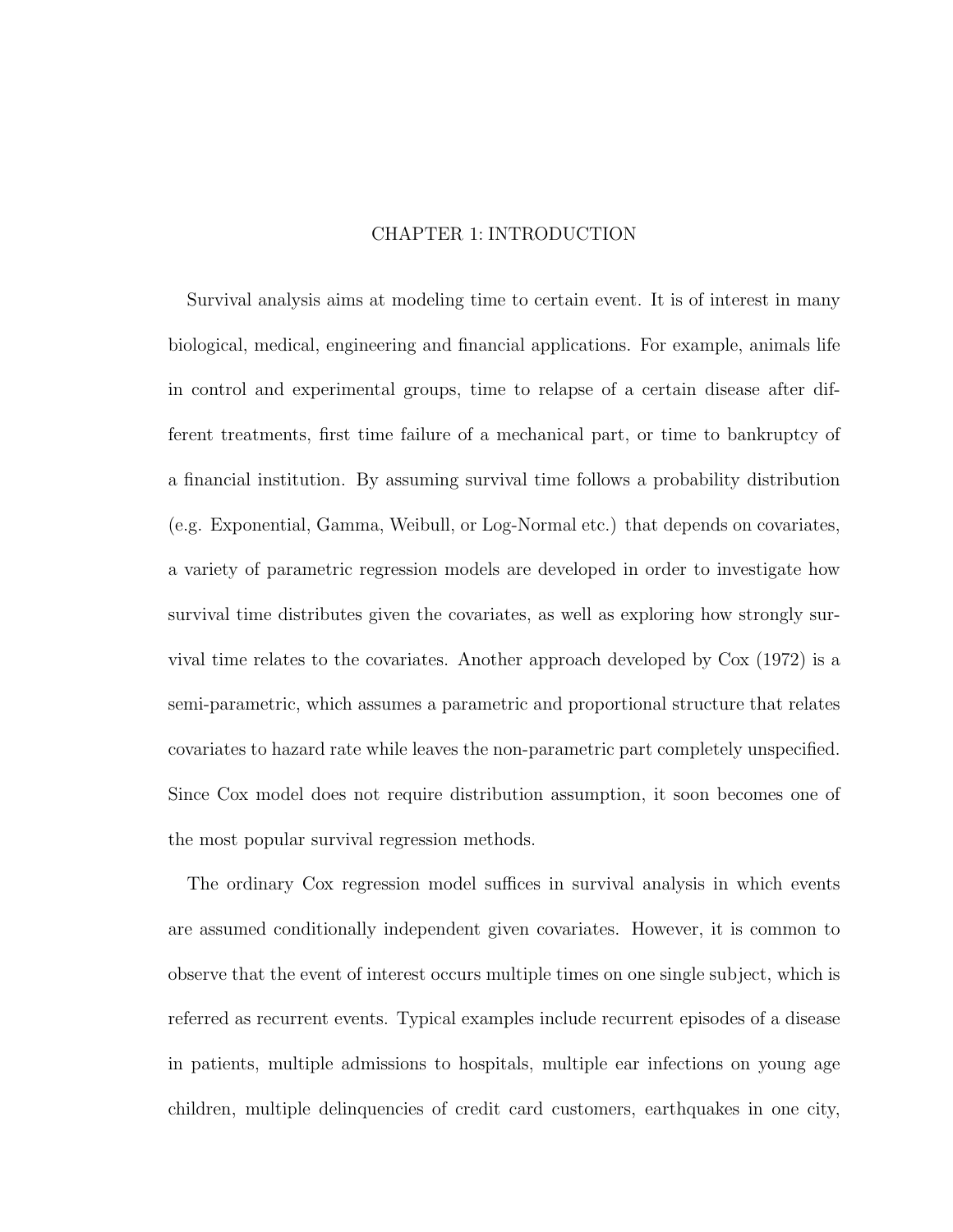repairs in machines and automobiles, etc. It is of interest to identify risk factors that are associated with the frequencies of recurrent events. In this dissertation, we aim at developing new methodologies for analyzing recurrent events data.

## 1.1 A Motivating Example

This dissertation is motivated by the African American Study of Kidney Disease and Hypertension (AASK) trial. In this section, we start with a description for the background of this clinical trial, experimental design and primary/secondary outcomes of this trial, followed by a short summary of existing research on this clinical trial study and our research question with this dataset.

## 1.1.1 AASK Trial

Studies have shown that hypertensive nephrosclerosis is the second leading cause of renal failure in African Americans and the leading cause of renal failure or end-stage renal disease (ESRD) (Institute of Medicine (US) Committee for the Study of the Medicare End-Stage Renal Disease Program, 1991). The AASK trial is a randomized clinical trial study, which aims to investigate the potential risk factors and the use of antihypertensive treatments on the progression of chronic kidney disease (CKD) on African Americans with hypertension.

A total of 2802 African American participants were recruited for the AASK trial. Physical measurements were taken for a screening process to determine patients' eligibility for this trial. Based on the results from a pre-trial screening process, 1708 participants were excluded from this study due to a variety of reasons, for instance, Patient refusal, medical exclusion, study team preference, etc. A total of 1094 par-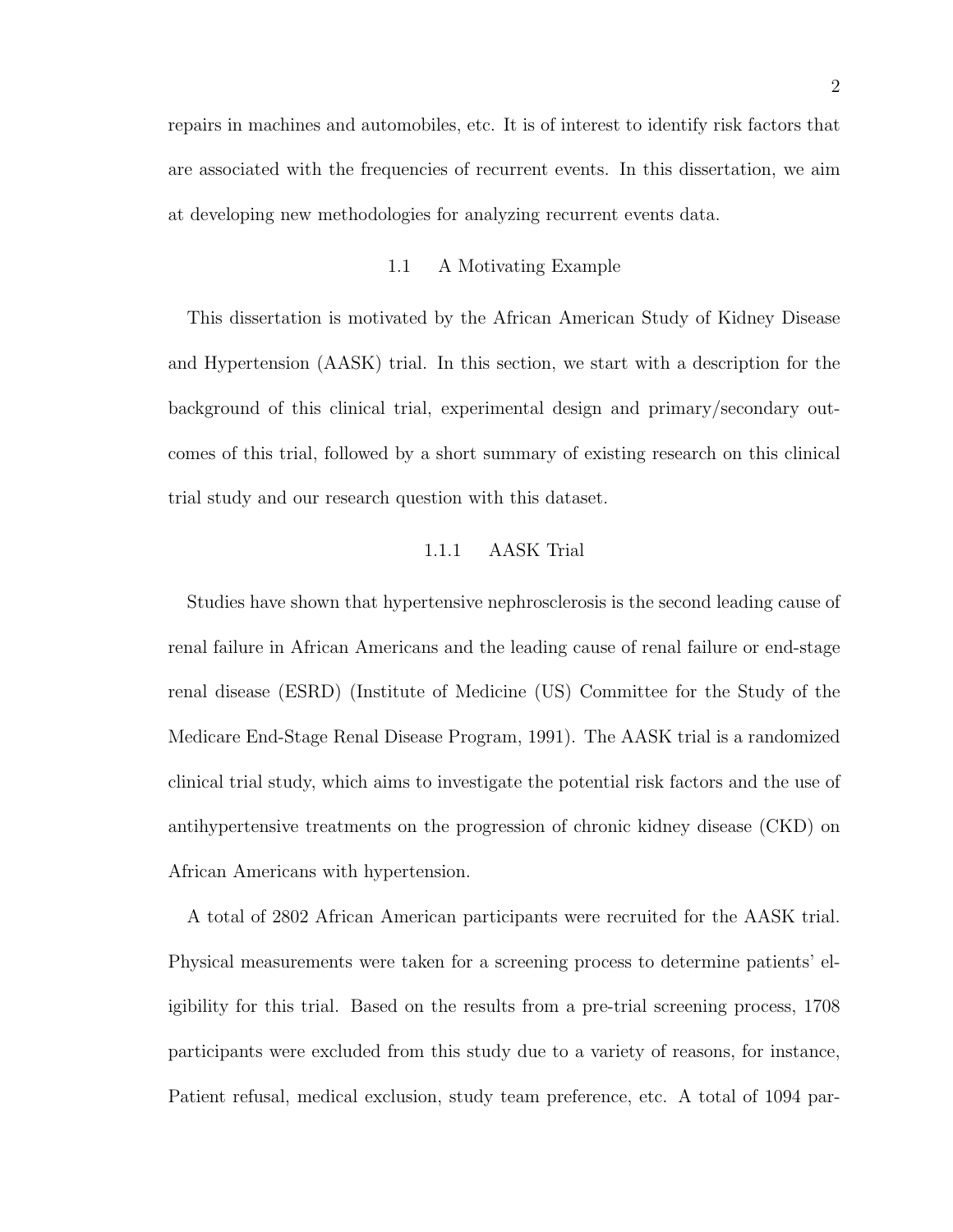ticipants were enrolled in this clinical trial and randomized into different treatment groups.

A 3\*2 experimental design was applied to randomize participants into different groups. The treatments considered in this trial include two levels of blood pressure (BP) control and three different anti-hypertensive regimens. The BP controls were defined by mean arterial pressure (MAP). Details for the two levels of BP controls are given by Table 1. Participants were randomized to one of the two BP control groups. The BP controls allocation was not blinded to neither investigators nor participants. The anti-hypertensive regimens considered in this trial include Angiotensin Converting Enzyme Inhibitors (ACEI), Calcium Channel Blocker (DHPCCB) and  $\beta$ -Blocker (BB). Different dose levels for each of those three regimens were used to maintain the patient's blood pressure within the assigned goal range. Table 2 below shows the different dose levels used in this trial. The allocation process of regimens was double blinded to both investigators and patients. A so-called "Double Dummy" system was used to accomplish medication masking in this trial. Each patient takes one tablet from either placebo or BB plus one capsule from either ACEI, DHPCCB or placebo. Table 3 summarizes the allocation of participants into different treatment groups.

The enrollment dates of patients range from March 1995 to September 1998. Patients were followed up until the end of this clinical trial September 2001. During follow up visits, a variety of physical measurements were recorded by AASK-certified personel, including glomerular filtration rate (GFR), central serum measurements (for instance, sodium, urea nitrogen, phosphorus, etc.), central 24-hour urine measurements, fasting lipid profiles and quality of life measurements. Table 4 shows the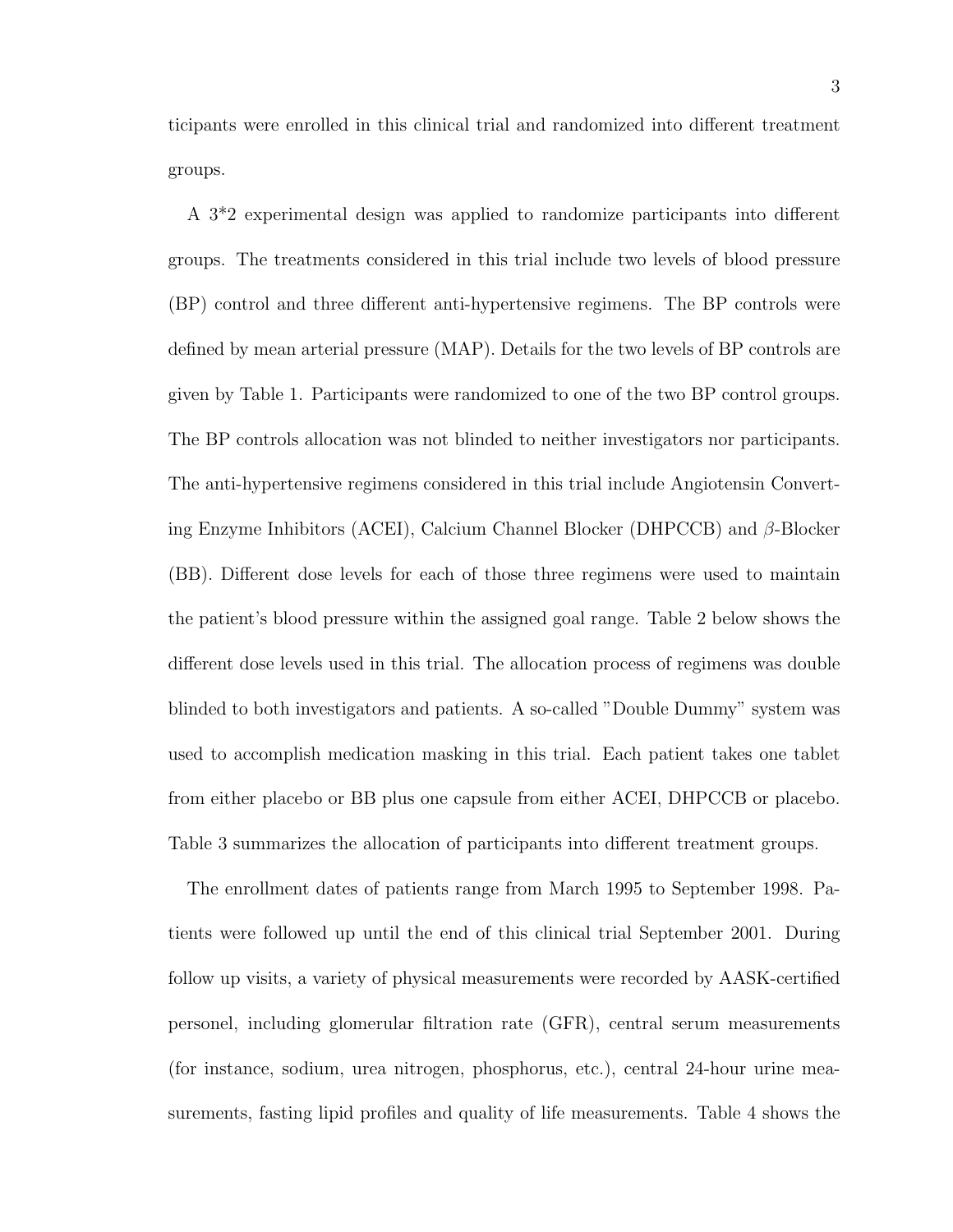schedule for taking different measurements during follow up visits.

The primary outcome of AASK trial is GFR measure, which can measure how well a kidney is functioning. Specifically, GFR estimates the amount of blood that passes through the golomeruli each minute. Waste from the blood can be filtered by glomeruli in the kidneys. Besides the primary outcome, AASK trial defined several items as secondary outcomes, including the reduction in GFR measure by 50% or by 25 ml/min/1.73m<sup>2</sup> , ESRD, and death. In addition, the AASK Clinical Outcome Committee also reviewd hospitalizations and deaths and then determined those events as cardiovascular (CV) events.

The objectives of AASK trial included the following.

- 1. To identify risk factors that are associated with progression of CKD on African Americans with hypertension.
- 2. To deterime the effects of the anti-hypertensive drugs and the effects of lower than usual blood pressure control on African Americans with hypertension.

In addition, it is of interest to model the secondary recurrent CV events and explore the risk factors that are associated with such CV events. The following subsection summarizes some of the existing studies based on the data from AASK clinical trial.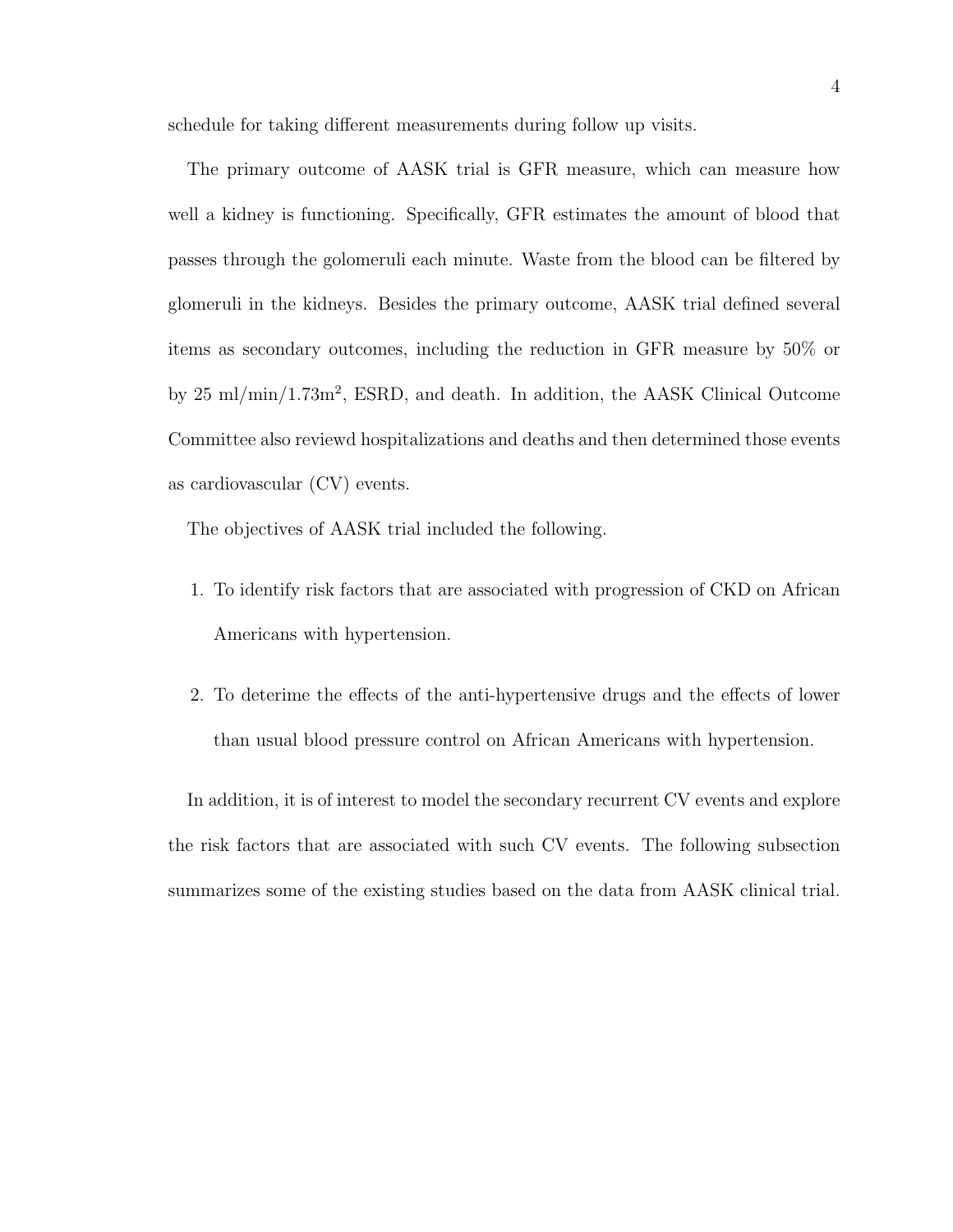Table 1: Blood pressure goals in AASK study and corresponding MAP range.

| BP goal    | MAP range                                   |
|------------|---------------------------------------------|
| lower goal | $MAP102 - 107mmHg( BP135/85 to 140/90mmHg)$ |
| usual goal | MAP < 92mmHg(BP115/80mmHg)                  |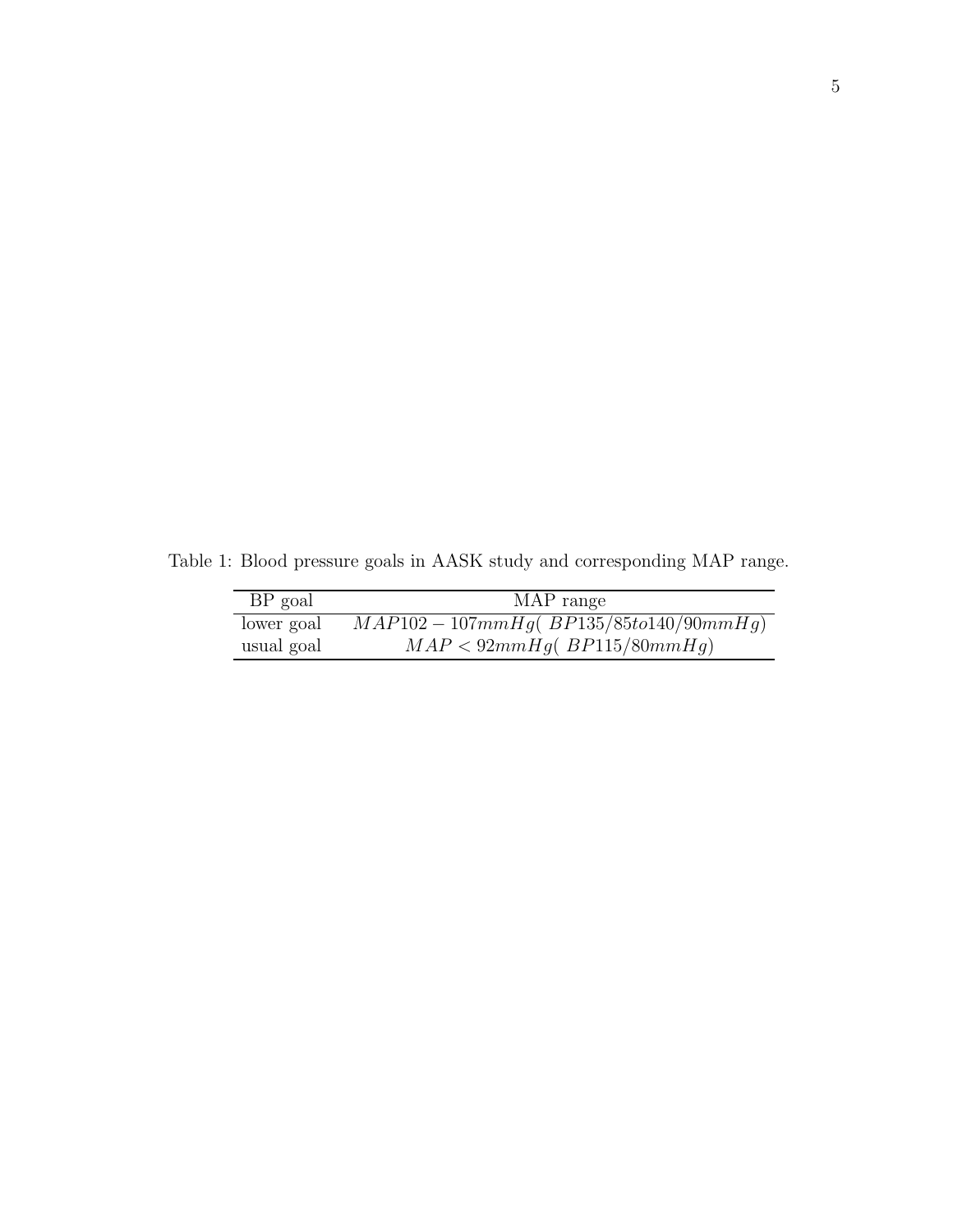$\begin{tabular}{ll} \hline \textbf{Regimen} & \textbf{Dose Level (mg)}\\ \hline ACEI & 2.5 & 5 \\ \hline DHPCCB & 5 & 5 \\ \hline \end{tabular}$ ACEI 2.5 5 10<br>
HPCCB 5 5 10  $\begin{tabular}{lcccccc} DHPCCB & 5 & & 5 & & 10 \\ & BB & 50 & & 100 & & 200 \end{tabular}$  $\quad 100\quad 200$ 

Table 2: Anti-hypertensive regimens and different dose levels in AASK study.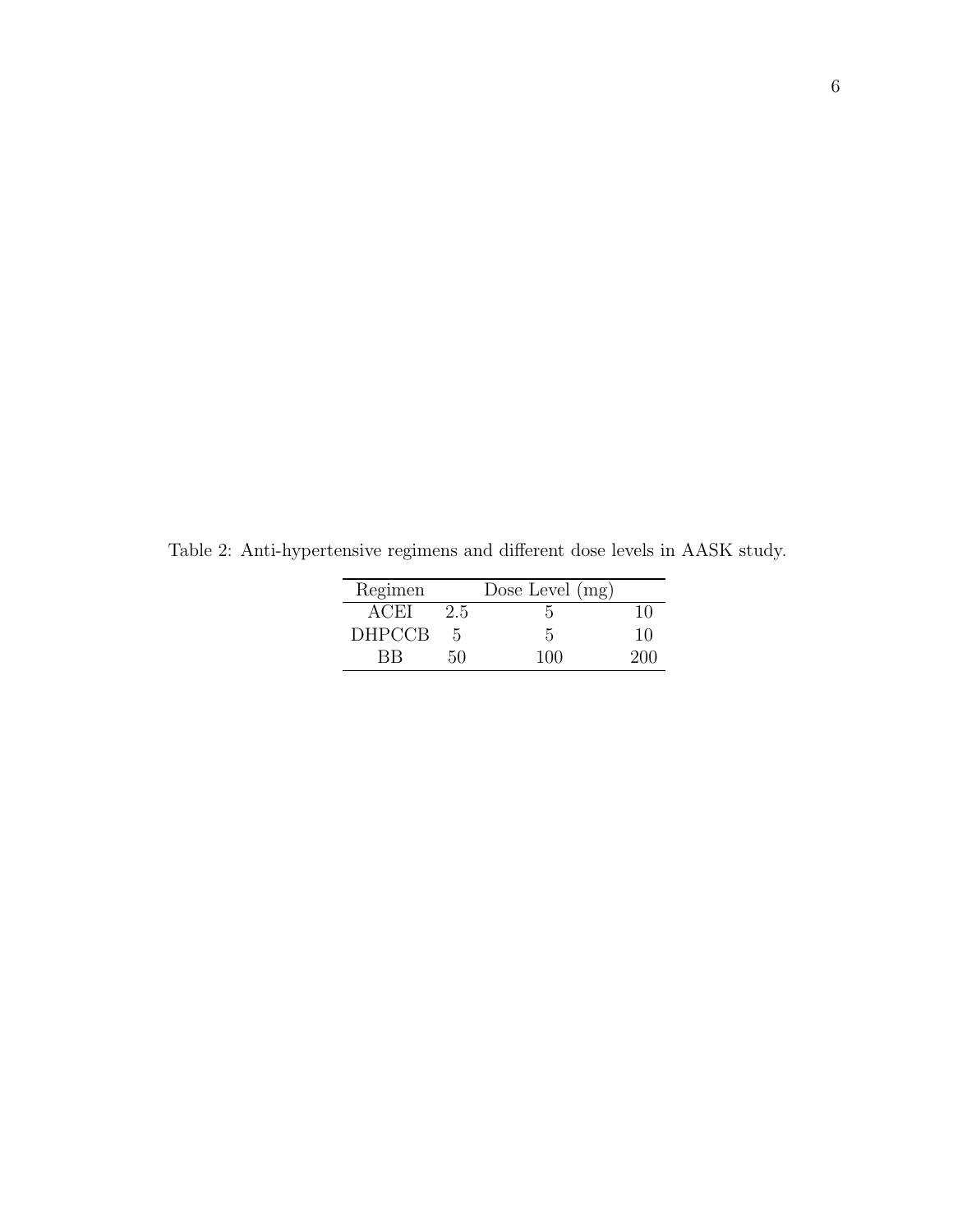| BP Goal    |     | ACEI DHPCCB BB Total |     |      |
|------------|-----|----------------------|-----|------|
| low goal   | 215 | 215                  | 110 | 540  |
| usual goal | 221 | 226                  | 107 | 554  |
| Total      | 436 | 441                  | 227 | 1094 |

Table 3: Allocation of participants in different treatment groups in AASK study.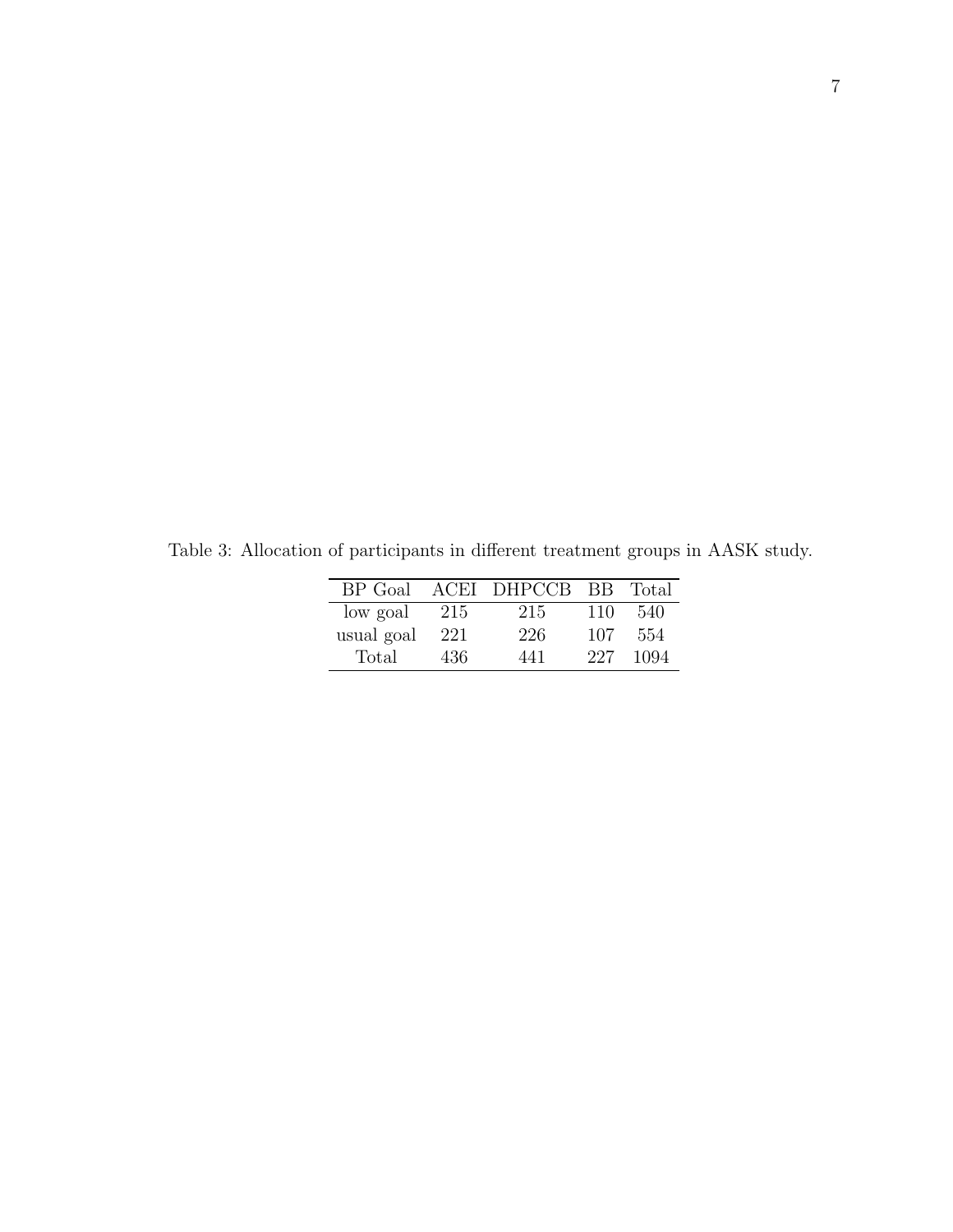Table 4: Follow up visit schedule and measurement schedule for patients in AASK study.

| Measurements                | Schedule                       |
|-----------------------------|--------------------------------|
| GFR.                        | $3, 6, 12$ months,             |
|                             | then every 6 months thereafter |
| serum measurements          | every 6 months                 |
| urine measurements;         |                                |
| fasting lipid profiles;     |                                |
| quality of life measurement | annually                       |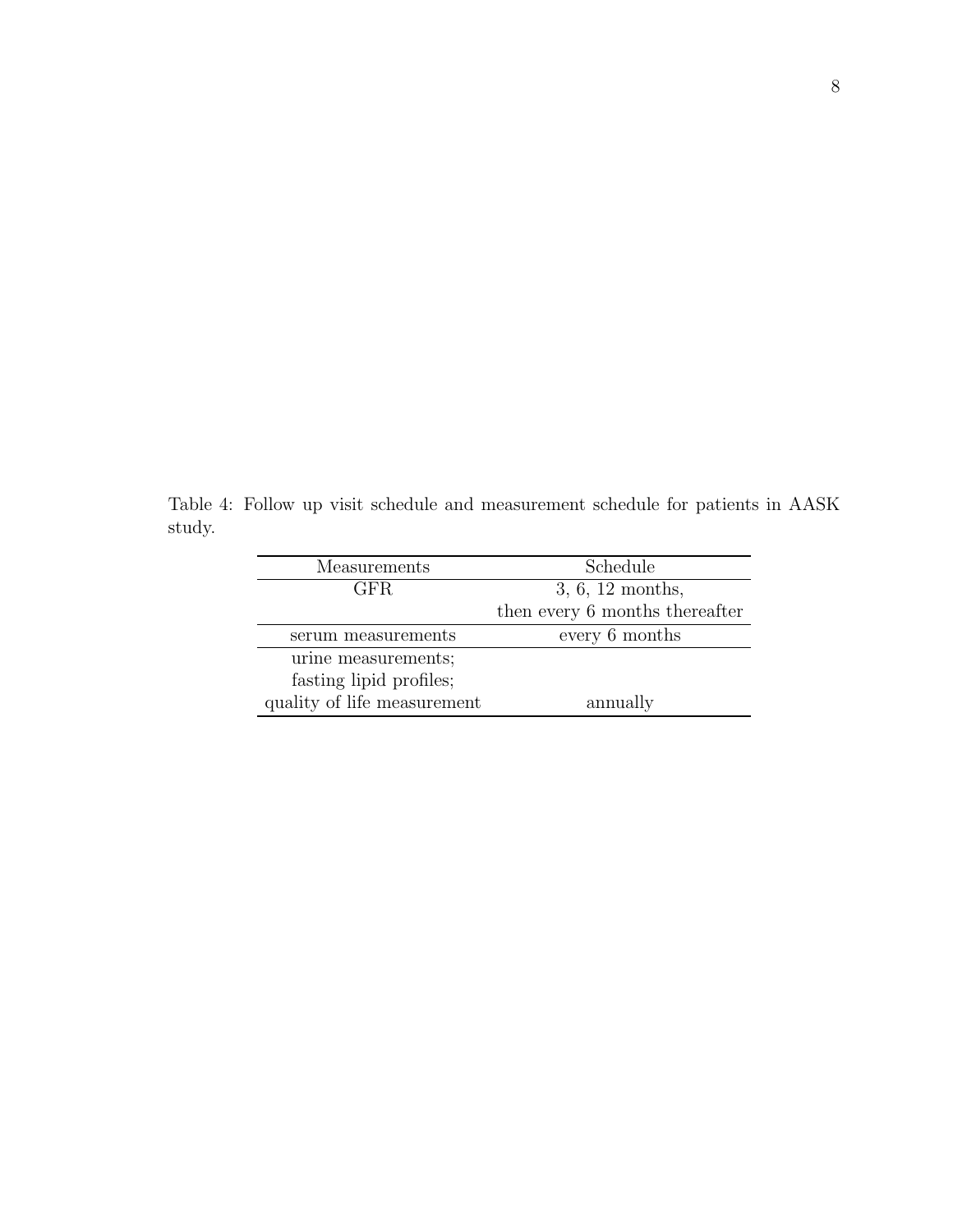#### 1.1.2 Existing Research on AASK Trial

Many studies have been conducted based on this clinical trial (Norris et al., 2006; Beddhu et al., 2009; Ku et al., 2016; Wright et al., 2002; Lea et al., 2008; Brooks et al., 2008; Lea et al., 2003; Sika et al., 2007; Contreras et al., 2005; Raphael et al., 2010; Hong et al., 2015; Astor et al., 2008; Wang et al., 2006; Lea et al., 2005; Lewis et al., 2004; Gassman et al., 2003; Chen et al., 2015; Ku et al., 2018). In particular, Norris et al. (2006) examined 38 baseline risk factors by applying Cox regression and found a subset of factors associated with increased risk for progression to ESRD, including baseline proteinuria, serum creatinine, urea nitrogen, and phosphorus. By using Cox model, the research conducted by Beddhu et al. (2009) investigated the associations of serum alkaline phosphatase with cardiovascular (CV) events and all-cause death. Positive association between them were found to be significant. Ku et al. (2016) evaluated the association between APOL1 genotype and mortality risk. Their results show that Strict blood pressure control is significantly associated with decreased risk for death by APOL1 genotype.

The aforementioned studies focused on identifying risk factors for progression of CKD and CV events or the effects of treatments (drugs and blood pressure level) on progression of CKD or death. However, it is natural for one to wonder if the treatment effects would change after a specific event happens, for example patients enter ESRD, GFR drops by 20%, etc. If yes, one would further wonder how the treatment effects change after that specific time point? This dissertation aims to answer these questions. Therefore, a model that can incorporates not only covariate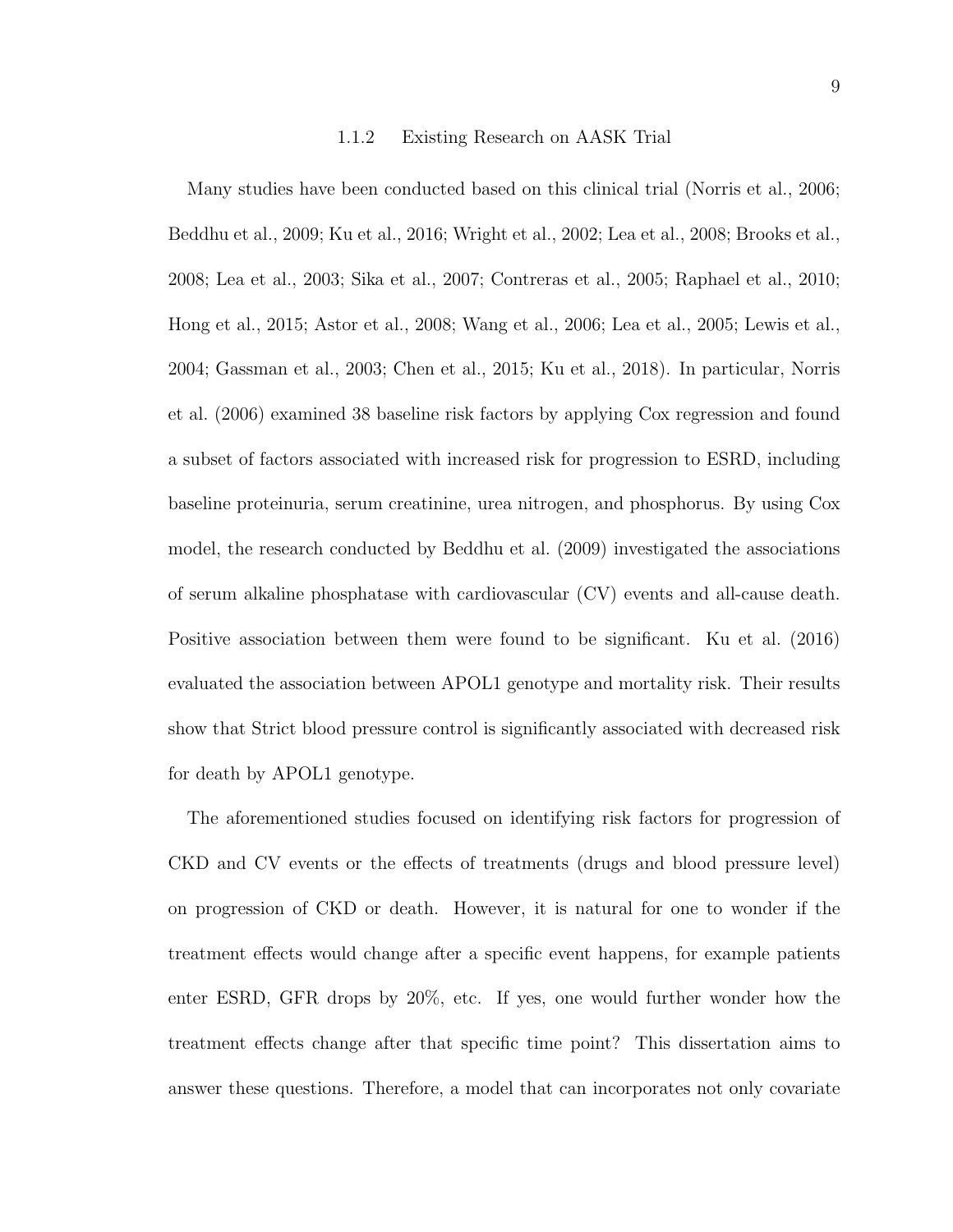effects but also covariate-varying effects is desired.

### 1.2 Literature Review

In the recent decades, it has become a great interest to model the occurence of recurrent events. Intensive studies have been conducted to develp methodoligies to analyze recurrent event data. For example, the hazard functions of gap times between recerrent events were considered by Prentice and others (1981) and marginal hazard function of each recurrent event by Wei and others (1989). Andersen and Gill (1982) proposed a multiplicative intensity model, in which recurrent events were considered as non-homogeneous Poisson process. Later on, Pepe and Cai (1993), Lawless and Nadeau (1995), Lin et al. (2000, 2001) studied a mean/rate model with the Poisson assumption removed.

$$
E\{dN_i^*(t) | X_i(t)\} = \exp\{\beta^T X_i(t)\}\lambda_{0i}(t)dt,
$$
\n(1.1)

The aforementioned models assume that the covariate coefficients are constant over time. For many applications, however, the covariate effects change over time instead of staying constant. For example, in clinical study, the treatment effects may change over time, and the temporal effects of treatment may be of interest. Chiang and Wang (2007) modified the above the model to allow the coefficients to be time-dependent.

$$
E\{dN_i^*(t) | X_i(t)\} = \exp\{\beta(t)^T X_i(t)\}\lambda_{0i}(t)dt,
$$
\n(1.2)

Amorim et al. (2008) developed a semiparametric rates model allowing covariate effects to be time-dependent. Regression splines techniques are incorporated in its estimation procedure for estimating the time varying covariate coefficients. More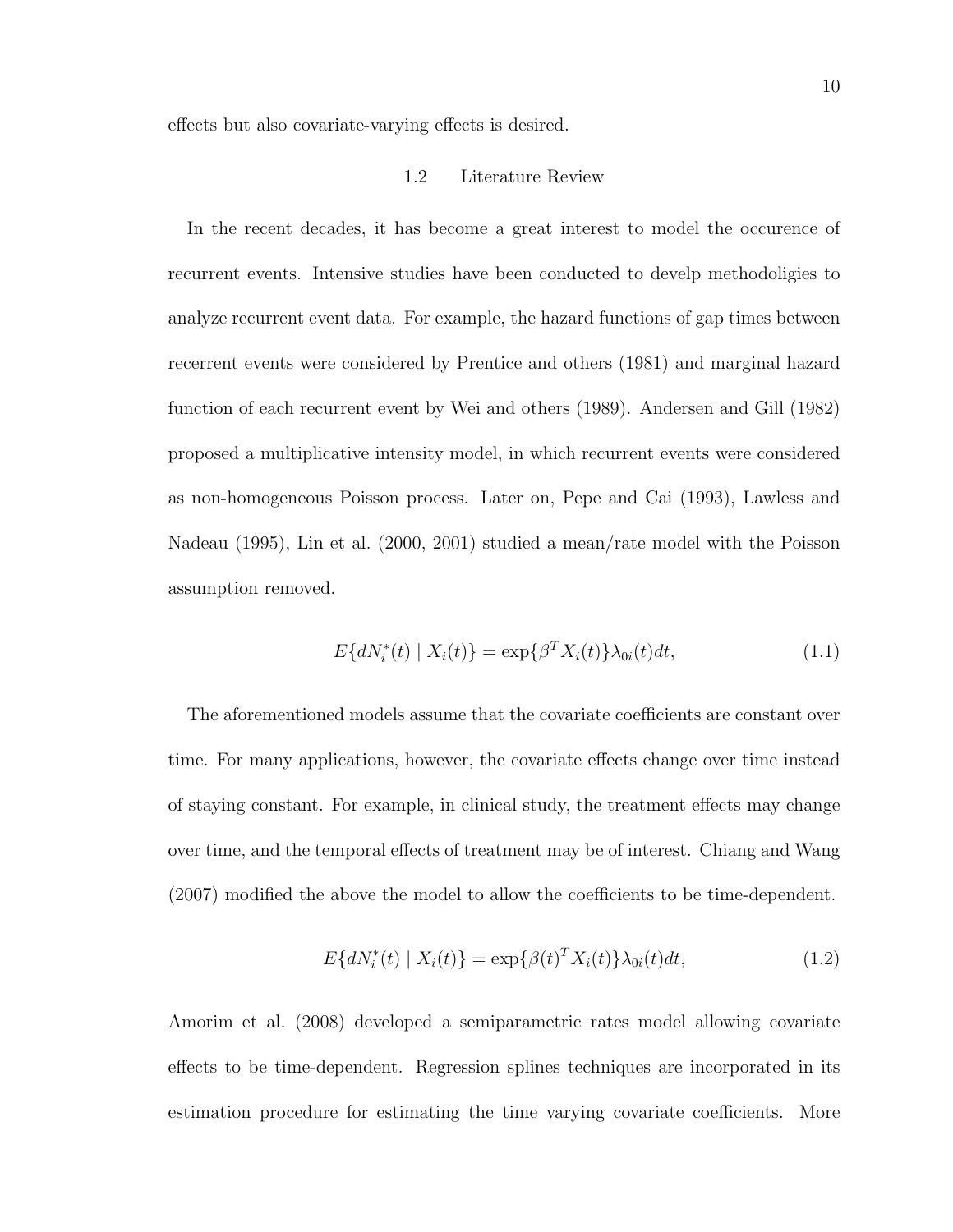recently, Sun et al. (2011) proposed a marginal rates model, which allowed some covariate coefficients to be time-varying while others constant.

$$
E\{dN_i^*(t) | X_i(t), Z_i(t)\} = \exp\{\beta_0(t)^T X_i(t) + \gamma_0^T Z_i(t)\} d\mu_0(t),
$$
\n(1.3)

where  $\beta_0(t)$  is an unknown *p*-vactor of time-varying regression coefficients,  $\gamma_0$  is a  $q$ vector of unknown constant regression coefficients, and  $\mu_0(t)$  is an unspecified baseline mean function.

In many applications, for instance the motivating example mentioned above, the covariate effects can not only be time dependent but also vary with other covariates. Thus, a model that can consider such covariate-varying coefficients is desired. However, to our best knowledge, existing models and methodologists have not yet considered such covariate-varying effects on recurrent event data. In this dissertation, we propose a semiparametric model which incorporates both time-varying covariate effects and covariate-varying effects motivated by our motivating example.

The remainder of the dissertation is organized as follows. In Chapter 2, we introduce the proposed semiparametric model, estimation procedure for estimating the unknow parameters and functions in the model followed by a detailed computational algarithm, and bandwidth selection for smoothing. Chapter 3 defines some notations and presents the asymptotic properties of the proposed parameter estimates, the proofs for which are given in Appendix. In Chapter 4, the finite-sample performance of the proposed method is evaluated by two types of simulation studies, one of which is survival analysis with single-event data and the other is for recurrent event data. Chapter 5 is a real data application of the proposed method, followed by a discussion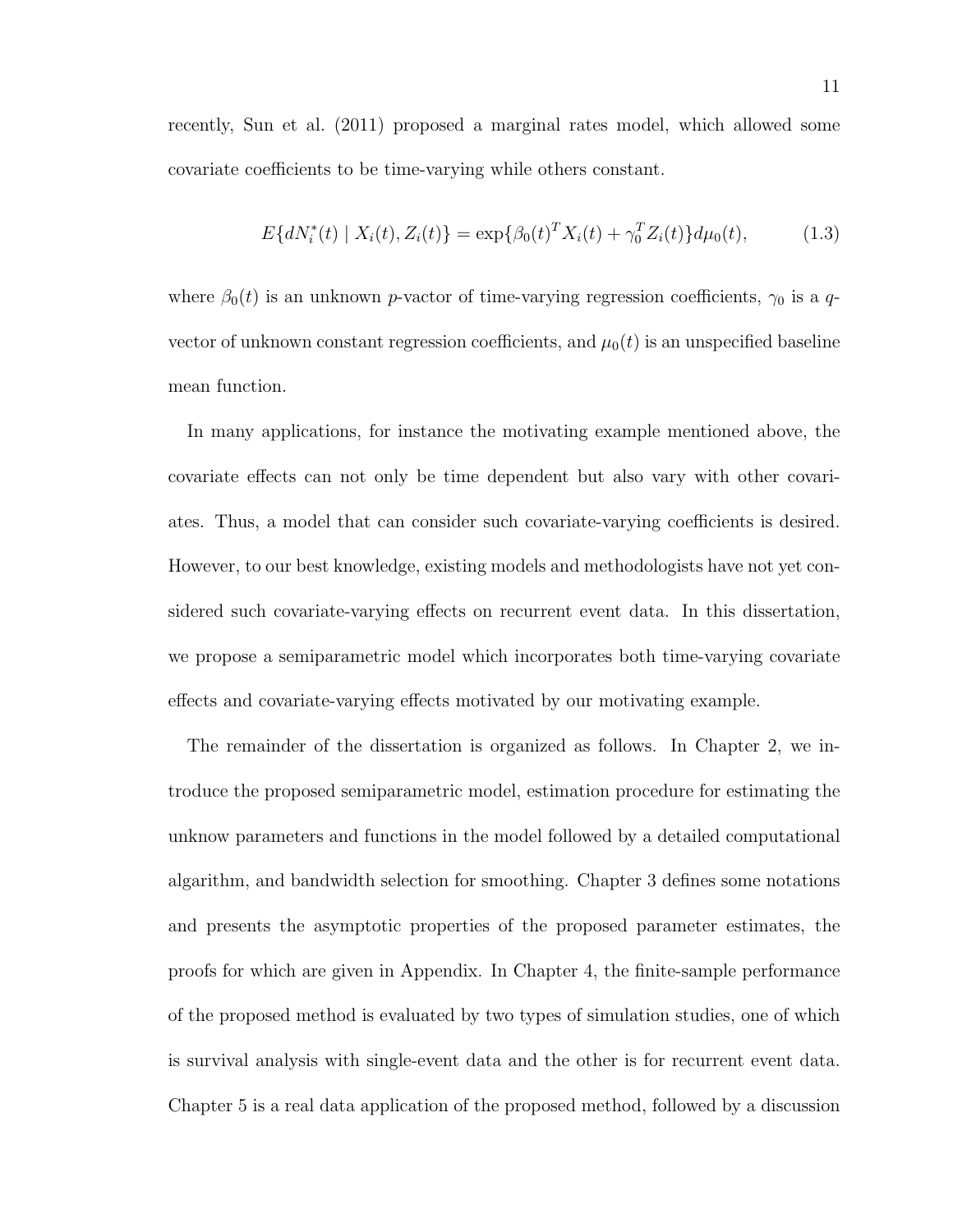of our findings on the application.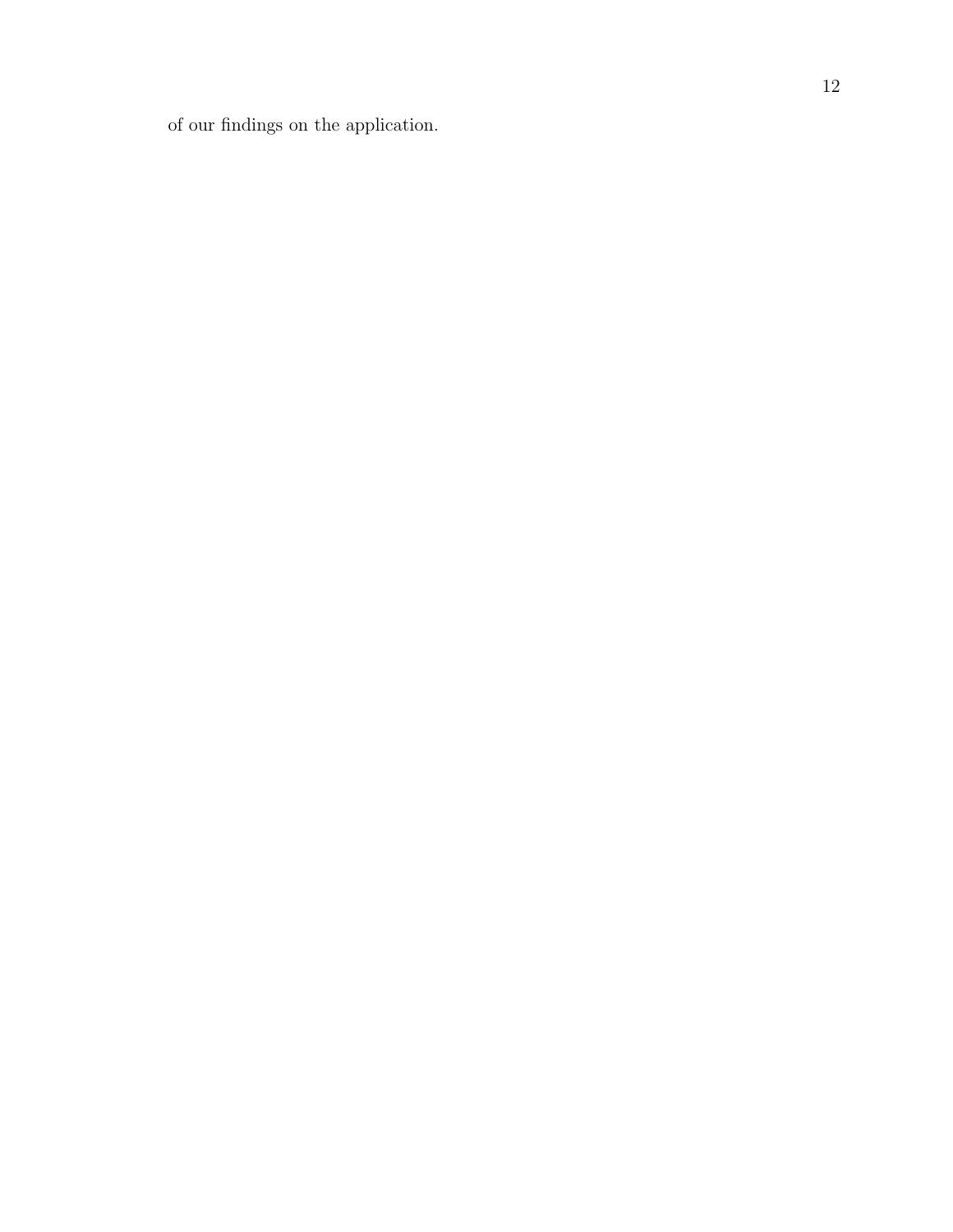# CHAPTER 2: SEMIPARAMETRIC MODEL WITH NONPARAMETRIC COVARIATE-VARYING EFFECTS

In Chapter 2, the contents are organized as follows. We introduce the proposed model in Section 2.1, along with related notations. In Section 2.2, we propose a procedure to estimate the nonparametric parameters and parametric parameters contained in our model. The detailed algorithm procedure for estimation is given in Section 2.3. Since bandwidth selection is involved in our estimation procedure, we use cross validation method to choose the optimal bandwidth, details of which are presented in Section 2.4.

## 2.1 Model Description

In this section, we start with introducting the notations that are used in our proposed model and methodology.

Let n be the total number of subjects in a random sample,  $t$  be the follow up time, and  $t \in [0, \tau]$ . Suppose the event of interest can be repeated for the same subject i and the recurrent event times can be recorded by  $T_{ij}$ , which means the  $j^{th}$  event time for the  $i^{th}$  subject. Let  $K_i$  be the total number of recurrent events for subject i, then we have the event times  $0 \leq T_{i1} < T_{i2} < \cdots < T_{iK_i} \leq \tau$  for subject *i*.

During the follow up period, it is common that subjects could drop out at somepoint due to a variety of reasons. For instance, in clinical trial, patients could die due to unrelated causes or lose interest and thus stop following up with the study. Let  $C_i$  be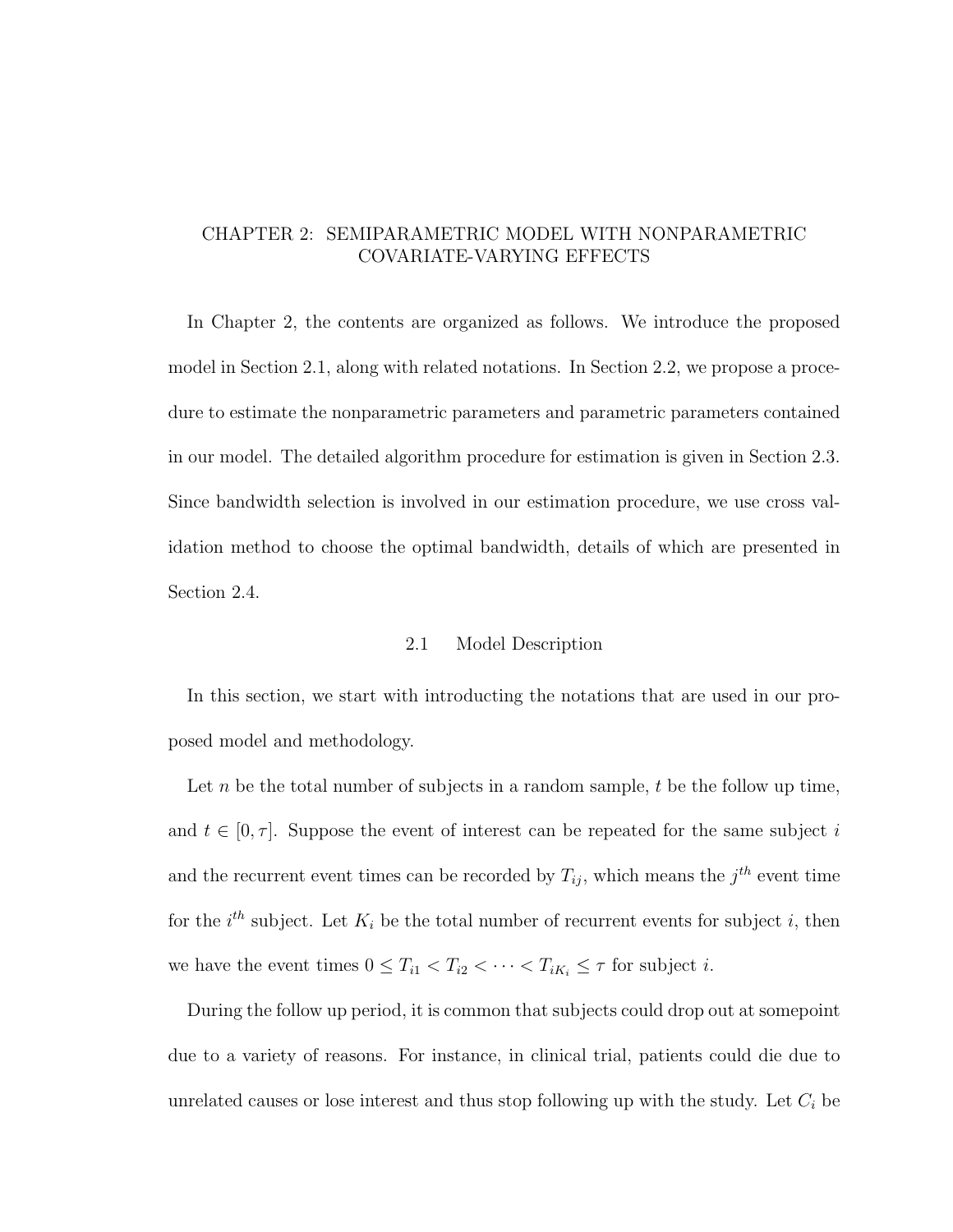the minimum of end of the study  $\tau$  and censoring time for subject i. For subject i, only obervations at time points before  $C_i$  are possible, which means that the observation for subject *i* is terminated at  $C_i$ . Thus, if we define  $N_i^*(t) = \sum_{j=1}^{n_i} I(T_{ij} \leq t)$  to be the number of events recorded for subject  $i$  by time  $t$ , then the observed event process can be written as  $N_i(t) = N_i^*(t \wedge C_i)$ . Note that  $I(\cdot)$  is the indicator function, and  $a \wedge b$  means the minimum of a and b.

Suppose  $Q_i(t)$  and  $U_i(t)$  are covariates that are associated with subject i.  $U_i(t)$ is a scalor process and has support U.  $Q_i(t)$  consists three parts  $X_i(t)$ ,  $Z_i(t)$  and  $W_i(t)$ , the dimentions of which are  $p_1$ ,  $p_2$  and  $p_3$ , respectively. Each part of  $Q_i(t)$  =  $(X_i^T(t), Z_i^T(t), W_i^T(t))^T$  is allowed to be either time-dependent or time-independent over the time interval  $[0, \tau]$ . Note that  $A<sup>T</sup>$  means the transpose of matrix/vector A.

We assume that the random processes  $\{N_i(\cdot), Q_i(\cdot), U_i(\cdot), i = 1, \cdots, n\}$  are independent identically distributed (iid). In this dissertation, we only consider the case that the censoring is caused by the termination of the study or random loss of follow up, therefore it is reasonable to assume that the censoring time  $C_i$  is noninformative and independent of event time  $T_{ij}$ . In other words, we have  $E\{dN_i^*(t) | Q_i(t),\}$  $U_i(t), C_i \geq t$  =  $E\{dN_i^*(t)|Q_i(t), U_i(t)\}$ . However, the censoring time  $C_i$  is allowed to depend on covariates  $Q_i(t)$  and  $U_i(t)$ . Some researchers, for instance Ghosh and Lin (2003), have developed methodologies to deal with recurrent events data in the presence of dependent censoring.

Let  $\mathcal{F}_{t-}$  denote the filtration, which is the  $\sigma$ -algebra generated by the observed information. Let  $\lambda_i(t) = E\{dN_i^*(t)|\mathcal{F}_{t-}\}\$ be the intensity or the mean rate  $\lambda_i(t) =$  $E\{dN_i^*(t)|X_i(t), U_i(t)\}$ . We propose the following semiparametric varying-coefficients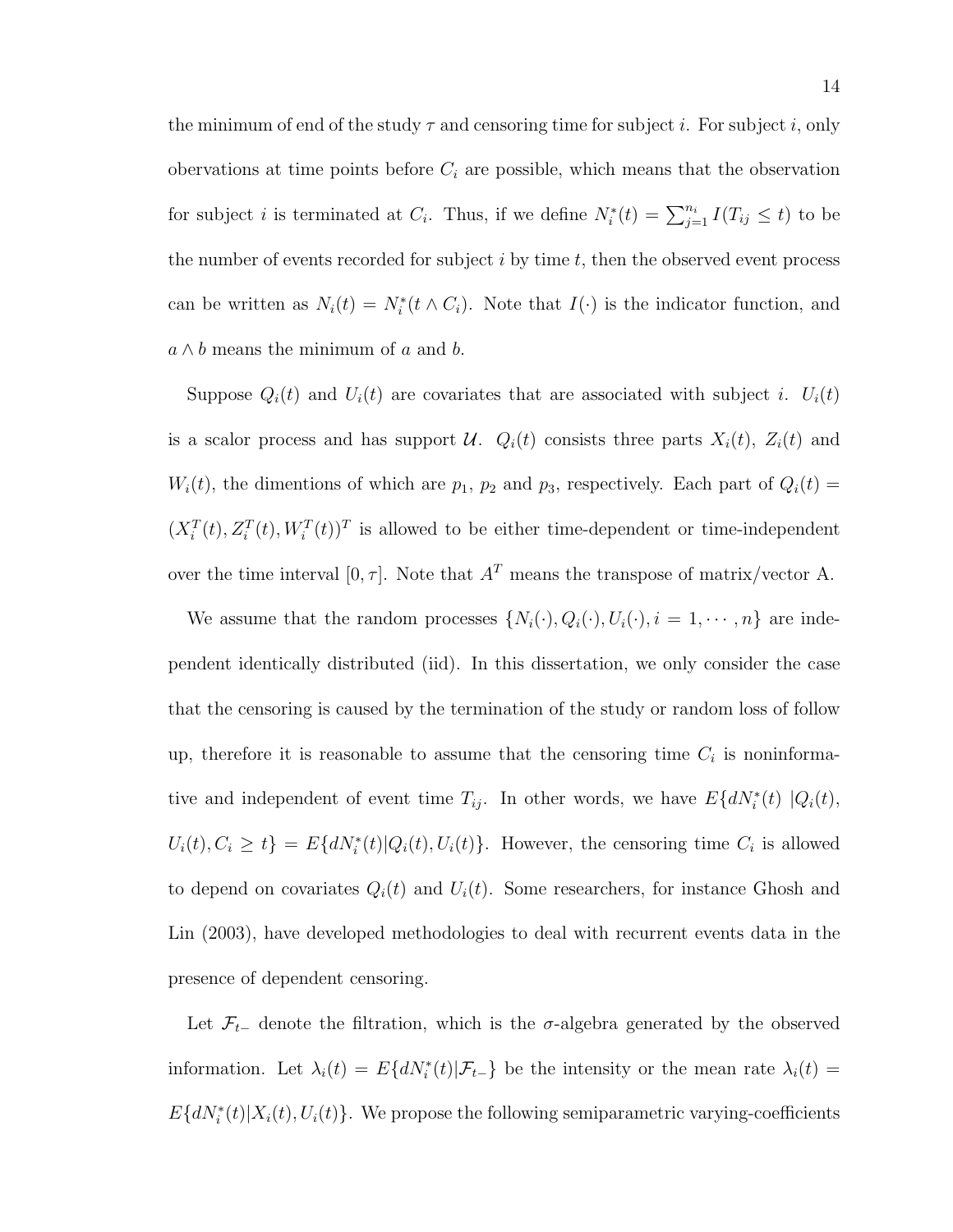intensity model:

$$
\lambda_i(t) = \exp\{\alpha^T(t)X_i(t) + \beta^T Z_i(t) + \gamma^T (U_i(t))W_i(t)\},\tag{2.1}
$$

for  $0 \le t \le \tau$ , where

- 1.  $\alpha(t) = (\alpha_1(t), \alpha_2(t), \cdots, \alpha_{p_1}(t))^T$  is a vector with the same dimension  $p_1$  as  $X_i(t)$ , each element of which is an unspecified function over the time period  $0 \leq t \leq \tau$ . By setting the first element of  $X_i(t)$  to be identity vector I, the accoresponding  $\alpha_1(t)$  is the nonparametric baseline function.
- 2.  $\beta = (\beta_1, \beta_2, \cdots, \beta_{p_2})^T$  is a vector of unknown time-independent parameters with the same dimention  $p_2$  as  $Z_i(t)$ ;
- 3.  $\gamma(U_i(t)) = (\gamma_1(U_i(t)), \gamma_2(U_i(t)), \cdots, \gamma_{p_3}(U_i(t)))^T$  is a  $p_3$ -dimensional vector of functions of corativate  $U_i(t)$ .

In the proposed model, we model the time-varying effects by the non-parametric part  $\alpha(t)$ , constant effects by the parametric part  $\beta$ , and covariate-varying effects by the non-parametric part  $\gamma(u)$ .  $\gamma(u)$  models the effects of covariate  $W_i(t)$  at the level u of another covariate  $U_i(t)$ . Compared with model (1.3) proposed by Sun et al. (2011), our model adds the ability to model the covariate-varying effects, which is common in reality. For example, in a clinical trial, it is common that patients switch to another treatment due to a variety of reasons. In this case, it is of interest to model the effects of certain covariates after the patient switches treatments. Let  $S_i(t)$  denote the time point that patient *i* switches treatment, then we can define  $U_i(t) = t - S_i(t)$  to model the treatment switching effects.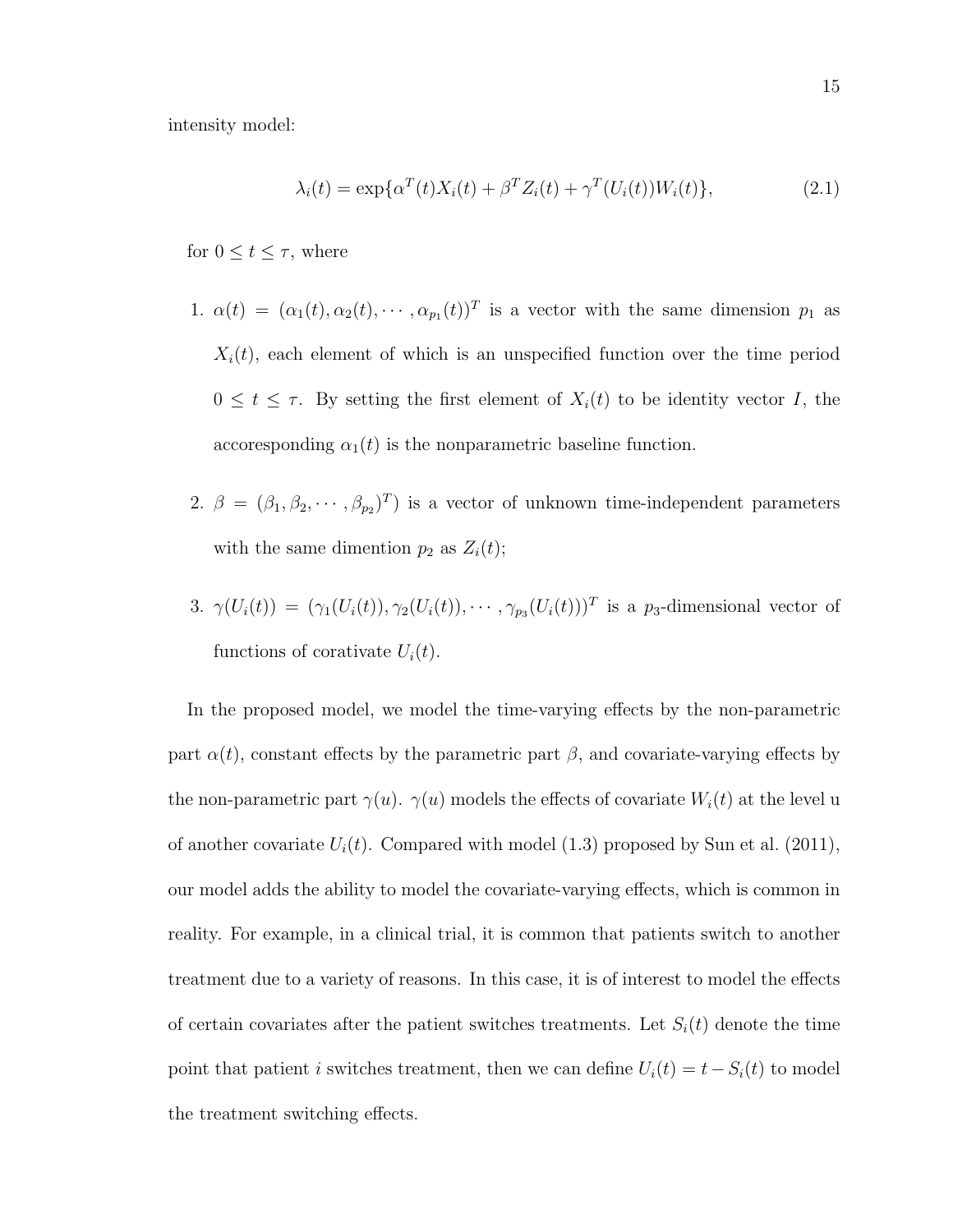### 2.2 Estimation Procedure

In this section, we describe the estimating procedure for the parameters in our model. Since the proposed model contains both non-parametric functions  $\alpha(t)$  and  $\gamma(u)$  and parametric parameters  $\beta$ , we divide our estimating procedure into two parts. First, we estimate the non-parametric part by using Taylor expansion and local linear approximation. Secondly, we estimate the parametric part by using profile likelihood method. Details are as follows.

In order to use Taylor expansion, we first assume that  $\alpha(\cdot)$  and  $\gamma(\cdot)$  are smooth functions such that their first and second derivatives  $\dot{\alpha}(\cdot), \dot{\gamma}(\cdot), \ddot{\alpha}(\cdot)$  and  $\ddot{\gamma}(\cdot)$  exist. With this assumption,  $\alpha(\cdot)$  and  $\gamma(\cdot)$  can be approximated by the first order Taylor expansion as follows.

For any t that belongs to a neighborhood of  $t_0, t \in \mathcal{N}_{t_0}$ , we have

$$
\alpha(t) = \alpha(t_0) + \dot{\alpha}(t_0)(t - t_0) + O((t - t_0)^2),
$$

and similarly for any u that belongs to a neighborhood of  $u_0$   $u \in \mathcal{N}_{u_0}$ , we have

$$
\gamma(u) = \gamma(u_0) + \dot{\gamma}(u_0)(u - u_0) + O((u - u_0)^2).
$$

Therefore, for  $t \in \mathcal{N}_{t_0}$  and  $U_i(t) \in \mathcal{N}_{u_0}$ , the proposed model (2.1) can be approximated by the following

$$
\lambda_i^*(t, \vartheta^*, \beta; t_0, u_0) = \exp\{\vartheta^{*T}(t_0, u_0) Q_i^*(t, t_0, u_0) + \beta Z_i(t)\},\tag{2.2}
$$

where  $\vartheta^*(t_0, u_0)$  consists a total of four parts, not only the functions themselves but also their first derivatives, as follows.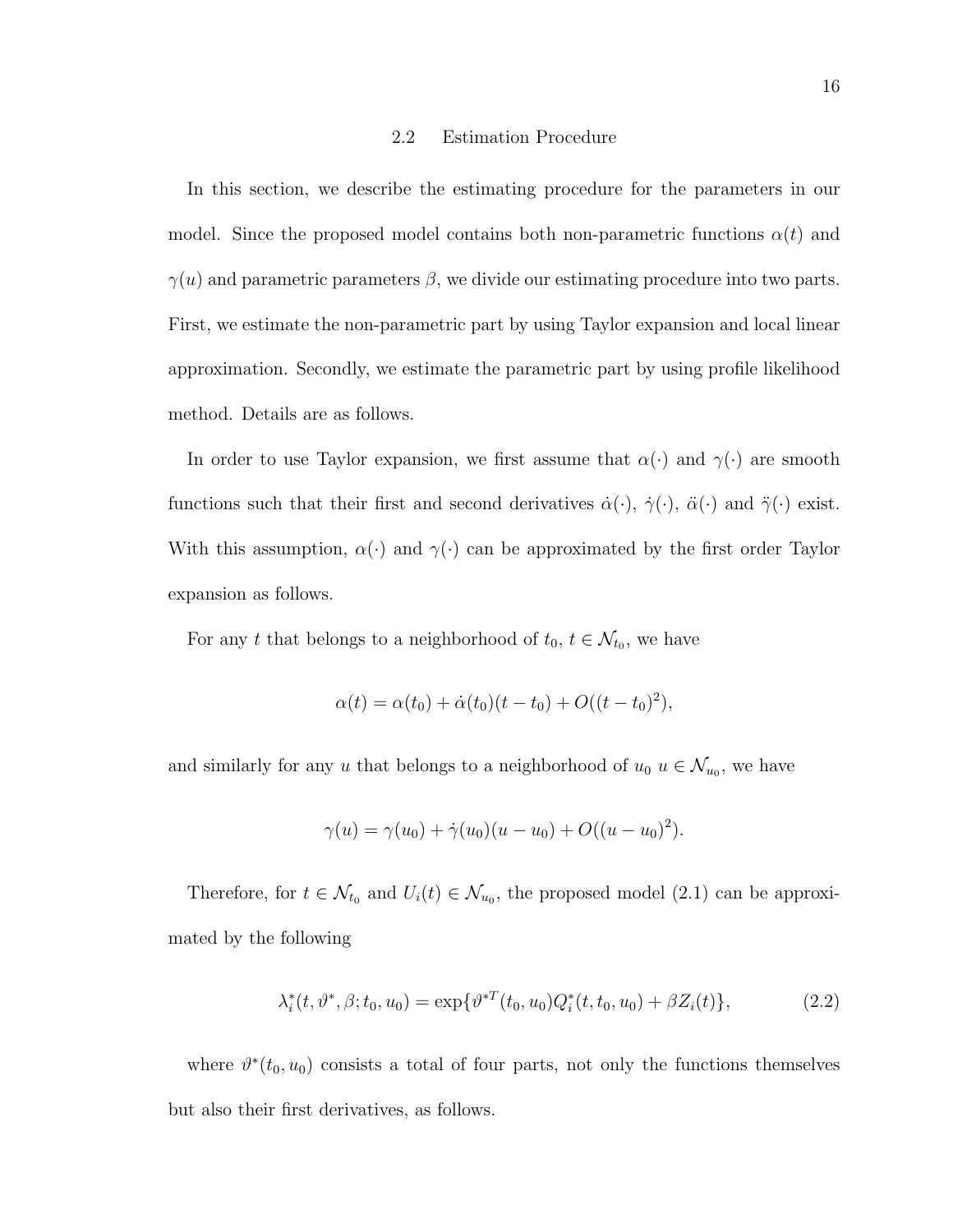$$
\vartheta^*(t_0, u_0) = (\alpha^T(t_0), \gamma^T(u_0), \dot{\alpha}^T(t_0), \dot{\gamma}^T(u_0))^T
$$

And similarly for  $Q_i^*(t, t_0, u_0)$ , we have

$$
Q_i^*(t, t_0, u_0) = (X_i^T(t), W_i^T(t), X_i^T(t) \times (t - t_0), W_i^T(t) \times (U_i(t) - u_0))^T
$$

In our estimation procedure, we adopt kernal smoothing method. Suppose

- 1.  $K_1(\cdot)$  and  $K_2(\cdot)$  are kernel functions,
- 2.  $h_t$  and  $h_u$  are bandwidth parameters,

3. 
$$
K_{h_t}(\cdot) = K_1(\cdot/h_t)/h_t
$$
 and  $K_{h_u}(\cdot) = K_2(\cdot/h_u)/h_u$ .

Then, at each  $t_0$  and  $u_0$ , we define  $K_{h_t,h_u}(t, U_i(t); t_0, u_0) = K_{h_t}(t-t_0)K_{h_u}(U_i(t) - u_0)$ as a two dimentional product kernel function.

For fixed  $\beta$ , at each  $t_0$  and  $u_0$ , by Cook and Lawless (2007), the local log-likelihood function for  $\alpha(\cdot)$  and  $\gamma(\cdot)$  can be written as follows.

$$
\ell_{\vartheta}(\vartheta^*; \beta, t_0, u_0) = \sum_{i=1}^n \int_0^\tau \left[ \log(\lambda_i^*(t, \vartheta^*, \beta; t_0, u_0)) dN_i(t) - \lambda_i^*(t, \vartheta^*, \beta; t_0, u_0) dt \right]
$$
  

$$
K_{h_t, h_u}(t, U_i(t); t_0, u_0).
$$
 (2.3)

By taking the first derivative for (2.3) with respect to  $\vartheta^*$ , at each  $t_0$  and  $u_0$ , the local score function for  $\alpha(\cdot)$  and  $\gamma(\cdot)$  for fixed  $\beta$  is

$$
U_{\vartheta}(\vartheta^*; \beta, t_0, u_0) = \sum_{i=1}^n \int_0^\tau \left[ dN_i(t) - \lambda_i^*(t, \vartheta^*, \beta; t_0, u_0) \, dt \right] Q_i^*(t, t_0, u_0) K_{h_t, h_u}(t, U_i(t); t_0, u_0)
$$
\n
$$
\tag{2.4}
$$

By setting  $U_{\vartheta}(\vartheta^*; \beta, t_0, u_0) = 0$ , we can solve it and denote the solution by  $\tilde{\vartheta}^*(\beta, t_0, u_0)$ . We define the following notations: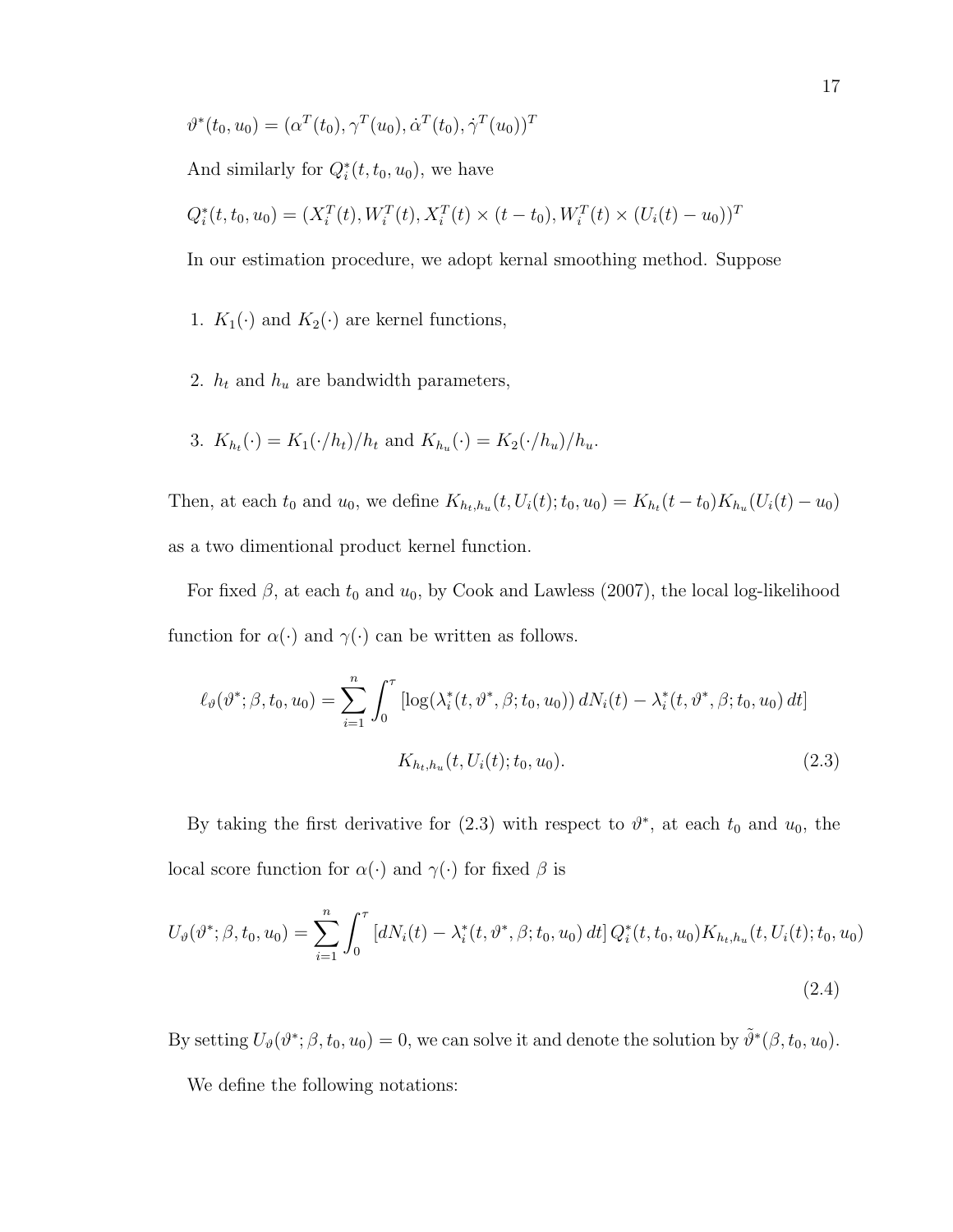- 1.  $\tilde{\vartheta}(\beta, t, u)$  be the first  $p_1 + p_3$  components of  $\tilde{\vartheta}^*(\beta, t_0, u_0)$ ,
- 2.  $\tilde{Q}_i(t)$  be the first  $p_1+p_3$  components of  $Q_i^*(t)$ , i.e.,  $\tilde{Q}_i(t) = ((X_i(t))^T, (W_i(t))^T)^T$ ,

3. 
$$
\tilde{\lambda}_i(t,\beta) = \exp\{(\tilde{\vartheta}(\beta,t,U_i(t)))^T \tilde{Q}_i(t) + \beta^T Z_i(t)\}.
$$

Then the profile likelihood function can be written as follow:

$$
\ell_{\beta}(\beta) = \sum_{i=1}^{n} \int_{t_1}^{t_2} \left[ \log(\tilde{\lambda}_i(t,\beta)) dN_i(t) - \tilde{\lambda}_i(t,\beta) dt \right]. \tag{2.5}
$$

By maximizing the profile likelihood function (2.5), we can obtain the profile maximum likelihood estimator  $\hat{\beta}$  of  $\beta$ .

By taking derivative of (2.5) with respect to  $\beta$ , the profile estimating equation for β can be obtained by  $U_\beta(\beta) = \frac{\partial \ell_\beta(\beta)}{\partial \beta}$  as follows:

$$
U_{\beta}(\beta) = \sum_{i=1}^{n} \int_{t_1}^{t_2} \left[ dN_i(t) - \tilde{\lambda}_i(t,\beta) dt \right] \left\{ \frac{\partial \tilde{\vartheta}(\beta,t,U_i(t))}{\partial \beta} \tilde{Q}_i(t) + Z_i(t) \right\},\qquad(2.6)
$$

where  $\frac{\partial \tilde{\theta}(\beta,t,U_i(t))}{\partial \beta}$  is the first  $p_1 + p_3$  columns of

$$
\frac{\partial \tilde{\vartheta}^*(\beta, t, U_i(t))}{\partial \beta} = -\left\{ \frac{\partial U_{\vartheta}(\vartheta^*; \beta, t, U_i(t))}{\partial \vartheta^*} \right\}^{-1} \frac{\partial U_{\vartheta}(\vartheta^*; \beta, t, U_i(t))}{\partial \beta} \Bigg|_{\vartheta^* = \tilde{\vartheta}^*(\beta, t, U_i(t))}
$$

By setting  $U_{\beta}(\beta) = 0$ , we can solve it and denote the solution by  $\hat{\beta}$ .

In this dissertation, we adopt the Newton-Raphson iterative method to find the estimators of the nonparametric components  $\hat{\vartheta}(t_0, u_0)$  and the parametric components  $\hat{\beta}$ .

We define the following notations.

1. 
$$
\hat{\vartheta}(t_0, u_0) = (\hat{\alpha}(t_0, u_0), \hat{\gamma}(t_0, u_0))^T
$$

.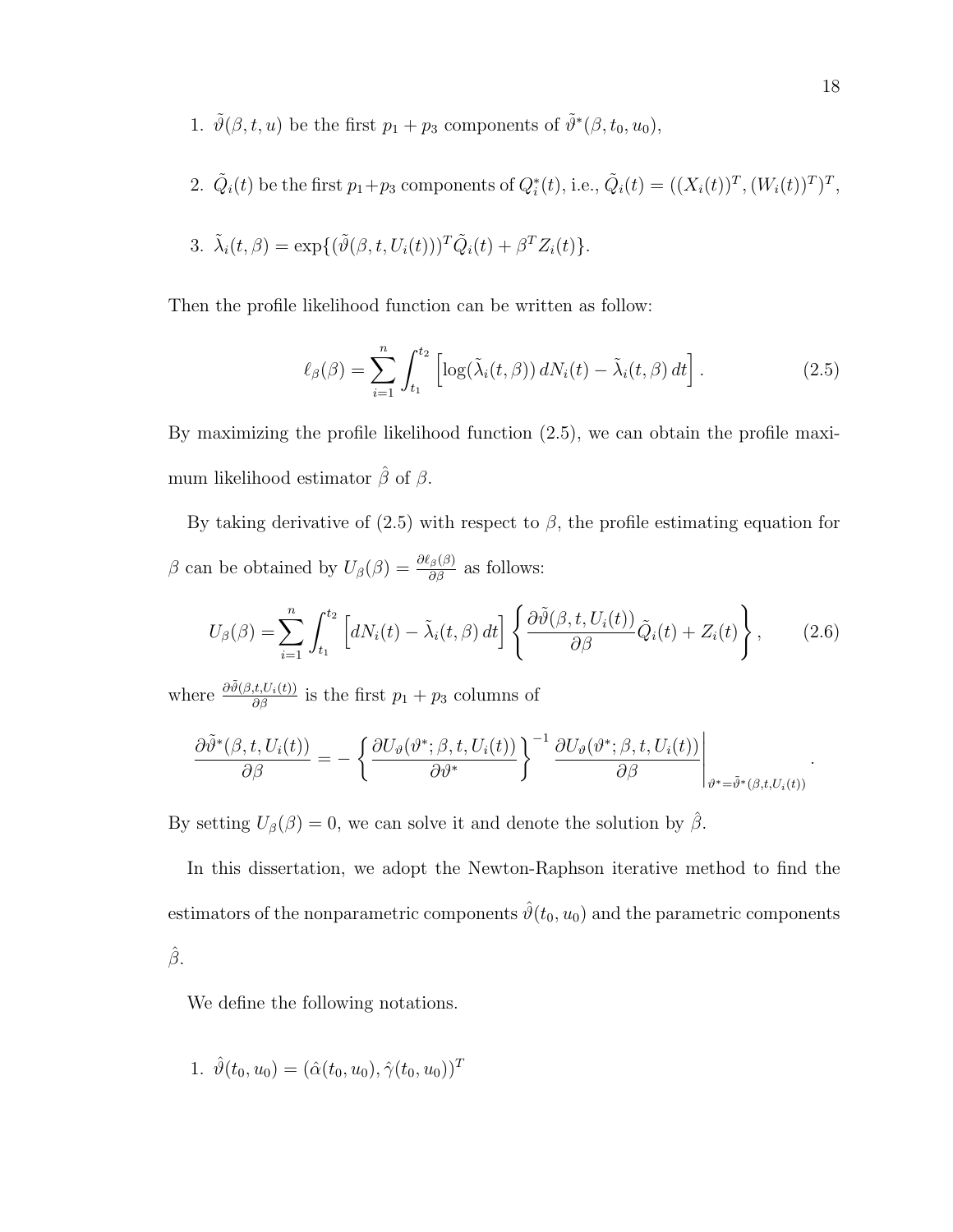- 2.  $\hat{\alpha}(t_0, u_0)$  as the first  $p_1$  elements of  $\hat{\vartheta}^*(t_0, u_0)$  corresponding to the position of  $\alpha(t_0)$  in  $\vartheta^*(t_0, u_0)$ .
- 3.  $\hat{\gamma}(t_0, u_0)$  as the  $p_3$  elements of of  $\hat{\vartheta}^*(t_0, u_0)$  corresponding to the position of  $\gamma(u_0)$ in  $\vartheta^*(t_0, u_0)$ .

When we estimate  $\alpha(t_0)$  by using  $\hat{\alpha}^*(t_0, u_0)$ , only those local observations with  $U_i(t)$  within the neighborhood of u for t within the neighborhood of  $t_0$  are utilized during estimation process. Thus, the estimator  $\hat{\alpha}^*(t_0, u_0)$  is not efficient. Similar issue applies to the estimator of  $\gamma(u_0)$ . In order to improve the efficiency, an aggregation step can be adopted to have more efficient estimators. The following are the proposed estimators  $\alpha(t_0)$  and  $\gamma(u_0)$ , respectively:

$$
\hat{\alpha}(t_0) = \frac{1}{n} \sum_{j=1}^n \hat{\alpha}(t_0, U_j(t_0)), \qquad \hat{\gamma}(u_0) = \frac{1}{n_{u_0}} \sum_{j=1}^{n_{u_0}} \hat{\gamma}(t_{u_0, j}, u_0), \tag{2.7}
$$

where  $t_{u_0,j} \in U_j^{-1}$  $j_j^{-1}(u_0) = \{t : U_j(t) = u_0\}$ , and  $n_{u_0}$  is the number of points in the union  $\cup_{j=1}^{n} \{U_j^{-1}$  $j^{-1}(u_0)\}.$ 

## 2.3 Computational Algorithm

The previous section derives the estimators  $\hat{\alpha}(t_0)$  and  $\hat{\gamma}(u_0)$  for the non-parametric functions and  $\hat{\beta}$  for the parametric parameters in our model. In this section, we sketch the detailed computational algorithm to accomplish those estimators by using Newton-Raphson iterative method.

First, we define some notations that will be used in the algorithm as follows.

• Let  $\hat{\vartheta}(t, u)$ <sup>{0}</sup> be the initial values of  $\hat{\vartheta}(t, u)$  and  $\hat{\beta}^{\{0\}}$  be the initial values for  $\hat{\beta}$ .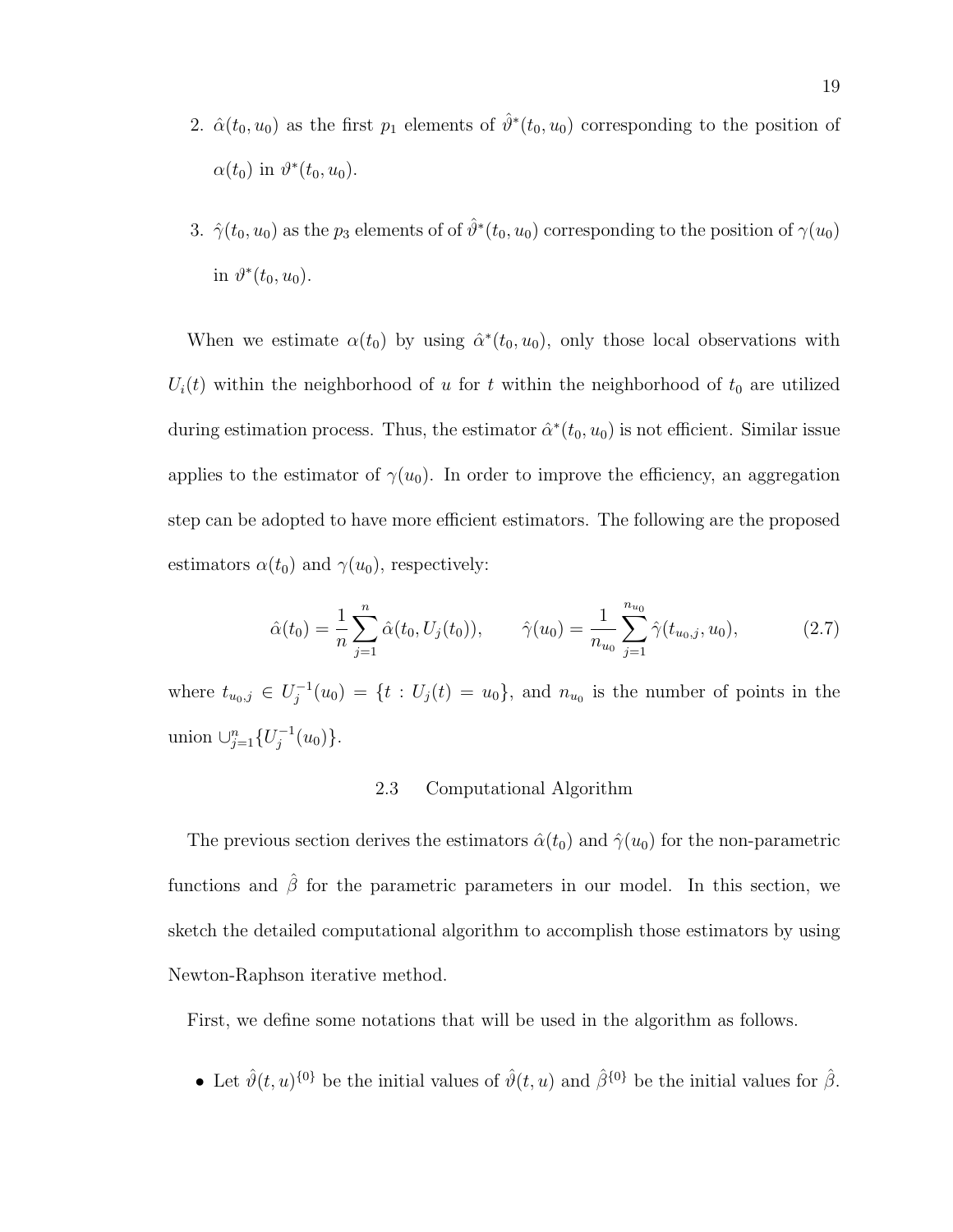• Let  $\hat{\vartheta}^{\{k\}}(t, u)$  be the  $k^{th}$  step estimator of  $\vartheta(t, u)$  and  $\hat{\beta}^{\{k\}}$  be the  $k^{th}$  step estimator of  $\beta$ 

The steps of computational algorithm are given as follows.

- 1. Generate equally spaced grid points  $(t_0, u_0)$  over t and u.
- 2. Initialize  $\hat{\vartheta}(t, u)$ <sup>{0}</sup> and  $\hat{\beta}$ <sup>{0}</sup> by using arbitrary values;
- 3. For each grid point  $(t, u)$ , plug  $\hat{\beta}^{\{k-1\}}$ , the  $(k-1)^{th}$  step estimator of  $\beta$ , into the local score function (2.4). Find the root and denote it as the  $k^{th}$  step estimator  $\hat{\vartheta}^{*{k}}(t, u) = \hat{\vartheta}^{*}(t, u, \hat{\beta}^{{k-1}})$ . The  $k^{th}$  step estimator satisfies that  $U_{\vartheta}(\hat{\vartheta}^{*{k\}}(t,u);\hat{\beta}^{{\{k-1\}}},t,u)=0$
- 4. Obtain the estimates  $\hat{\alpha}^{\{k\}}(t_0)$  and  $\hat{\gamma}^{\{k\}}(u_0)$  by doing aggregation through (2.7) such that the estimated curves are smooth enough.
- 5. Plug in  $\hat{\alpha}^{\{k\}}(t_0)$  and  $\hat{\gamma}^{\{k\}}(u_0)$  to (2.5). The  $k^{th}$  step estimator  $\hat{\beta}^{\{k\}}$  can be obtained by maximizing the profile likelihood (2.5).
- 6. Repeat step 3, 4, and 5 and update the estimators  $\hat{\theta}^{*{k}}(t, u)$  and  $\hat{\beta}^{{k}}$  at each iteration until the convergence criteria is met. The estimator  $\hat{\beta}$  is  $\hat{\beta}^{\{k\}}$  at the convergence.

## 2.4 Bandwidth Selection

Kernel smoothing method is adopted in our estimation procedure, which involves selecting the optimal bandwidths. Cross-validation method has been commonly used for bandwidth selection. In this dissertation, we choose the optimal bandwidths for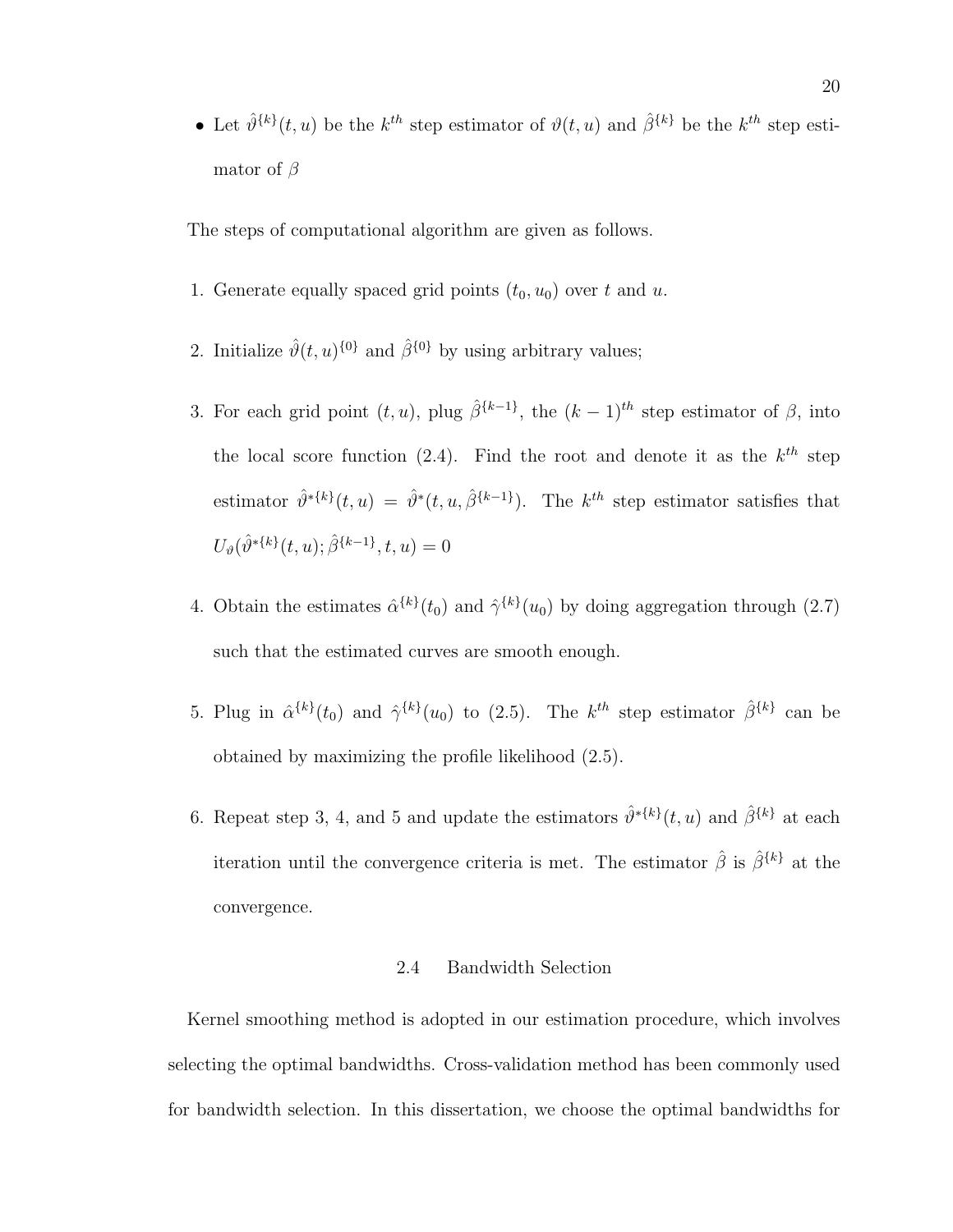estimating the non-parametric functions  $\alpha(t)$  and  $\gamma(u)$  by using the K-fold crossvalidation method, where K represents the number of groups that a given sample is to be split into.

In our estimation procedure, we use a two dimentional product kernel function, which involves two bandwidths  $h_t$  and  $h_u$  parameters. We use K-fold cross-validation method to choose the optimal bandwidths  $h_{t,K}^*$  and  $h_{u,K}^*$  parametersfor  $h_t$  and  $h_u$ , respectively. Briefly, we go through each combination of  $(h_t, h_u)$  to see which one results in the least negative log-likelihood define as follows. The optimal bandwidths combination  $(h_{t,K}^*, h_{u,K}^*)$  is the one corresponding to the least negative log-likelihood.

Suppose we have a given sample. The detailed computational procedure for carrying out the K-fold cross-validation are given as follows.

- 1. Create combinations for  $h_t$  and  $h_u$ .
- 2. Shuffle the sample randomly, split it into K groups and denote them as  $(G_1, G_2, \dots, G_K)$ .
- 3. For each combination of  $(h_{t,K}, h_{u,K})$ , do the following:
	- 3.1. Hold out group  $G_k$   $(k = 1, 2, \cdots, K)$  as a test data set and take the remaining groups as a training data set.
	- 3.2. Fit the proposed model on the training set and evaluate it on the test data set by calculating the negative log-likelihood.
	- 3.3. Retain the evaluation score and discard the model.
	- 3.4. repeat Steps 3.1 3.3 until each group gets a turn to be the test data set.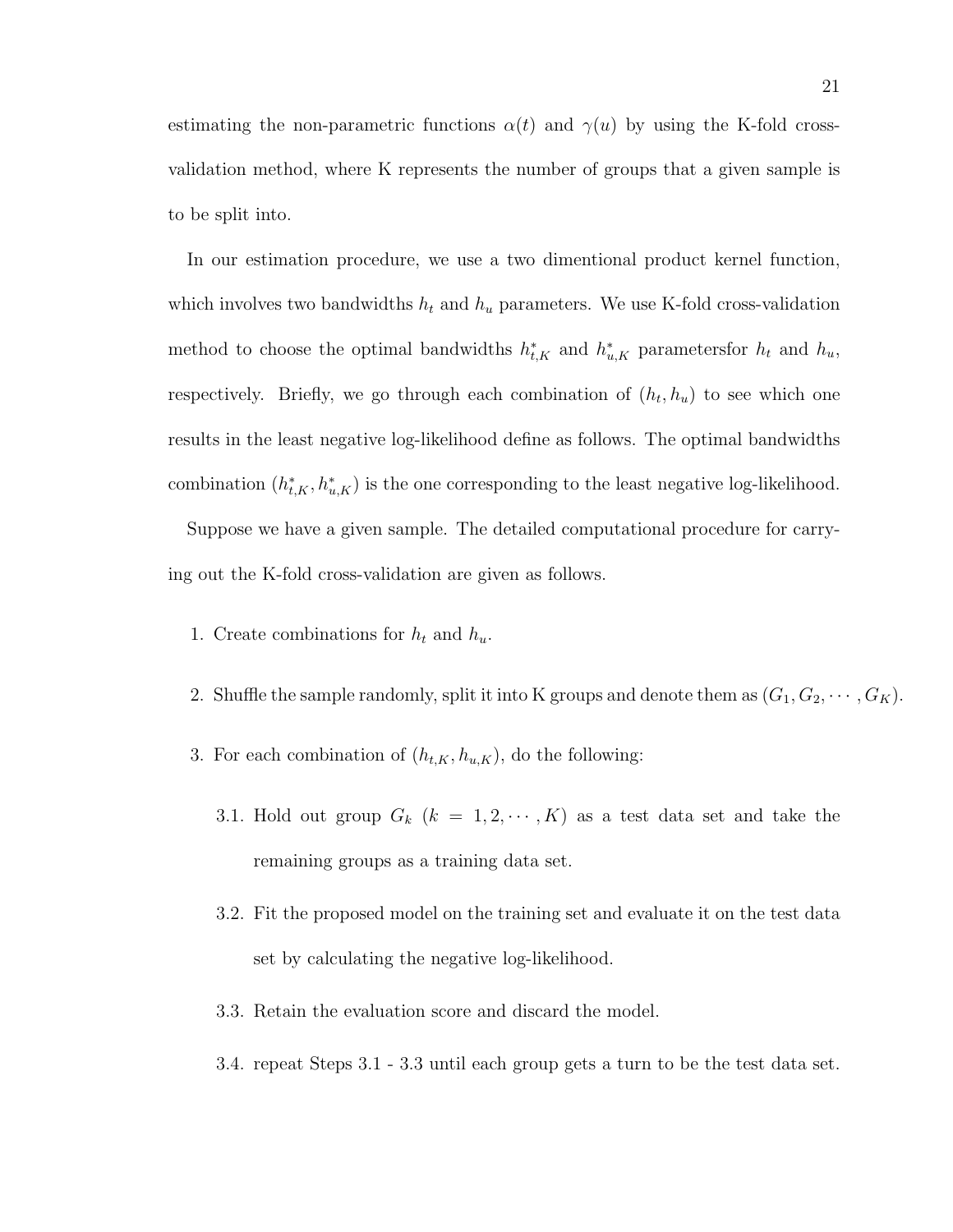- 3.5. Take the simple average of all K evaluation scores from the loop, and denote it as the Score for current testing bandwidth combination.
- 4. Repeat Step 3 until each bandwidth combination is used to fit the model.
- 5. Compare all scores corresponding to different bandwidth combinations and denote the one corresponding to the lowest score as the optimal bandwidth combination  $(h^*_{t,K}, h^*_{u,K})$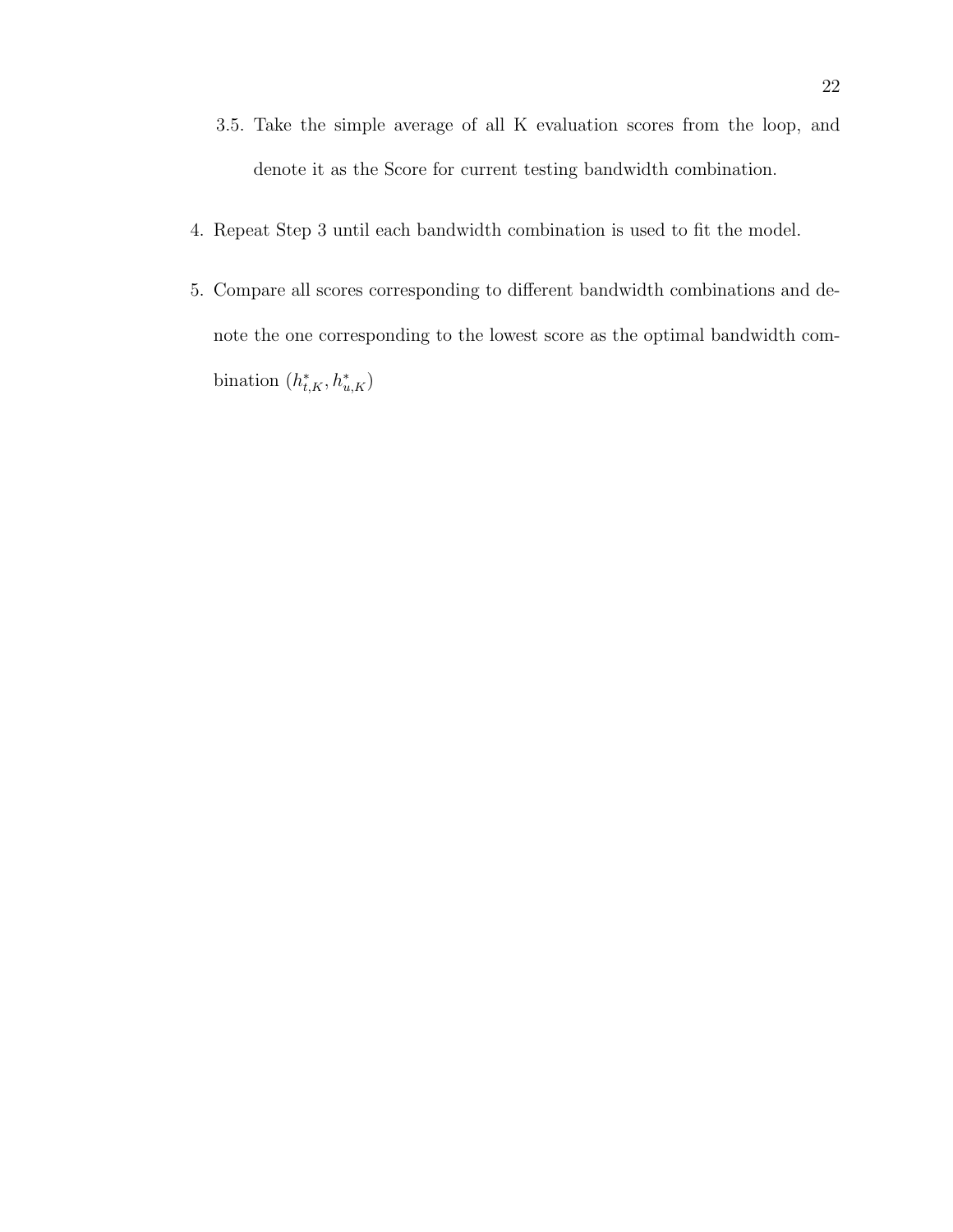## CHAPTER 3: ASYMPTOTIC PROPERTIES

In Chapter 2, we propose estimators  $\hat{\alpha}$ ,  $\hat{\gamma}$  and  $\beta$  for the non-parametric functions  $\alpha(t)$  and  $\gamma(u)$  and the parameter  $\beta$ , respectively. It is naturally of interest to explore the asymptotic properties for those estimators. Therefore, in Chapter 3, we will establish the asymptotic properties for those proposed estimators, including asymptotic normality, consistency, etc. Chapter 3 are organized as follows. In Section 3.1, we define all related notations. Section 2 presents all theorems that we establish regarding the asymptotic properties of our estimators.

#### 3.1 Notations

We define the notations as follows.

• Let  $\mathcal{I}_1 = {\{\mathcal{I}_{ij}\}}_{p_1 \times (p_1+p_3)}$  be a matrix with elements like the following.

$$
\mathcal{I}_{ij} = \begin{cases} 1 & \text{for } i = 1, \dots, p_1, \, i = j \\ 0 & \text{otherwise} \end{cases}
$$

• Let  $\mathscr{I}_3 = {\{\mathscr{I}_{ij}\}_{p_3 \times (p_1+p_3)}}$  be a matrix with elements like the following.

$$
\mathcal{I}_{ij} = \begin{cases} 1 & \text{for } i = 1, \dots, p_3, \, j = i + p_1 \\ 0 & \text{otherwise} \end{cases}
$$

• Let  $\alpha_0(t)$ ,  $\beta_0$  and  $\gamma_0(u)$  be the true values of  $\alpha(t)$ ,  $\beta$  and  $\gamma(u)$  under model (2.1),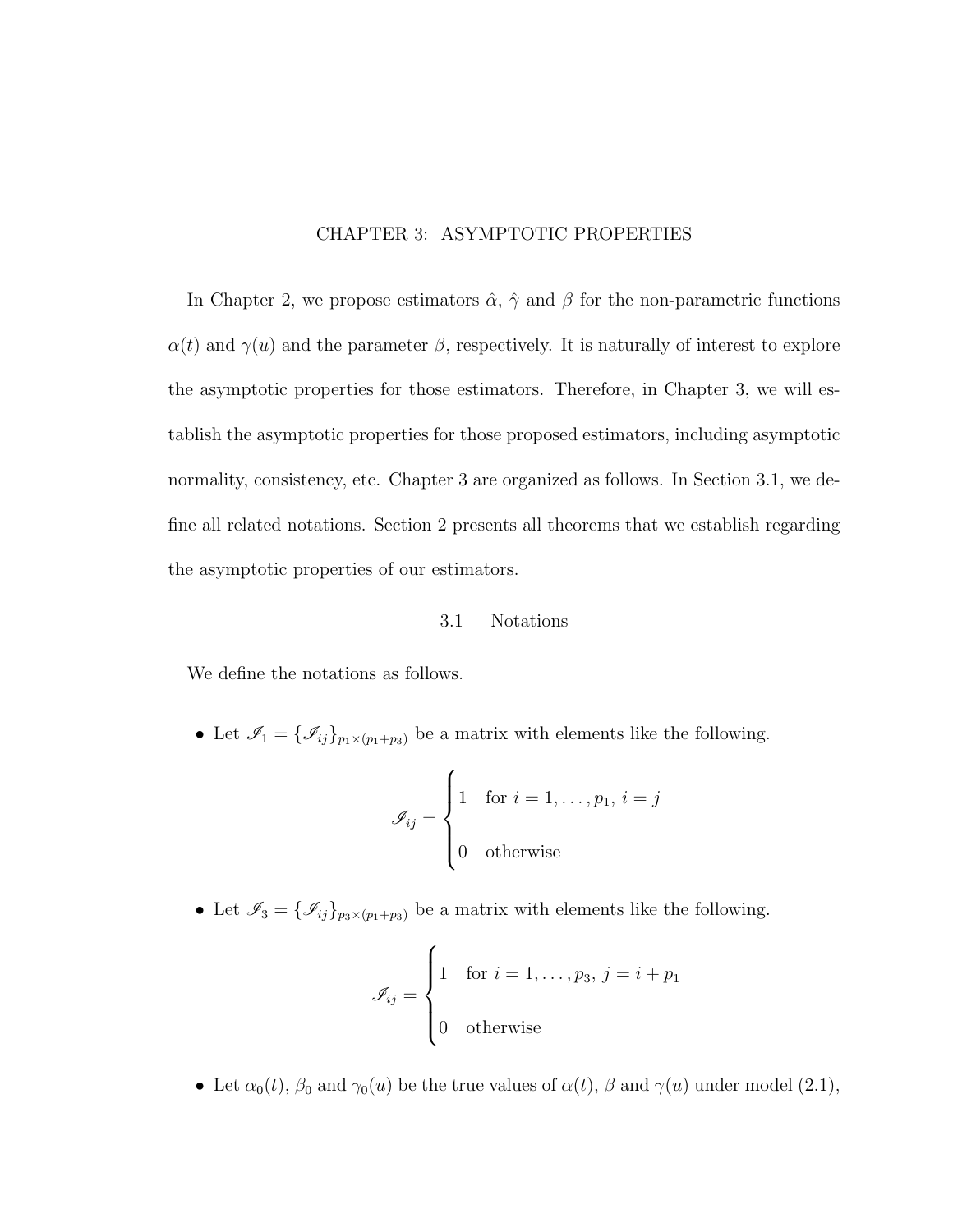respectively.

- Let  $\lambda_{i0}(t) = \exp{\{\alpha_0(t)X_i(t) + \beta_0 Z_i(t) + \gamma_0(U_i(t))W_i(t)\}}$
- Let  $\hat{\lambda}_i(t) = \exp{\{\hat{\vartheta}^T(t, U_i(t))\tilde{Q}_i(t) + \beta^T Z_i(t)\}}$
- Let  $f_U(t, u)$  be the density function of  $U(t)$  evaluated at u
- Define

$$
e_{11}(t, u) = E\left[ (-\lambda_{i0}(t)dt) \{ \tilde{Q}_i(t) \}^{\otimes 2} \mid U_i(t) = u \right] f_U(t, u)
$$

and

$$
e_{12}(t, u) = E\left[ (-\lambda_{i0}(t)dt) Z_i(t) \{\tilde{Q}_i(t)\}^{\otimes 2} | U_i(t) = u \right] f_U(t, u)
$$

• Define

$$
\hat{E}_{11}(t_0, u_0) = \frac{1}{n} \sum_{i=1}^n \int_0^{\tau} K_h(t - t_0) K_b(U_i(t) - u_0) \left[ -\hat{\lambda}_i(t) dt \right] \{ \tilde{Q}_i(t) \}^{\otimes 2},
$$

and

$$
\hat{E}_{12}(t_0, u_0) = \frac{1}{n} \sum_{i=1}^n \int_0^{\tau} K_h(t - t_0) K_b(U_i(t) - u_0) \left[ -\hat{\lambda}_i(t) dt \right] \tilde{Q}_i(t) (Z_i(t))^T.
$$

## 3.2 Asymptotic Properties

In this section, we establish the asymptotic properties for the proposed estimators  $\hat{\alpha}(t)$ ,  $\hat{\gamma}(t)$  and  $\hat{\beta}$  in this section. Three theorems are given as follows.

Theorem 3.1. Assuming the conditions given in Appendix are satisfied, then

$$
\sqrt{n}(\hat{\beta}-\beta_0) \longrightarrow N(0, A_{\beta}^{-1}\Sigma_{\beta}A_{\beta}^{-1})
$$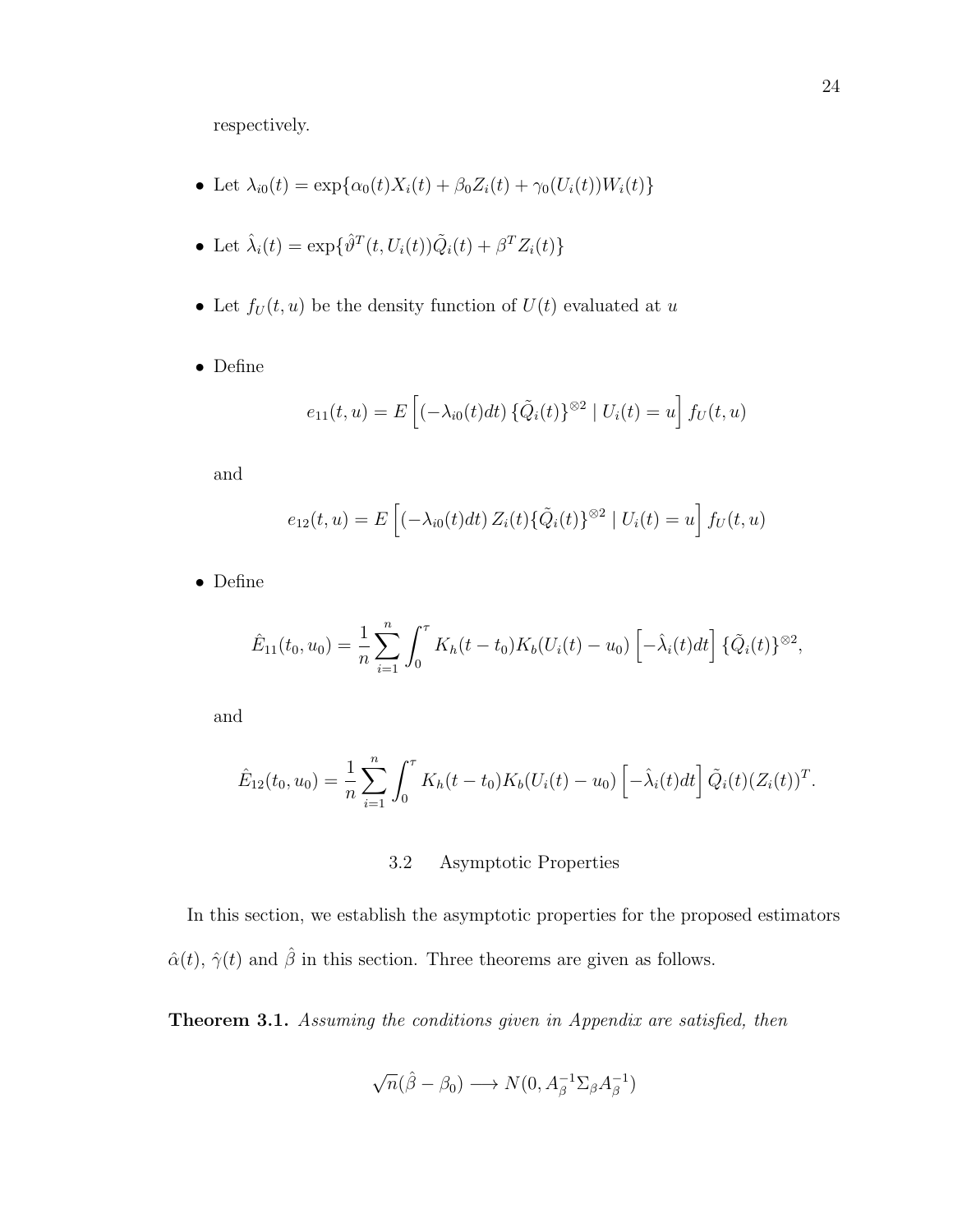in distribution, where

$$
A_{\beta} = E\left[\int_0^{\tau} \{Z_i(t) - (e_{12}(t, U_i(t)))^T (e_{11}(t, U_i(t)))^{-1} \tilde{Q}_i(t)\}^{\otimes 2} dt\right]
$$

and

$$
\Sigma_{\beta} = E \left[ \int_0^{\tau} \{ Z_i(t) - (e_{12}(t, U_i(t)))^T (e_{11}(t, U_i(t)))^{-1} \tilde{Q}_i(t) \} dM_i(t) \right]^{\otimes 2}
$$

The matrices  $A_{\beta}$  and  $\Sigma_{\beta}$  can be consistently estimated by the following two formulas, respectively.

$$
\hat{A}_{\beta} = \frac{1}{n} \sum_{i=1}^{n} \int_{t_1}^{t_2} \{Z_i(t) - (\hat{E}_{12}(t, U_i(t)))^T (\hat{E}_{11}(t, U_i(t)))^{-1} \tilde{Q}_i(t)\}^{\otimes 2} dt
$$

and

$$
\hat{\Sigma}_{\beta} = \frac{1}{n} \sum_{i=1}^{n} \Big( \int_{t_1}^{t_2} \{ dN_i(t) - \hat{\lambda}_i(t) dt \} \{ Z_i(t) - (\hat{E}_{12}(t, U_i(t)))^T (\hat{E}_{11}(t, U_i(t)))^{-1} \tilde{Q}_i(t) \} \Big)^{\otimes 2},
$$

where  $0 < t_1 < t_2 < \tau$ .

Theorem 3.2. Assuming the conditions given in Appendix are satisfied, then

(1) 
$$
\sup_{t \in [0,\tau]} |\hat{\alpha}(t) - \alpha_0(t)| = o_p(1);
$$
  
(2) 
$$
\sqrt{n h_t} (\hat{\alpha}(t) - \alpha_0(t) - \frac{1}{2} h_t^2 \nu_2 \ddot{\alpha}(t)) \stackrel{\mathcal{D}}{\longrightarrow} N(0, \Sigma_\alpha(t)),
$$

where

$$
\Sigma_{\alpha}(t) = \lim_{n \to \infty} h_t E \left[ \int_0^{\tau} \left\{ dN_i(s) - \lambda_i(s) ds \right\} \mathcal{I}_1 e_{11}(t, U_i(s))^{-1} \tilde{Q}_i(s) K_{h_t}(s - t) \right\}^{\otimes 2}
$$

The limiting variance-covariance matrix  $\Sigma_{\alpha}(t)$  can be consistently estimated by the

.

.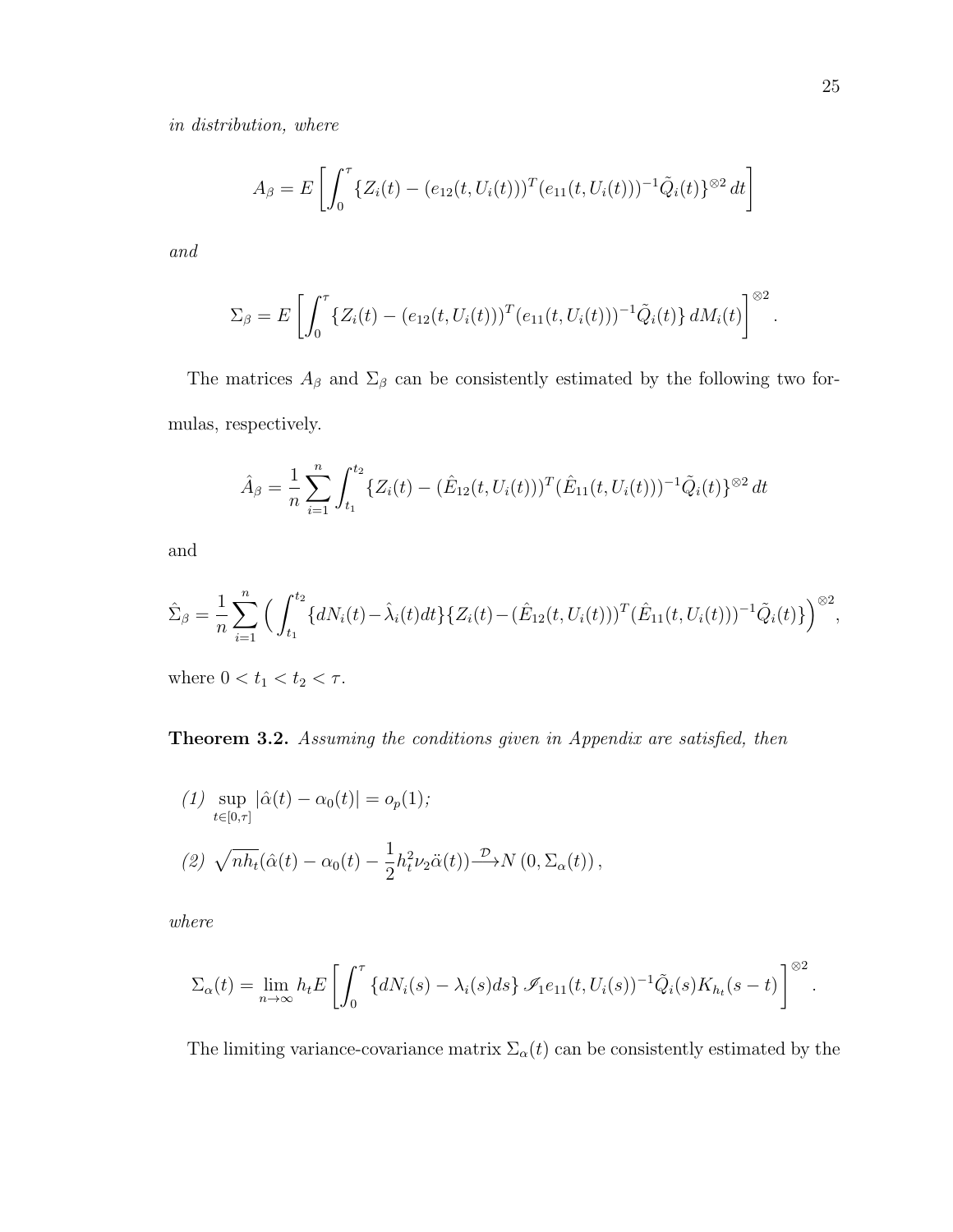following formula.

$$
\hat{\Sigma}_{\alpha}(t) = \frac{h_t}{n} \sum_{i=1}^n \left[ \int_0^{\tau} \left\{ dN_i(s) - \hat{\lambda}_i(s)ds \right\} \mathcal{J}_1 \hat{E}_{11}(t, U_i(s))^{-1} \tilde{Q}_i(s) K_{h_t}(s-t) \right]^{\otimes 2}.
$$

Theorem 3.3. Assuming the conditions given in Appendix are satisfied, then

(1) 
$$
\sup_{u \in [u_1, u_2]} |\hat{\gamma}(u) - \gamma_0(u)| = o_p(1);
$$
  
(2) 
$$
\sqrt{n h_u} (\hat{\gamma}(u) - \gamma_0(u) - \frac{1}{2} h_u^2 \nu_2 \ddot{\gamma}(u)) \stackrel{\mathcal{D}}{\longrightarrow} N(0, \Sigma_\gamma(u)).
$$

where

$$
\Sigma_{\gamma}(u) = \lim_{n \to \infty} h_u E \left[ \int_0^{\tau} \left\{ dN_i(s) - \lambda_i(s) ds \right\} \mathcal{I}_{3} e_{11}(u, U_i(s))^{-1} \tilde{Q}_i(s) K_{h_u}(s-u) \right\}^{\otimes 2}.
$$

The limiting variance-covariance matrix  $\Sigma_{\gamma}(u)$  can be consistently estimated by

$$
\hat{\Sigma}_{\gamma}(u) = \frac{h_u}{n} \sum_{i=1}^n \left[ \int_0^{\tau} \left\{ dN_i(s) - \hat{\lambda}_i(s)ds \right\} \mathcal{J}_3 \hat{E}_{11}(u, U_i(s))^{-1} \tilde{Q}_i(s) K_{h_u}(s-u) \right\}^{\otimes 2}.
$$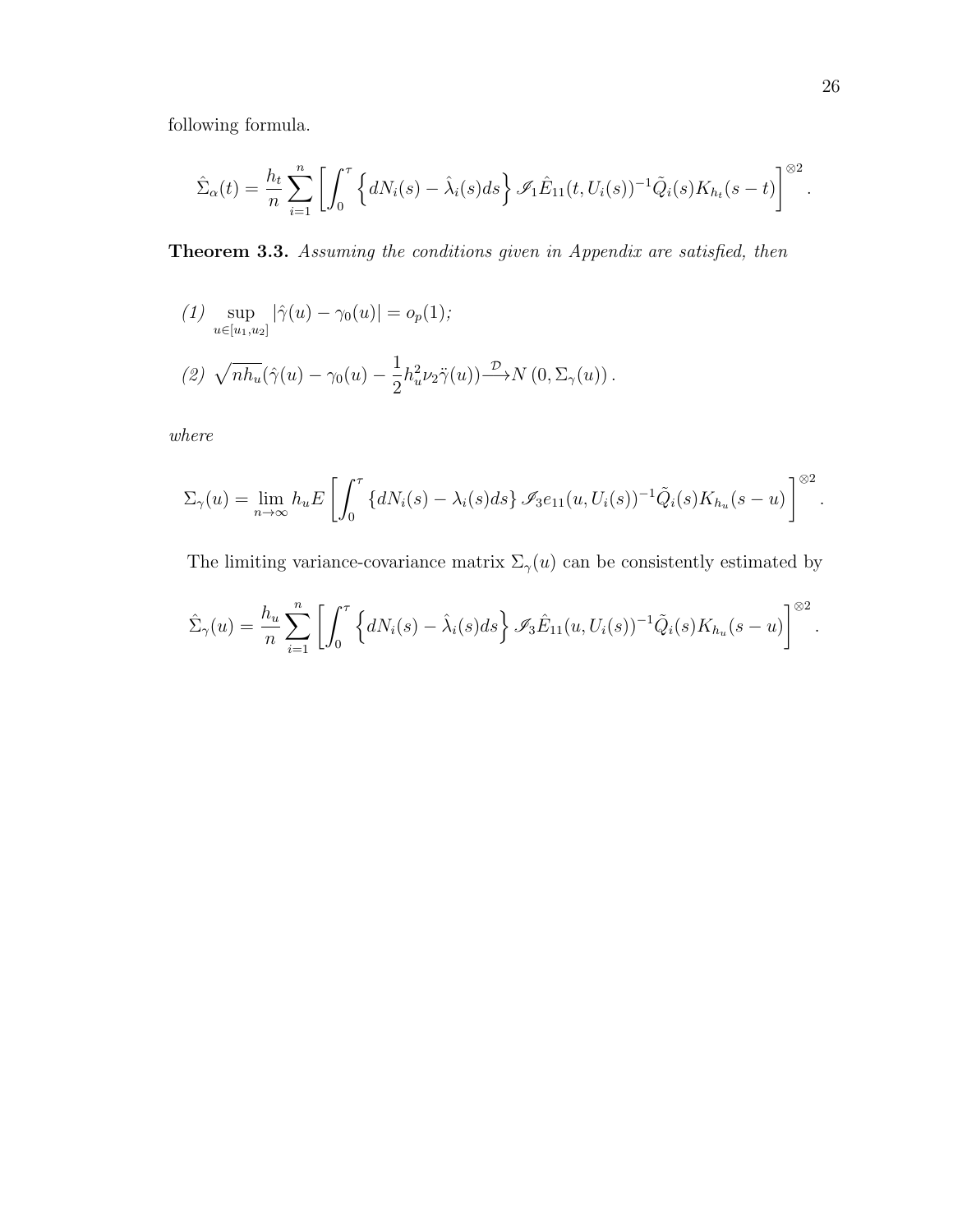# CHAPTER 4: SIMULATION STUDIES

In order to assess the finite sample performance of the proposed model and estimation procedure, we conduct a few simulation studies in this chapter. First, we apply the methodologies on a survival analysis, which is a single-event case. Second, the methodologies are applied to recurrent event case. Details for simulations for both cases will be presented in the following subsections.

# 4.1 Simulation on Single Event Data - Survival Analysis

In this section, we illustrate our method on single event data and check the finite sample performance of the proposed method. This section first introduces the method that is used to generate single event counting process data, followed by a simulation example with a specific model by using the proposed method.

### 4.1.1 Generating Single Event Data

Some researchers had studied on how to generate single event data for survival anaysis. For instance, both Bender et al. (2005) and Qian et al. (2010) proposed a method to simulate survival data with Cox model proposed by Cox (1972).

In the Cox model, the intensity function is written as follows.

$$
\lambda(t|X) = \lambda_0(t) \exp\{\beta^T X\},\tag{4.1}
$$

where  $\lambda_0(t)$  is the baseline intensity function,  $\beta$  is the parameter vector and X is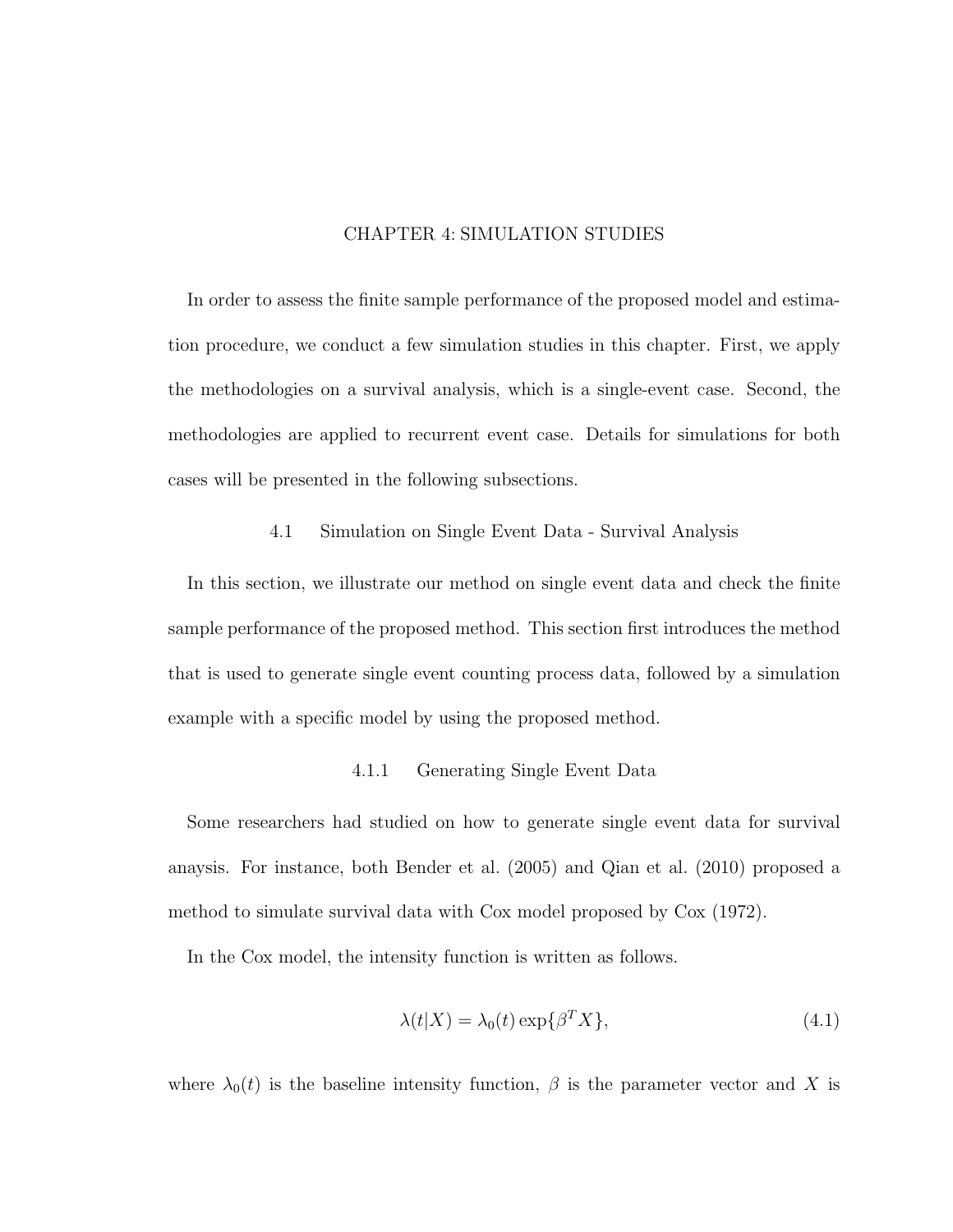a time independent covariate vector with the same dimention as  $\beta$ . The cumulative intensity function  $\Lambda(t|X)$ can be written as the integral of  $\lambda(t|X)$  from 0 to t as follows.

$$
\Lambda(t|X) = \int_0^t \lambda(s|X)ds,\tag{4.2}
$$

The survival function has the following relationship with cumulative intensity function.

$$
S(t|X) = \exp\{-\Lambda(t|X)\},\tag{4.3}
$$

Let  $F(t|X) = 1 - S(t|X)$ , then we have

$$
F(t|X) = 1 - \exp\{-\Lambda(t|X)\},\tag{4.4}
$$

Supposed Y is a random variable, which follows uniform distribution on  $[0, 1]$ . By setting  $F(t|X) = Y$ , we can derive the corresponding T by solving the inverse function as below. T is the desired time to event.

$$
T = F^{-1}(Y) = \Lambda^{-1}(-\ln(1 - Y)), \tag{4.5}
$$

where  $F^{-1}$ () and  $\Lambda^{-1}$ () are the inverse functions of  $F$ () and cumulative intensity function  $\Lambda$ ). In the real world, observations can be censored. For example, patients do not experience death by the end of the study period and thus are censored. In order to take into account censoring, we set the study period to be  $\tau$ . If the T generated by the equation above is greater than  $\tau$ , the corresponding subject is marked as censored.

With a given intensity model, a survival dataset with single event can be generated by following the steps.

1. Set the true value for parameter vector  $\beta$ , true function for  $\lambda_0(t)$ , study period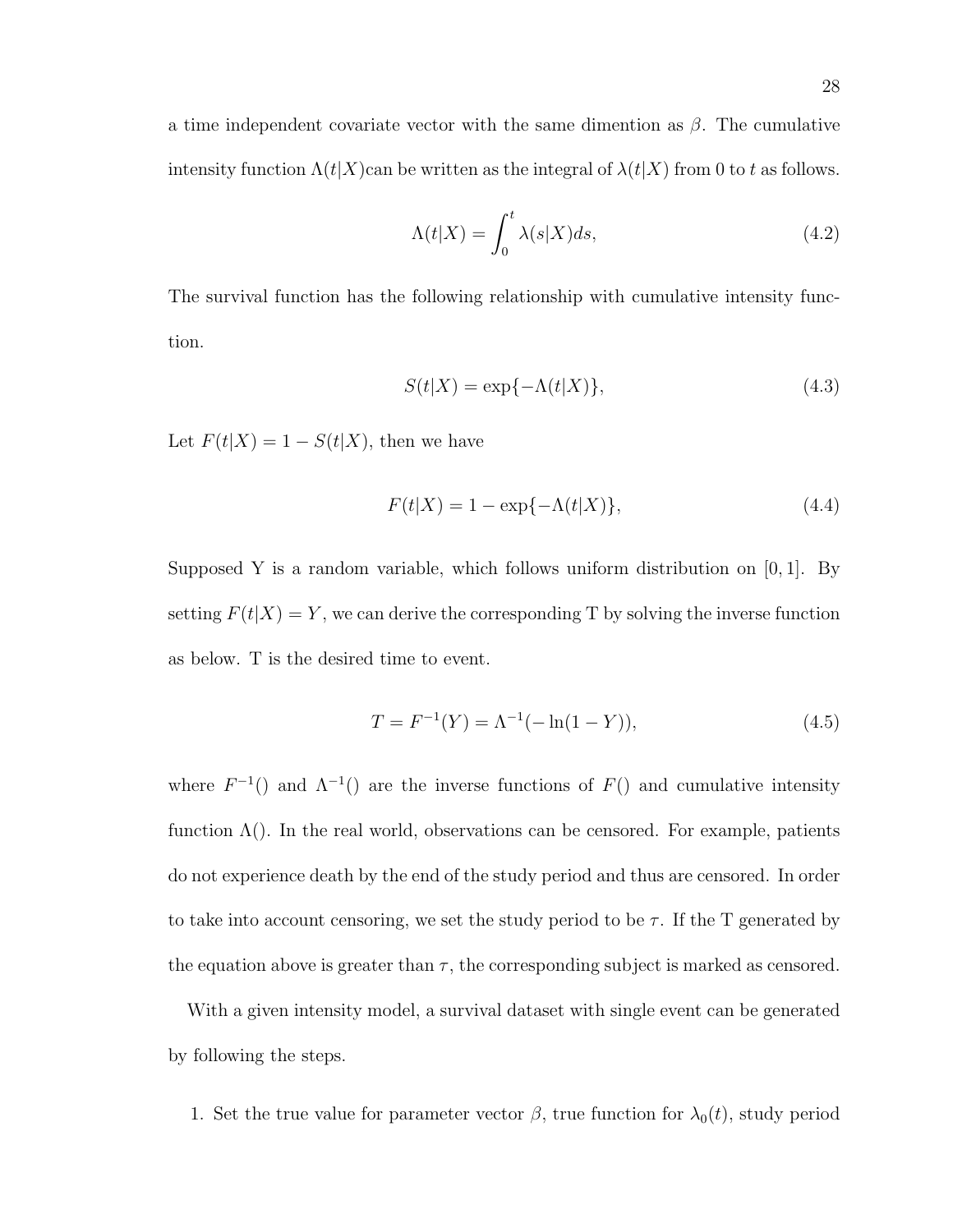$\tau$ , and the total number of observations n (aka. sample size).

- 2. Simulate the time independent covariates vector X.
- 3. Plug in all information from step 1 and 2 to (4.1) and calculate (4.1) through  $(4.4).$
- 4. Simulate a number y from the distribution  $Uniform[0, 1]$ .
- 5. Plug  $y$  into (4.5), find  $T$ .
- 6. Compare T with  $\tau$ , if T is less than  $\tau$ , set the censoring indicator to be 0, otherwise set it to be 1.
- 7. Repeat step 2 through step 6 for n times to simulate data for n subjects.

# 4.1.2 Simulation Example

By following the procedure presented in the previous subsection, a single-event sample is generated to be used for evaluating the finite sample performance of our model. In this example, we use the following model to illustrate our method.

$$
\lambda(t) = \exp\left\{\alpha_0(t) + \alpha_1(t)X + \beta Z + \gamma(t - S)W\right\},\tag{4.6}
$$

for  $0 \le t \le \tau$  with  $\tau = 2$ , with the following settings.

- $\alpha_0(t) = -1.5 + 0.8t$ ,  $\alpha_1(t) = t$ ,  $\beta = -0.5$ ,  $\gamma(U_i(t)) = -0.5u$ ;
- $X_i$  is generated from truncated normal distribution  $N(-0.5, 0.5, 0, 1), Z_i$  is an uniform random variable on  $[-0.5, 0.5]$  and  $W_i$  is generated from the distribution  $Binary(0.5)$ ;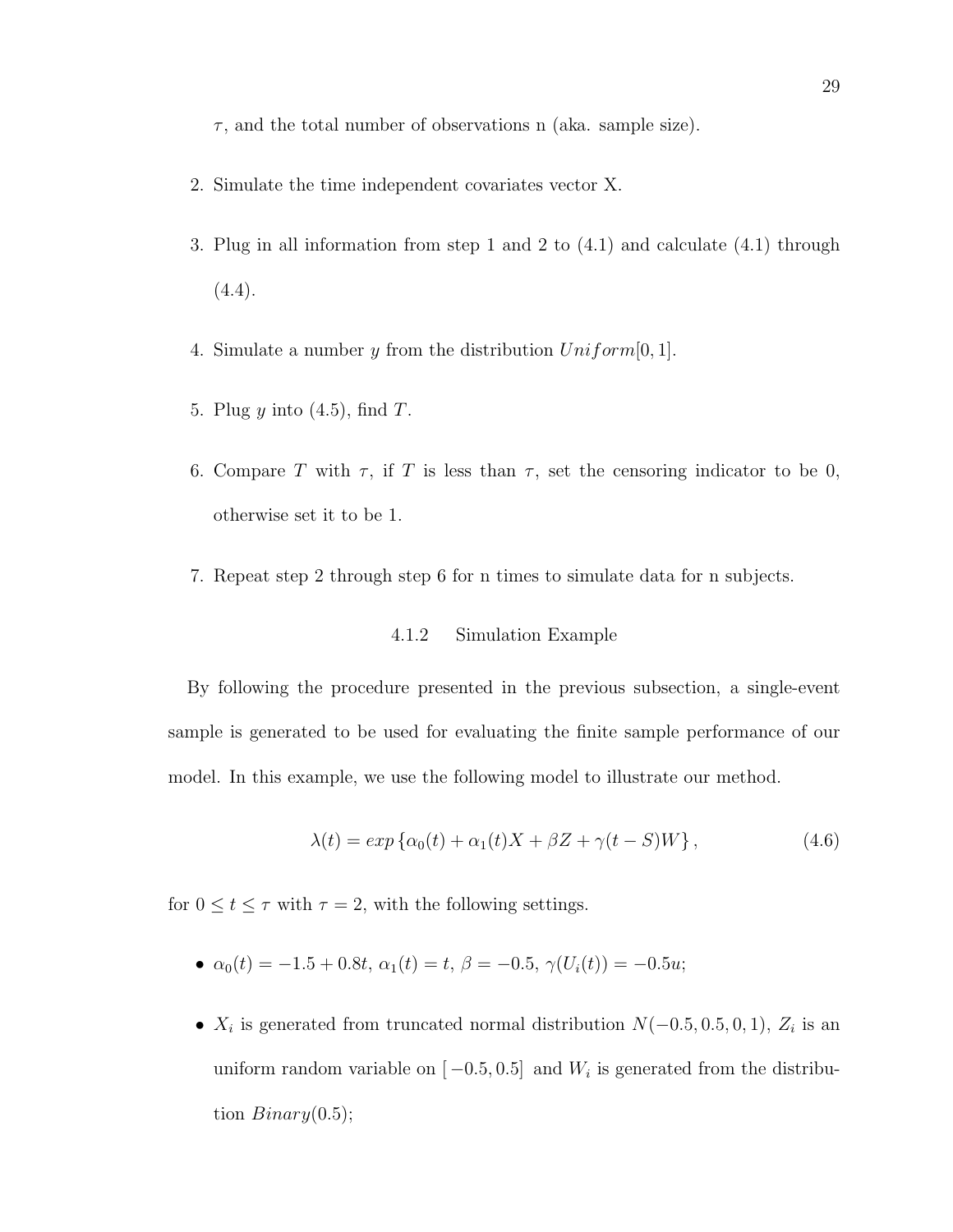- $U_i(t) = t S_i$ , where  $S_i$  is generated from the uniform distribution  $U[0, 0.5]$ ;
- Censoring time  $C_i$  is generated from the uniform distribution  $U[1,3]$ .

In the generated sample, about 67 % of subjects are censored. Approximately 33 % of subjects experience an event during the study period [0, 2].

During estimation, cross-validation method described in Chapter 2 is applied for preliminary bandwidth selection. In this example, three sets of bandwidth combination for  $h_t$  and  $h_u$  are selected to reflect different levels of smoothness, including

- $h_t = h_u = 0.30$
- $h_t = h_u = 0.40$
- $h_t = h_u = 0.50$

Boundaries effect is taking into consideration in all simulation examples in this study, thus we set  $t_1 = h_t$  and  $t_2 = \tau - h_t$  in the estimating functions in chapter 2. For all simulations examples in this study, we use the Epanechnikov kernel for smoothing, which is given as follows.

$$
K(x) = .75(1 - x^2)I(|x| \le 1)
$$

For all simulation examples in this dissertation, we consider some criterias to valuate the performance of the proposed estimators, which are presented as follows.

In order to assess the performance of the estimator  $\hat{\beta}$ , we measure the following items in all simulation examples.

• Bias = estimate - true value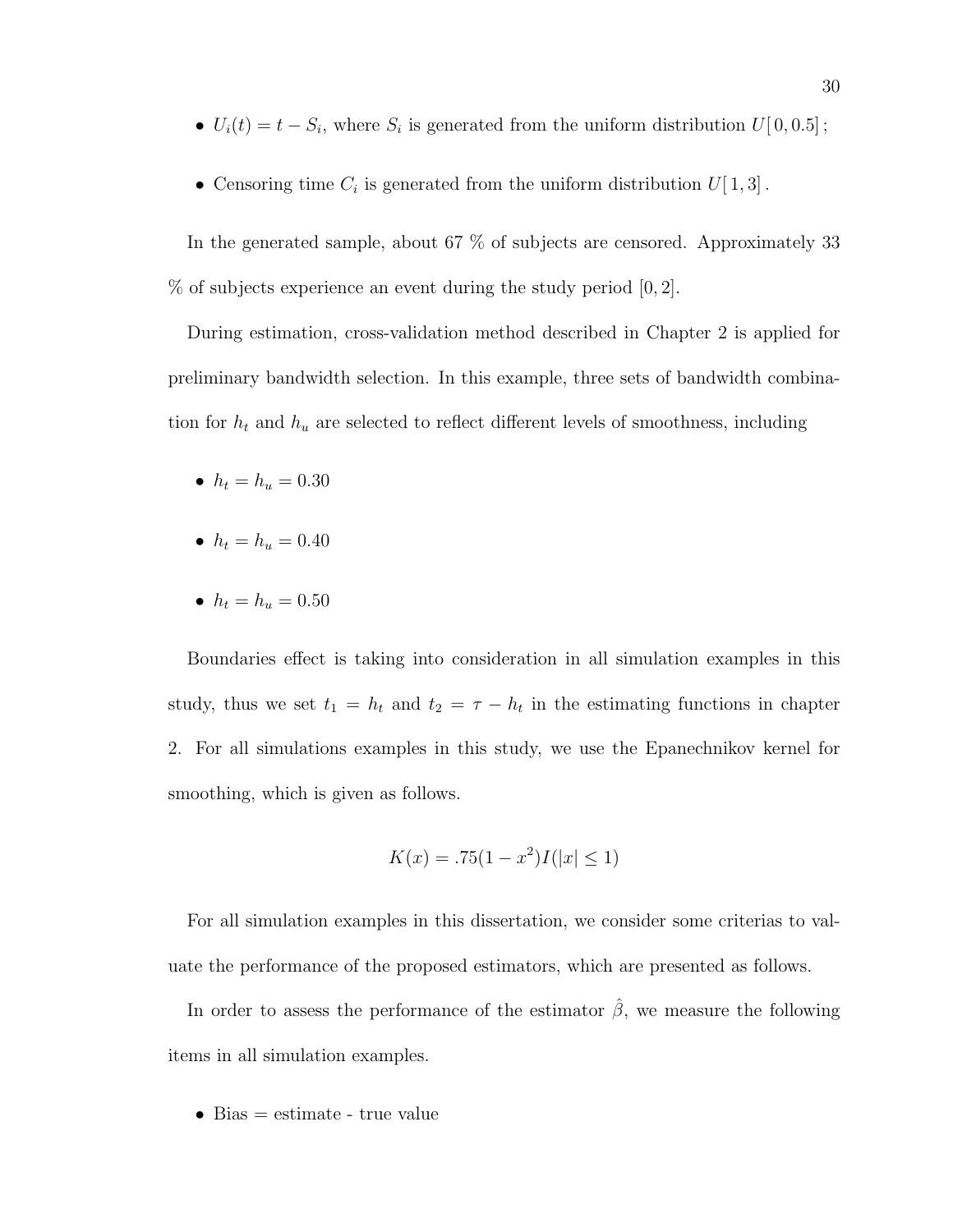- the sample standard error of the estimates (SSE)
- the sample mean of the estimated standard errors (ESE)
- the 95% empirical coverage probability (CP)

In order to assess the performance of the estimators  $\hat{\alpha}_0(t)$  for baseline,  $\hat{\alpha}_1(t)$  for time varying covariate effects and  $\hat{\gamma}(u)$  for covariate-varying covariate effect, we measure their pointwise Bias, SSE, ESE, and CP at different fixed time points  $t$  and  $u$ , respectively.

Besides Bias, SSE, ESE and CP, to better assess the overall performance for those estimators for unknown functions, we calculate the sqaure root of integrated mean square error (RMSE) for each of them respectively.

Suppose

- $N$  is the total number of repetitions;
- $\alpha_{00}(t)$  and  $\alpha_{10}(t)$  are the true function values of  $\alpha_0(t)$  and  $\alpha_1(t)$  at each time point  $t \in [0, \tau]$ , respectively;
- $\gamma_{10}(u)$  and  $\gamma_{20}(u)$  are the true function values of  $\gamma_1(u)$  and  $\gamma_2(u)$  at each point  $u \in [0, \tau]$ , respectively;

then, the RMSEs for each of estimators in this chapter are defined as follows.

$$
RMSE_{\alpha_0} = \left\{ \frac{1}{N(\tau - 2h_t)} \sum_{j=1}^{N} \int_{h_t}^{\tau - h_t} (\hat{\alpha}_{0j}(t) - \alpha_{00}(t))^2 dt \right\}^{1/2},
$$

$$
RMSE_{\alpha_1} = \left\{ \frac{1}{N(\tau - 2h_t)} \sum_{j=1}^{N} \int_{h}^{\tau - h} (\hat{\alpha}_{1j}(t) - \alpha_{10}(t))^2 dt \right\}^{1/2},
$$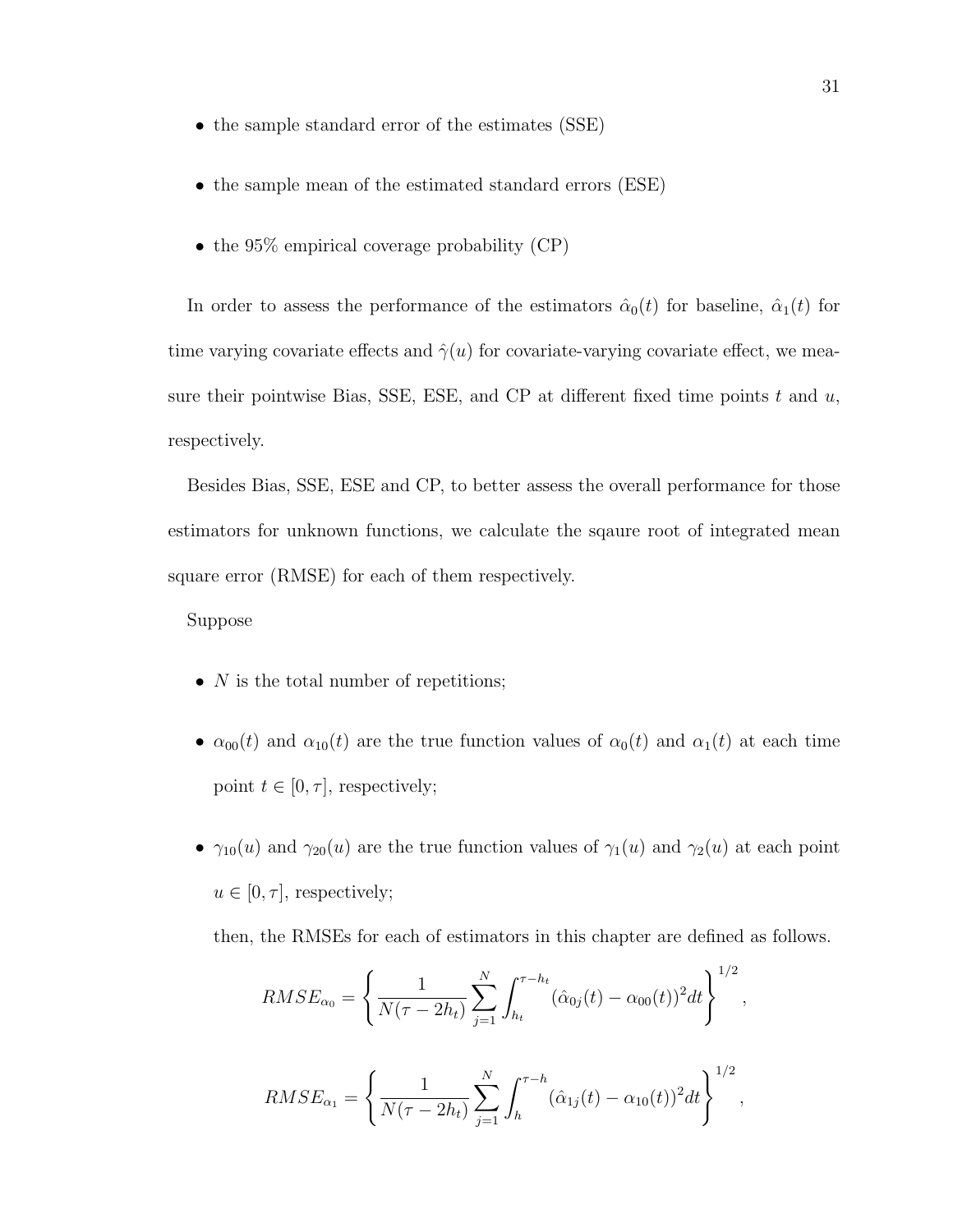$$
RMSE_{\gamma_1} = \left\{ \frac{1}{N(\tau - 2h_u)} \sum_{j=1}^N \int_{h_u}^{\tau - h_u} (\hat{\gamma}_{1j}(u) - \gamma_{10}(u))^2 du \right\}^{1/2},
$$

$$
RMSE_{\gamma_2} = \left\{ \frac{1}{N(\tau - 2h_u)} \sum_{j=1}^N \int_{h_u}^{\tau - h_u} (\hat{\gamma}_{2j}(u) - \gamma_{20}(u))^2 du \right\}^{1/2},
$$

where  $\hat{\alpha}_{0j}(t)$ ,  $\hat{\alpha}_{1j}(t)$ ,  $\hat{\gamma}_{1j}(u)$  and  $\hat{\gamma}_{2j}(u)$  are the j<sup>th</sup> estimate of  $\alpha_0(t)$ ,  $\alpha_1(t)$ ,  $\gamma_1(u)$ and  $\gamma_2(u)$ , respectively, for  $j = 1, \dots, N$ .

Sample sizes  $n = 400,600,800,1000$  are considered in this example. All results presented below are calculated based on 500 simulation repetitions. Table 5 summarizes the Bias, SSE, ESE and CP for the fixed covariate coefficient estimator  $\hat{\beta}$  under model (4.6). The results show the following.

- 1. The bias for the estimator  $\hat{\beta}$  are small among different sample sizes and bandwidth combinations, which indicates that the estimates are unbiased.
- 2. Both empirical and estimated standard errors presented on Table 5 are reasonably close to each other, and thus the coverage probabilities are close to the nominal level 95%.

Note that for a particular sample size, when the bandwidth gets larger, Bias decreases while both empirical and estimated standard errors increases. Fan and Gijbels (1996) find that bigger bandwidth results in larger variance but smaller bias. Our results are consistent with their finding. However, the results show that coverage probabilities are not sensitive to bandwidth selection. To conclude, Table 5 indicates that the proposed estimator  $\hat{\beta}$  for fixed covariate effect performs well under model  $(4.6).$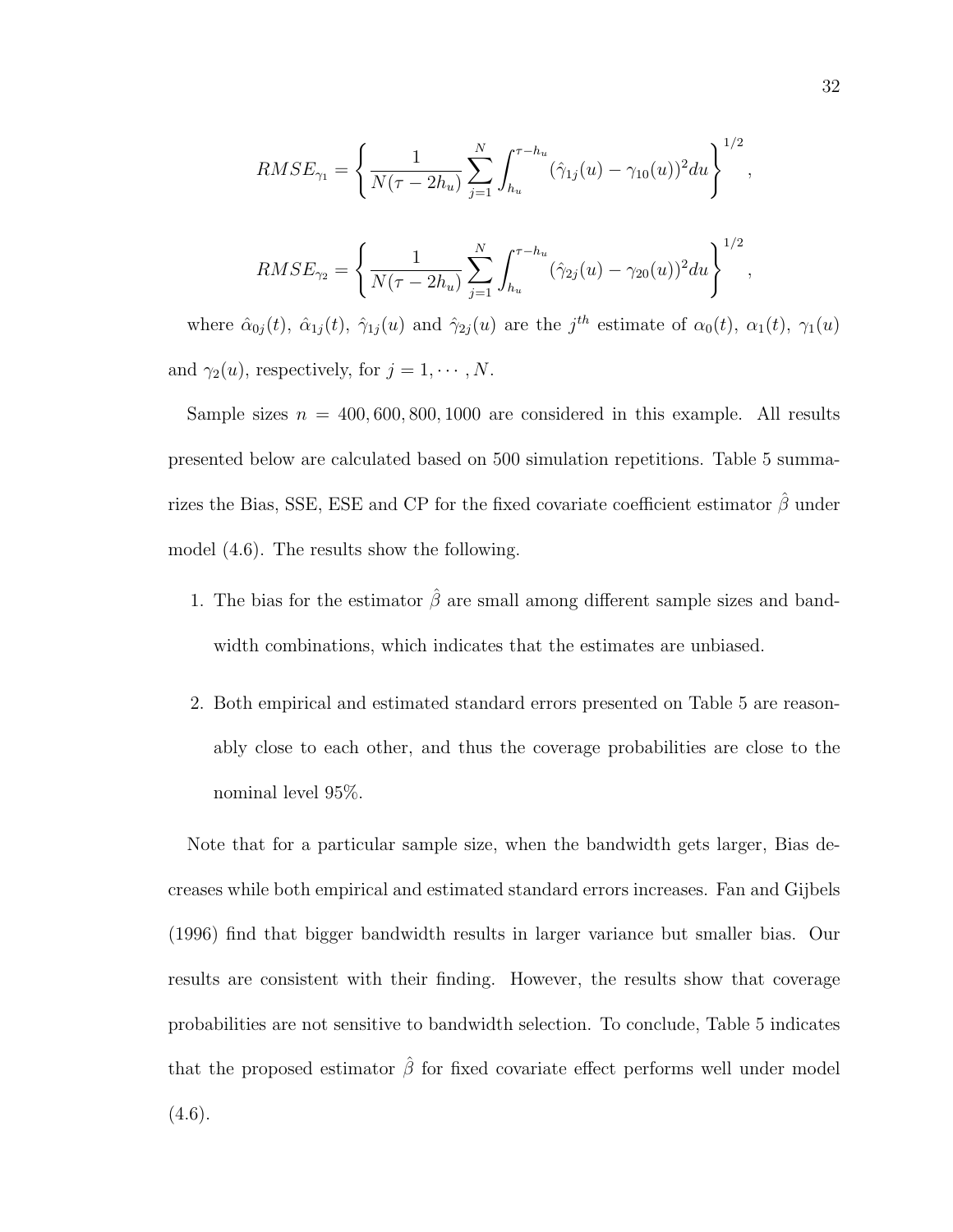Figure 1 and Figure 2 summarize the results produced with the bandwidth  $h_t = 0.40$ and  $h_u = 0.40$ . The results are averaged on 500 simulation repetitions. The red curve corresponds to the results for sample size  $n = 400$ , while blue curve for  $n = 600$ , green curve for  $n = 800$  and black curve for  $n = 1000$ , respectively.

The left panel of Figure 1 presents the Bias, SSEs, ESEs and CPs at different fixed time points for  $\hat{\alpha}_0(t)$ , while the right panel for  $\hat{\alpha}_1(t)$ . The results show that the bias for both estimators are small. The coverage probability fluctuates around the nominal level 95%. In addition, the plots show that when sample size is 400 or 600, the estimated standard errors are not stable for the latter half of study period. However, when sample size increases ( $n = 800, 1000$ ), SSE and ESE agree to each other very well. This could be due to data sparcity when sample size is not considerably large. The estimators perform better when sample size increases.

Figure 1 show that the pointwise bias for  $\hat{\gamma}(u)$  are very small, which indicates that the pointwise estimates are unbiased. An agreement is observed between pointwise SSE and ESE, thus the coverage probability curves slightly fluctuate around the line of 97%, which shows reasonable performance of the estimator  $\hat{\gamma}(u)$ .

Table 6 summarizes the RMSEs based on 500 simulation repetitions for  $\hat{\alpha}_0(t)$ ,  $\hat{\alpha}_1(t)$  and  $\hat{\gamma}(u)$  under model 4.6. The results show that the RMSEs for all those four estimators decrease when sample size increases. The same trend is observed for all three selected bandwidth combinations.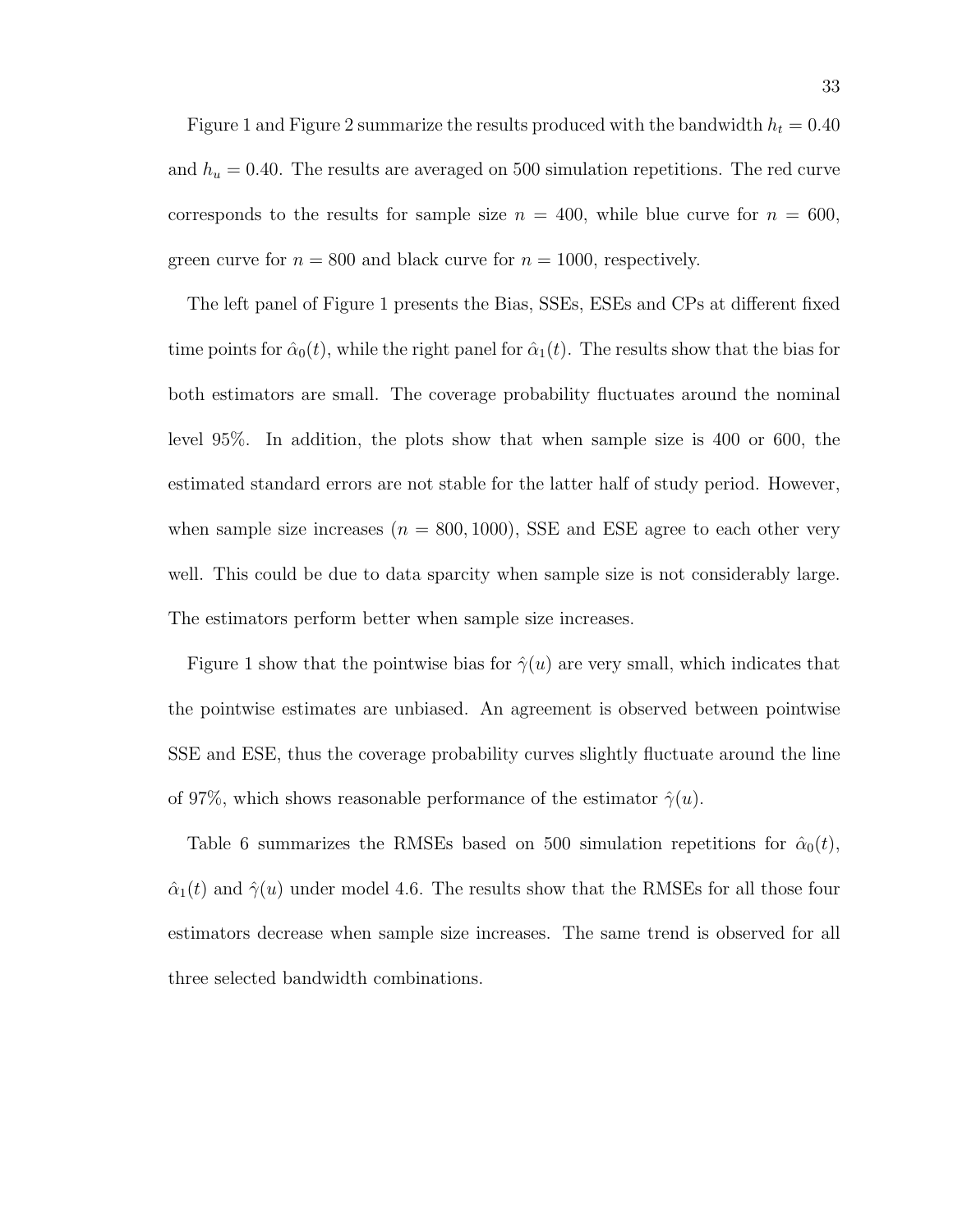| n    | $h_t$ | $h_u$ | <b>Bias</b> | SSE    | ESE    | CP    |
|------|-------|-------|-------------|--------|--------|-------|
| 400  | 0.30  | 0.30  | $-0.0333$   | 0.3481 | 0.3511 | 0.966 |
|      | 0.40  | 0.40  | $-0.0241$   | 0.3630 | 0.3855 | 0.966 |
|      | 0.50  | 0.50  | $-0.0097$   | 0.4109 | 0.4385 | 0.972 |
| 600  | 0.30  | 0.30  | 0.0055      | 0.4871 | 0.2822 | 0.956 |
|      | 0.40  | 0.40  | $-0.0047$   | 0.2939 | 0.3066 | 0.958 |
|      | 0.50  | 0.50  | $-0.0014$   | 0.3315 | 0.3517 | 0.968 |
| 800  | 0.30  | 0.30  | $-0.0159$   | 0.2283 | 0.2347 | 0.964 |
|      | 0.40  | 0.40  | $-0.0128$   | 0.2488 | 0.2622 | 0.964 |
|      | 0.50  | 0.50  | $-0.0103$   | 0.2902 | 0.3020 | 0.964 |
| 1000 | 0.30  | 0.30  | $-0.0168$   | 0.1989 | 0.2079 | 0.968 |
|      | 0.40  | 0.40  | $-0.0136$   | 0.2180 | 0.2330 | 0.966 |
|      | 0.50  | 0.50  | $-0.0146$   | 0.2493 | 0.2687 | 0.970 |

Table 5: Summary of Bias, SSE, ESE and CP for  $\hat{\beta}$  under model (4.6).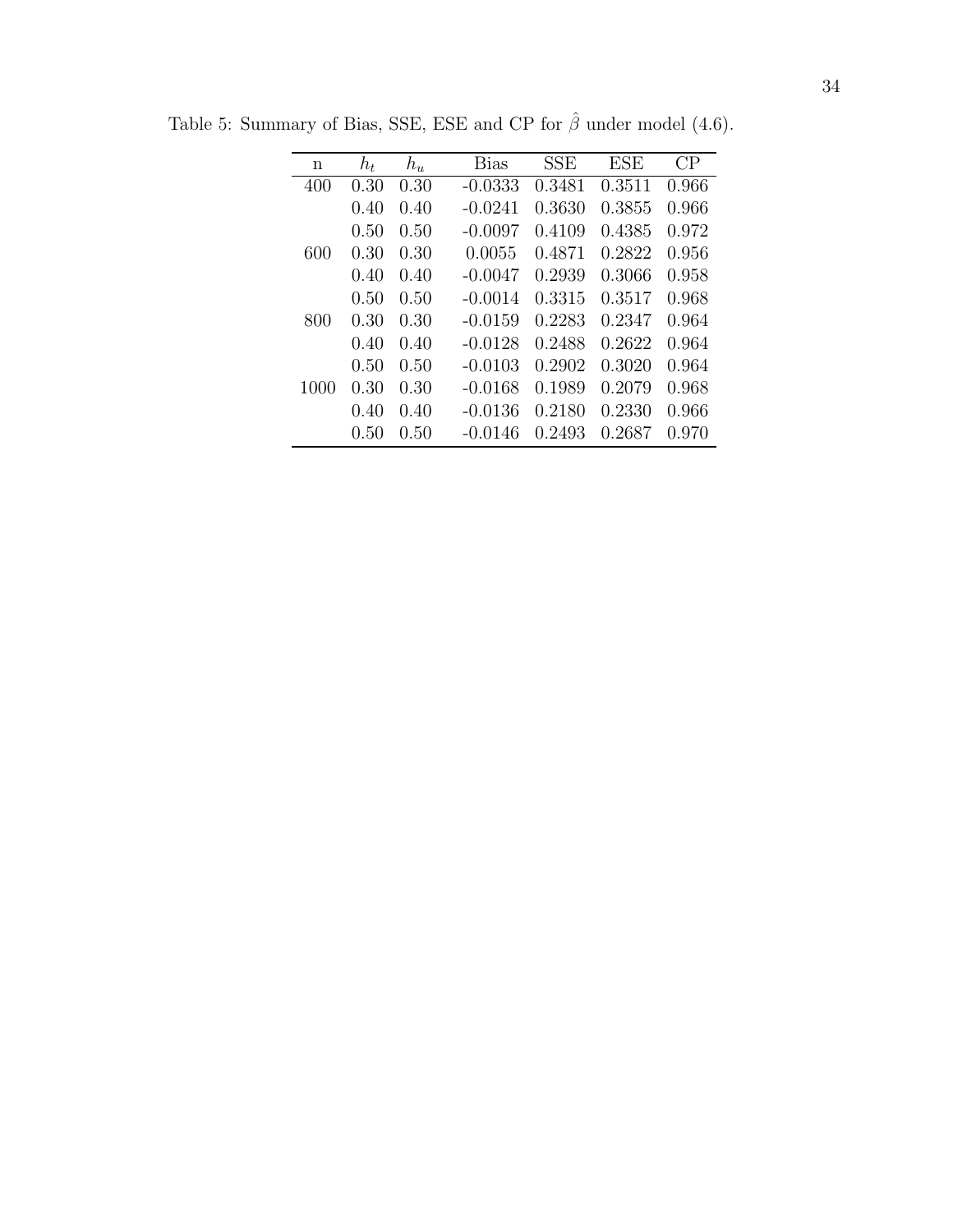| n    | $h_t$ | $h_u$ | $RMSE_{\alpha_0}$ | $RMSE_{\alpha_1}$ | $RMSE_{\gamma}$ |
|------|-------|-------|-------------------|-------------------|-----------------|
| 400  | 0.30  | 0.30  | 0.2701            | 0.6550            | 1.0922          |
|      | 0.40  | 0.40  | 0.2134            | 0.5475            | 0.3863          |
|      | 0.50  | 0.50  | 0.1849            | 0.4778            | 0.3384          |
| 600  | 0.30  | 0.30  | 0.2244            | 0.5154            | 0.6548          |
|      | 0.40  | 0.40  | 0.1648            | 0.4418            | 0.2806          |
|      | 0.50  | 0.50  | 0.1457            | 0.3874            | 0.2384          |
| 800  | 0.30  | 0.30  | 0.1659            | 0.4422            | 1.1642          |
|      | 0.40  | 0.40  | 0.1404            | 0.3819            | 0.2240          |
|      | 0.50  | 0.50  | 0.1239            | 0.3374            | 0.1934          |
| 1000 | 0.30  | 0.30  | 0.1451            | 0.3996            | 0.5083          |
|      | 0.40  | 0.40  | 0.1243            | 0.3488            | 0.2057          |
|      | 0.50  | 0.50  | 0.1111            | 0.3114            | 0.1800          |

Table 6: Summary of RMSEs for  $\hat{\alpha}_0(t)$ ,  $\hat{\alpha}_1(t)$  and  $\hat{\gamma}(u)$  under model (4.6).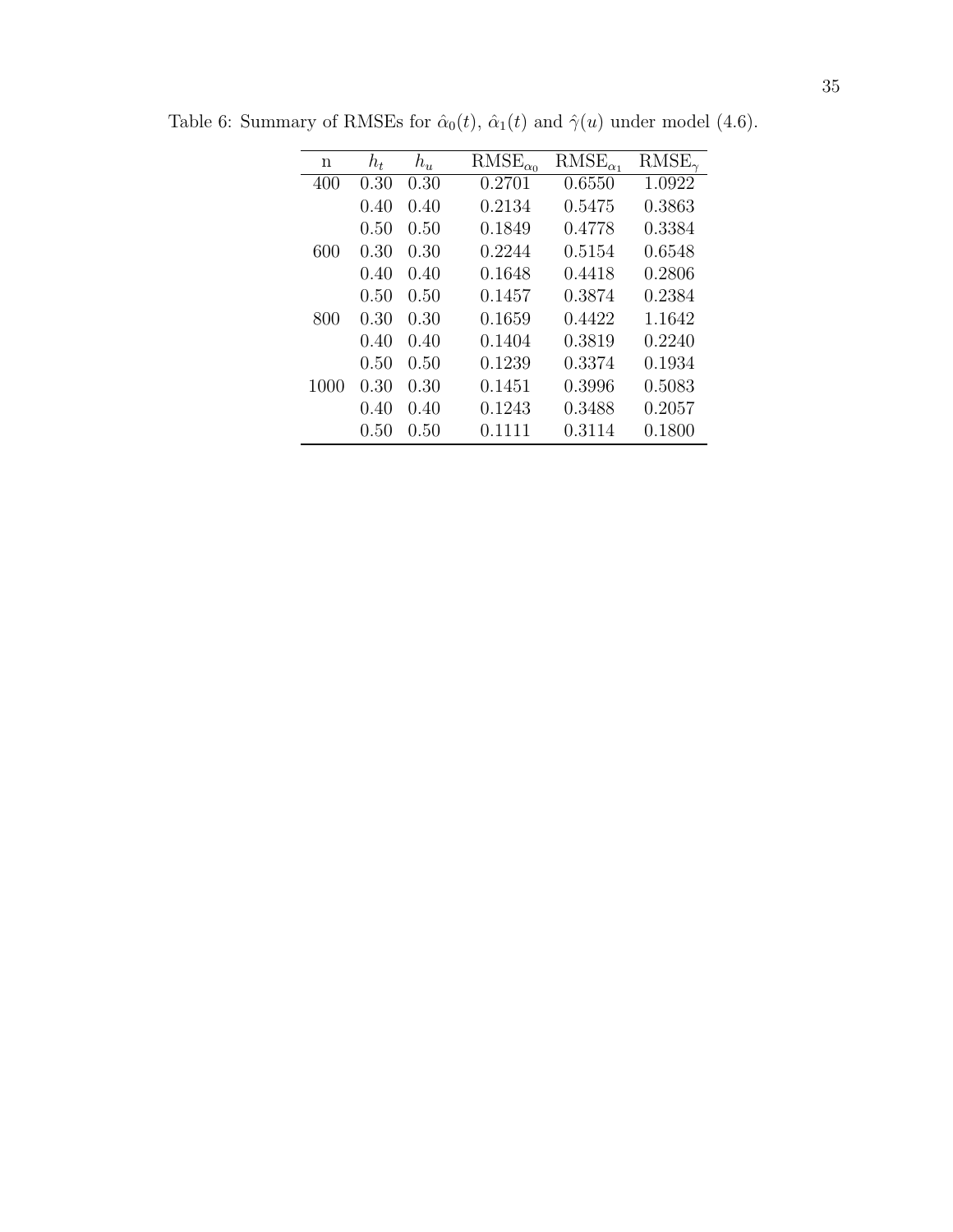

Figure 1: Plots for Bias, CP, SSE and ESE for n=400, 600, 800, and 1000 with  $h_t = 0.4, h_u = 0.4$  for  $\alpha_0(t) = -1.5 + 0.8t$  and  $\alpha_1(t) = t$  for  $0 \le t \le 2$ .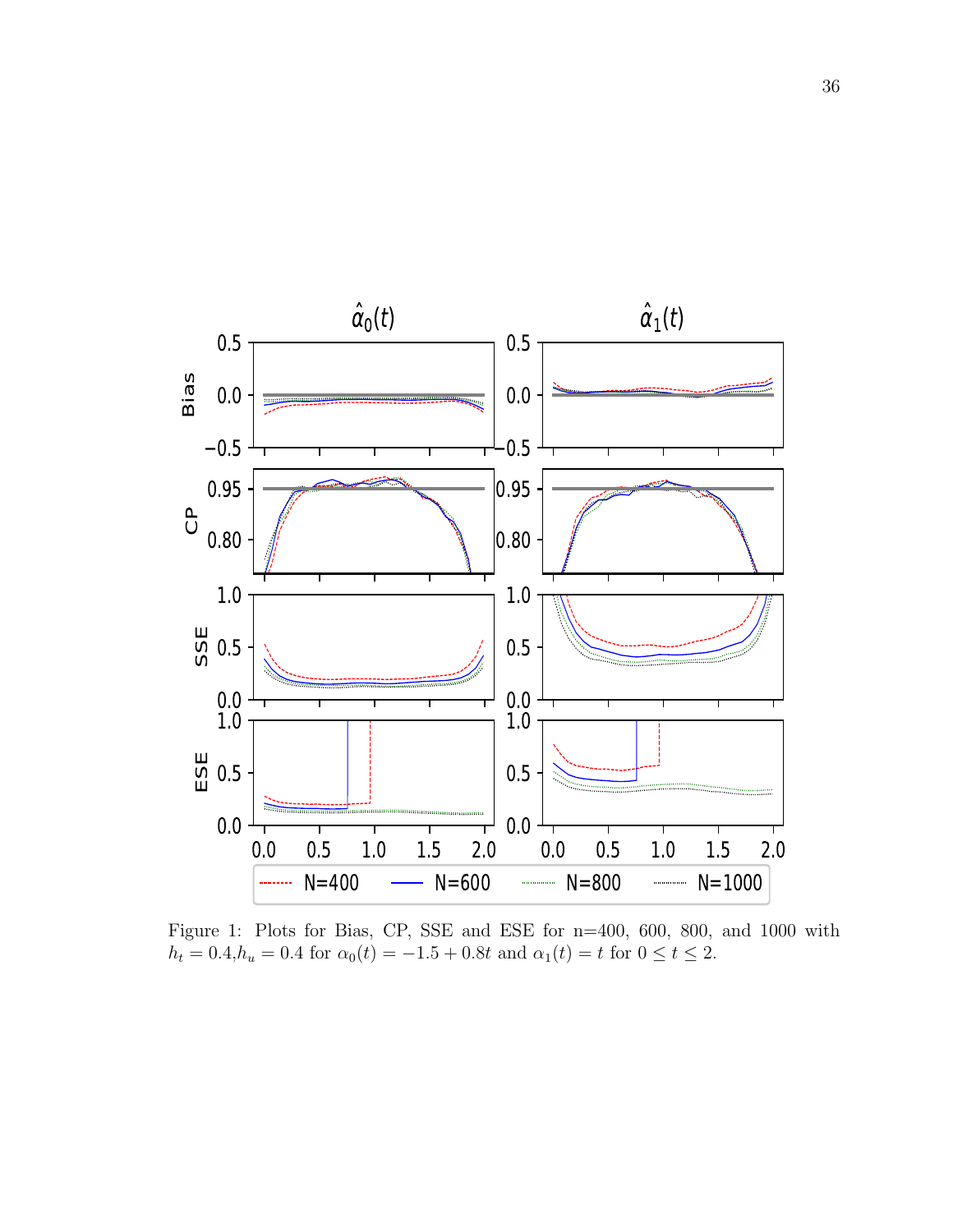

Figure 2: Plots for bias, CP, SSE and ESE for n=400, 600, 800, and 1000 with  $h_t = 0.4, h_u = 0.4$  for  $\gamma(u) = -0.5u$ .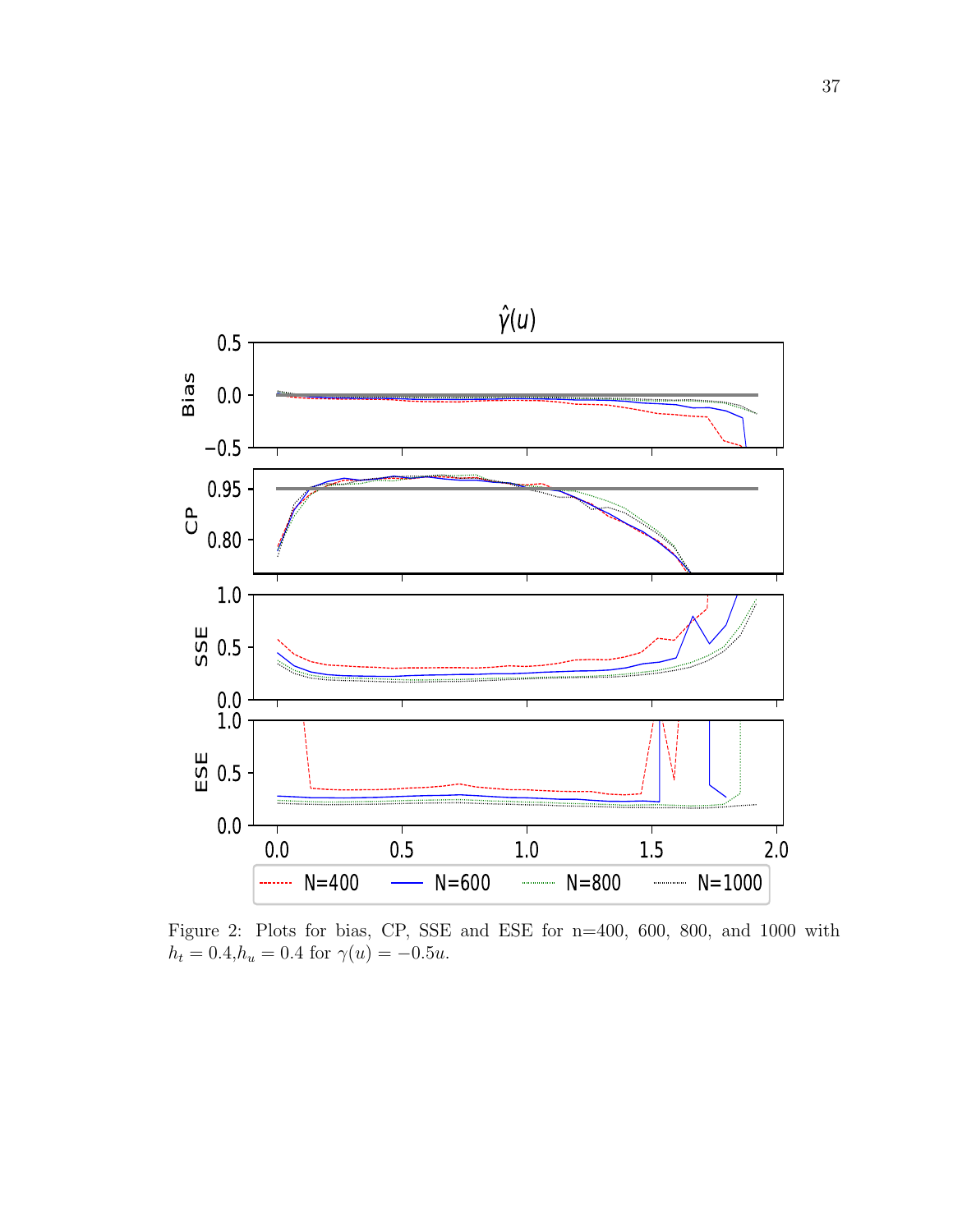### 4.2 Simulation on Recurrent Events Data

The previous section show that the proposed model and estimation procedure work well under the survival analysis framework. In this section, the goal is to check the finite sample performance of the proposed methodology when the event of interest can be repeated for each subject. This section starts with a description on how to generate recurrent events data by thinning method, followed by two simulation examples under different models.

## 4.2.1 Generating Recurrent Events Data

There are many different existing methods for generating a non-Homogeneous Poisson Process (NHPP). For instance, a NHPP can be generated through time-scale transformation of a Homogeneous Poisson Process (HPP) or it can be generated by using order statistics. Lewis and Shedler (1976) generated a NHPP with log linear rate function. Another approach for generating a NHPP is the thinning method proposed by Lewis and Shedler (1979). Compared with other methods, the thinning method has many advantages. For instance, the thinning method does not require numerical integration of the rate function, ordering of points, or generating Poisson variates. Thus, in this dissertation, we adopt the thinning method for simulating recurrent events data.

Given the intensity function  $\lambda(t)$  for  $0 \le t \le \tau$ , choose a constant  $\bar{\lambda} s.t. \lambda(t) \le \bar{\lambda}$ for all  $t$ . The detailed procedure for generating recurrent events by using thinning method are given as follows. By repeating the procedure below, we can generate the recurrent event times for each subject  $i$  in a sample. The recurrent event times are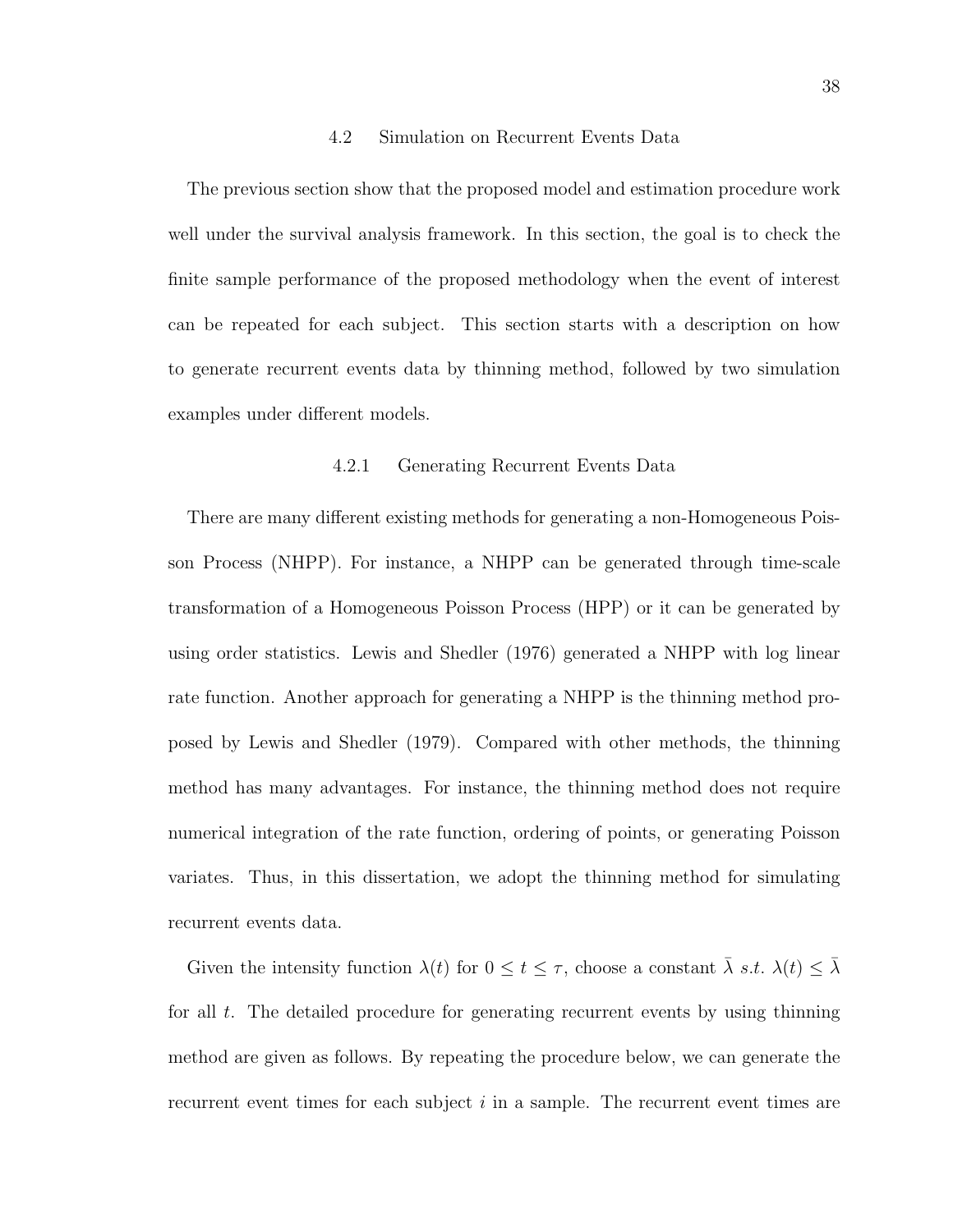recorded by  $T_{ij}$   $(i = 1, 2, \cdots, n$  and  $j = 1, 2, \cdots, K_i$ )

- 1. Set  $T_0 = 0$ ,  $T^* = 0$ , and  $j = 1$ .
- 2. Generate an random variable V from exponential distribution  $\exp(1/\bar{\lambda})$
- 3. Update  $T^* = T^* + V$ .
- 4. If  $T^* > \tau$ , stop; otherwise generate a random variable R from uniform distribution  $U(0, 1)$ .
- 5. Compare R with  $\lambda(T^*)/\overline{\lambda}$ . If  $R \leq \lambda(T^*)/\overline{\lambda}$ , then accept the arrival time, store it by  $T_{ij} = T^*$ , and  $j = j + 1$ ; otherwise reject the arrival time and return to Step 2.

In the following subsections, this procedure is used to generate recurrent event samples to conduct simulation studies.

## 4.2.2 Simulation Example 1

We start with a simple model to illustrate the proposed method and evalute the finite sample performance of the proposed estimators. The model given as follows considers an intercept term as the baseline, time-independent effect and covariatevarying effect.

$$
\lambda_i(t) = \exp\left\{\alpha_0(t) + \beta Z_i + \gamma (U_i(t))W_i\right\},\tag{4.7}
$$

for  $0 \le t \le \tau$  with  $\tau = 5$ , with the following settings.

•  $\alpha_0(t) = 1.5 - \log(1+t), \ \beta = 1.5, \ \gamma(U_i(t)) = \sqrt{U_i(t)} - 2;$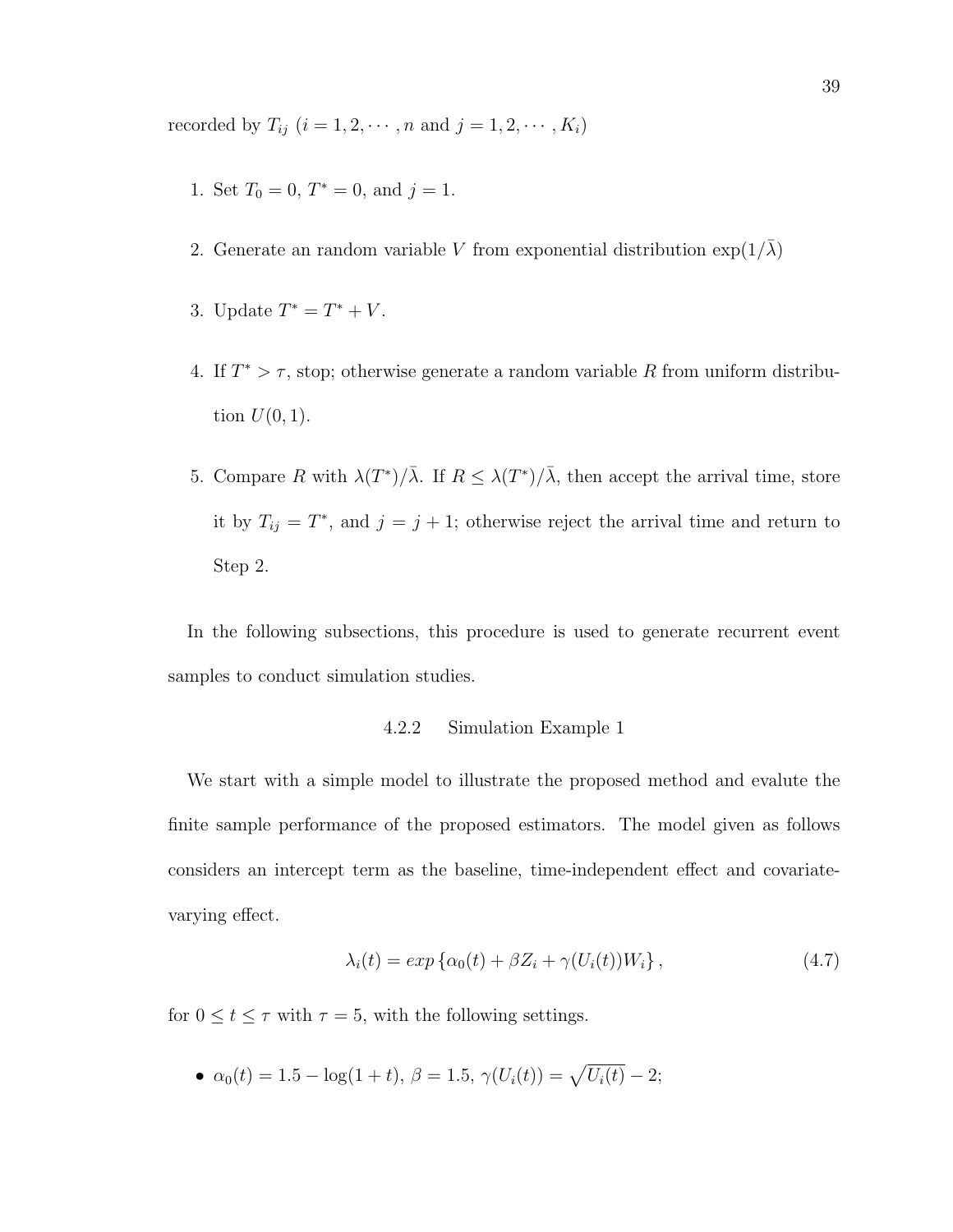- $Z_i$  is an uniform random variable on  $[-0.5, 0.5]$  and  $W_i$  is generated from truncated normal distribution  $N(-0.5, 0.5, 0, 1)$ ,.
- $U_i(t) = t S_i$ , where  $S_i$  is generated from the uniform distribution  $U[0, 0.5]$ .
- Censoring time  $C_i$  for the  $i^{th}$  subject is generated from the uniform distribution  $U[4,9]$ .

In the generated sample, about 20% of subjects are censored. Approximately a total of 12 recurrent events are observed per subject during the study period  $[0,5]$ .

Three sample sizes  $(n = 400, 600, 800)$  are considered in this example. All results presented below are calculated based on 500 simulation repetitions. Cross-validation method is applied for bandwidth selection. The following three sets of bandwidth combinations for  $h_t$  and  $h_u$  are selected to reflect different levels of smoothness.

- $h_t = h_u = 0.25$
- $h_t = h_u = 0.30$
- $h_t = h_u = 0.35$

Table 7 summarizes the Bias, SSE, ESE, and CP for the fixed covariate coefficient estimator  $\hat{\beta}$  under model (4.7) based on 500 simulation repetitions. The results show the following.

1. The bias for the estimator  $\hat{\beta}$  are small among different sample sizes and bandwidth combinations, which indicates that the estimates are unbiased.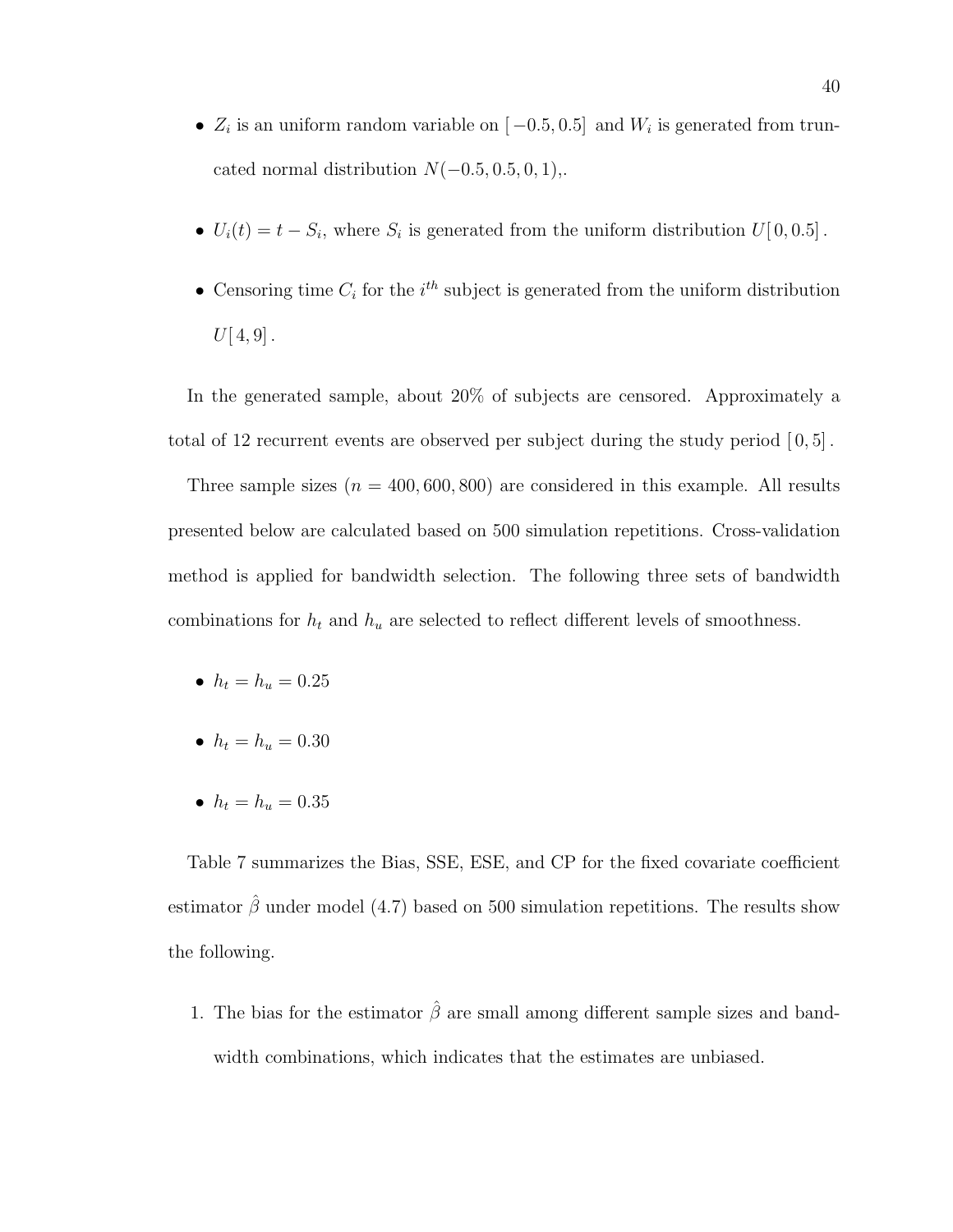- 2. Both empirical and estimated standard errors presented on Table 7 agree to each other, which results coverage probabilities that are close to the nominal level 95%. In addition, coverage probabilities are found to be not sensitive to bandwidth selection.
- 3. Bias, empirical standard errors, and estimated standard errors all decrease when sample size increases.
- 4. For a particular sample size, when the bandwidth gets larger, Bias decreases while both empirical and estimated standard errors increases, which is again consistent with the finding by Fan and Gijbels (1996).

To conclude, Table 7 indicates that the proposed estimator  $\hat{\beta}$  for fixed covariate effect performs well under model (4.7).

Figure 3 plots the pointwise bias, empirical standard errors, estimated standard errors and coverage probabilities for the estimate of the baseline function  $\alpha_0(t)$ , while Figure 4 shows the plots for  $\hat{\gamma}(u)$ . All plots are generated based on the results from 500 simulation repetitions. The bandwidth combination used to generate these plots is  $h_t=0.3$ ,  $h_u=0.3$ . The red curve represents result for sample size  $n = 400$ , while blue for  $n = 600$  and green for  $n = 800$ . The plots reveal the following findings.

- 1. The pointwise bias for  $\hat{\alpha}_0(t)$  is reasonably small. When sample size increases, bias decreases. Bias tends to become relatively larger at the end of study period, which could be the boundary effects.
- 2. The pointwise bias for  $\hat{\gamma}(u)$  is reasonably small and the curve fluctuates around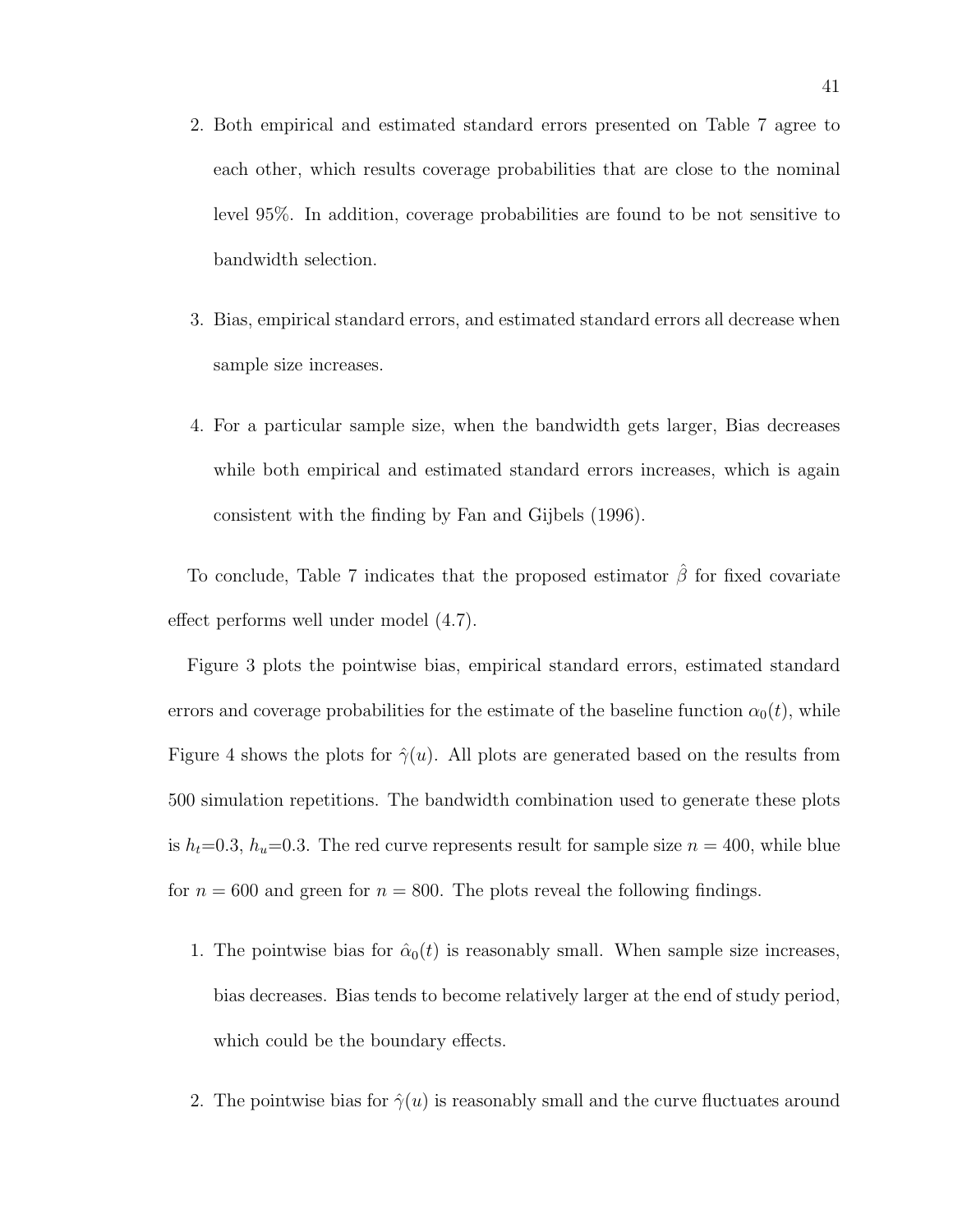the zero line.

3. For both  $\hat{\alpha}_0(t)$  and  $\hat{\gamma}(u)$ , the pointwise empirical standard error and estimated standard errors are very close to each other, and consequently the curves for pointwise coverage probabilities fluctuate around the nominal level 95%.

Besides pointwise bias, SSE, ESE and CP, RMSEs are also calculated to assess the overall performance of both  $\hat{\alpha}_0(t)$  and  $\hat{\gamma}(u)$ . Table 8 shows the results under model (4.7) with different sample sizes and bandwidth combinations. It appears that RMSEs for both  $\hat{\alpha}_0(t)$  and  $\hat{\gamma}(u)$  drops when sample size increases, regardless of bandwidth combination.

To conclude, based on the results given by Figure 3, 4 and Table 8, the proposed estimator  $\hat{\alpha}_0(t)$  and  $\hat{\gamma}(u)$  show satisfied performance under model (4.7).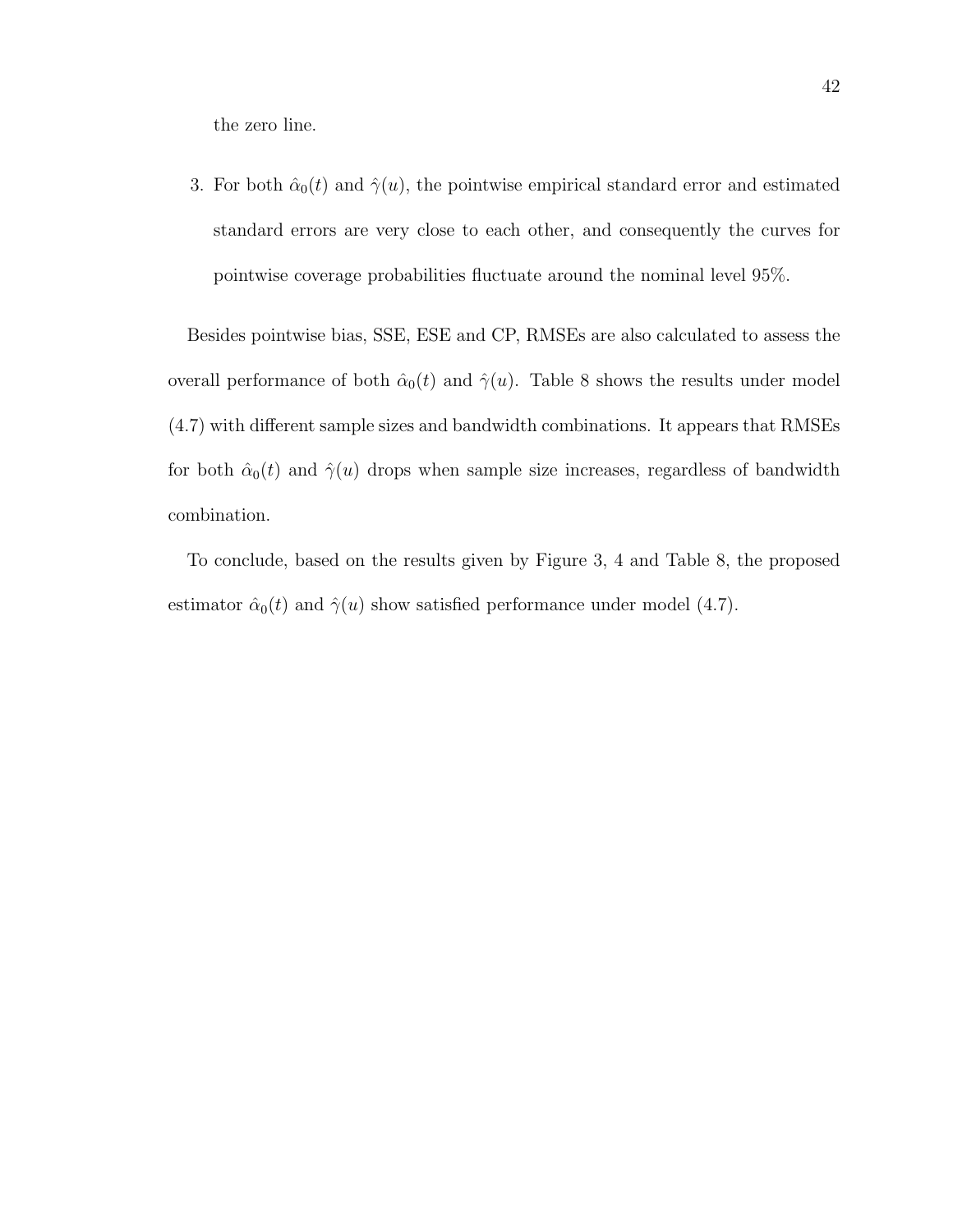| n   | $h_t$ | $h_u$ | Bias      | SSE    | ESE    | CР    |
|-----|-------|-------|-----------|--------|--------|-------|
|     |       |       |           |        |        |       |
| 400 | 0.25  | 0.25  | 0.0173    | 0.0724 | 0.0697 | 0.934 |
|     | 0.30  | 0.30  | $-0.0016$ | 0.0736 | 0.0702 | 0.938 |
|     | 0.35  | 0.35  | 0.0088    | 0.0754 | 0.0722 | 0.938 |
| 600 | 0.25  | 0.25  | 0.0112    | 0.0580 | 0.0567 | 0.944 |
|     | 0.30  | 0.30  | $-0.0051$ | 0.0579 | 0.0572 | 0.950 |
|     | 0.35  | 0.35  | 0.0063    | 0.0596 | 0.0589 | 0.954 |
| 800 | 0.25  | 0.25  | 0.0070    | 0.0498 | 0.0490 | 0.936 |
|     | 0.30  | 0.30  | $-0.0089$ | 0.0509 | 0.0495 | 0.938 |
|     | 0.35  | 0.35  | 0.0031    | 0.0529 | 0.0510 | 0.940 |

Table 7: Summary of Bias, SSE, ESE and CP for  $\hat{\beta}$  under model (4.7).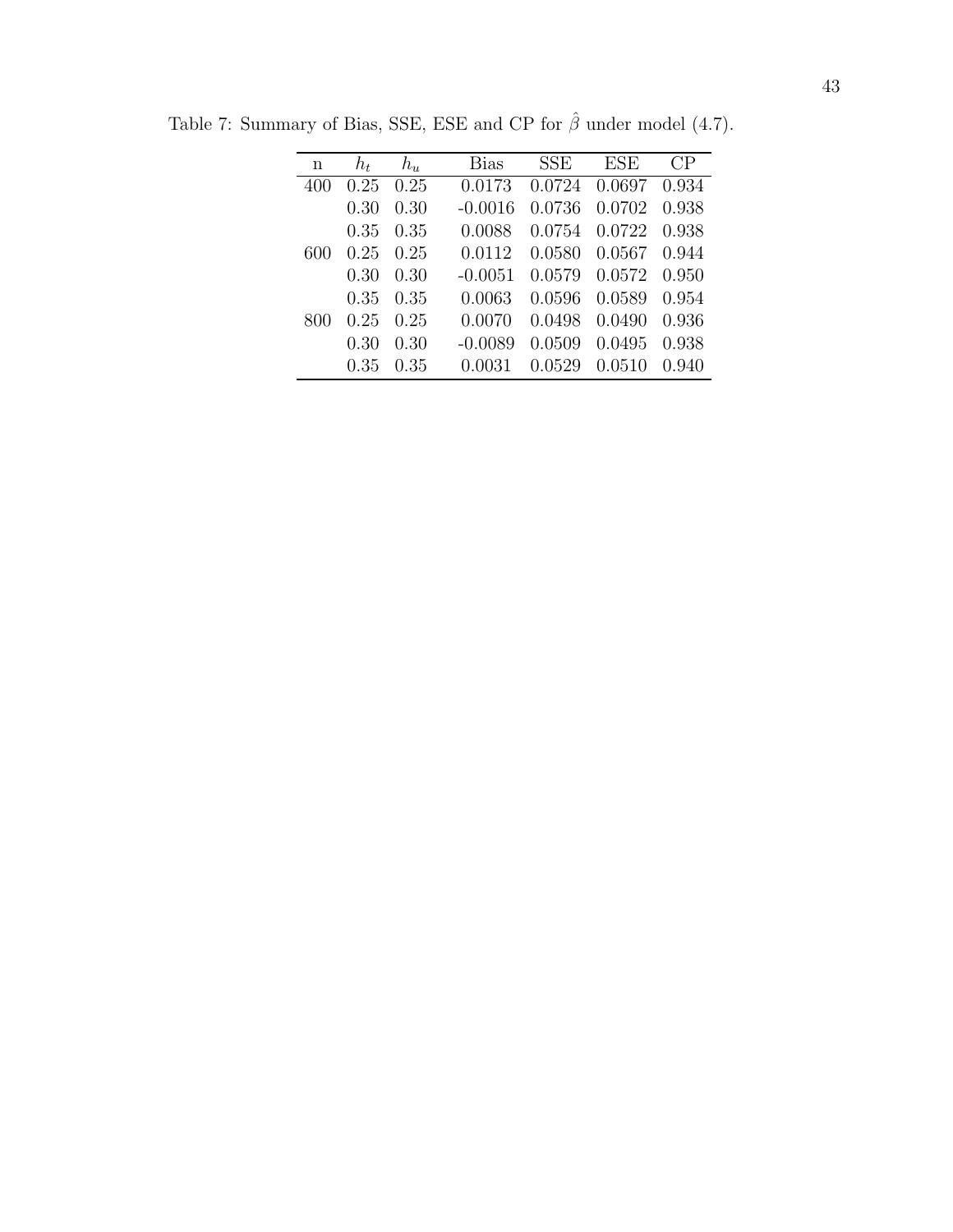| n   | h,   | $h_u$ | $RMSE_{\alpha}$ | $RMSE_{\gamma}$ |
|-----|------|-------|-----------------|-----------------|
| 400 | 0.25 | 0.25  | 0.0862          | 0.2981          |
|     | 0.30 | 0.30  | 0.0781          | 0.2770          |
|     | 0.35 | 0.35  | 0.0728          | 0.2643          |
| 600 | 0.25 | 0.25  | 0.0683          | 0.2395          |
|     | 0.30 | 0.30  | 0.0625          | 0.2230          |
|     | 0.35 | 0.35  | 0.0584          | 0.2126          |
| 800 | 0.25 | 0.25  | 0.0584          | 0.2089          |
|     | 0.30 | 0.30  | 0.0536          | 0.1934          |
|     | 0.35 | 0.35  | 0.0502          | 0.1846          |

Table 8: Summary of RMSEs for  $\hat{\alpha}_0(t)$  and  $\hat{\gamma}(u)$  under model (4.7).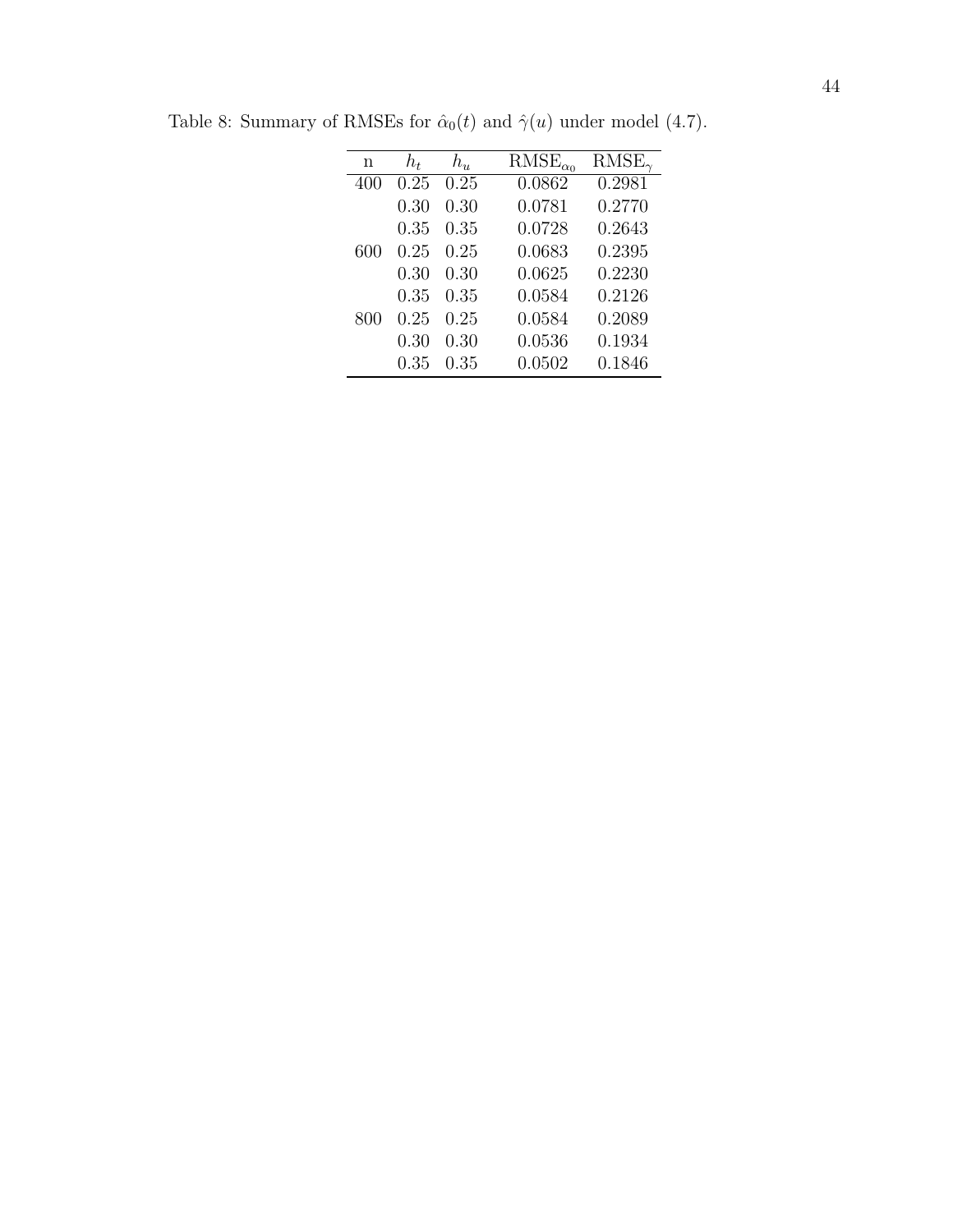

Figure 3: Plots for bias, CP, SSE and ESE for n=400, 600, 800 with  $h_t$ =0.3,  $h_u$ =0.3 for  $\alpha_0(t) = 1.5 - \log(1 + t)$  for  $0 \le t \le 5$ .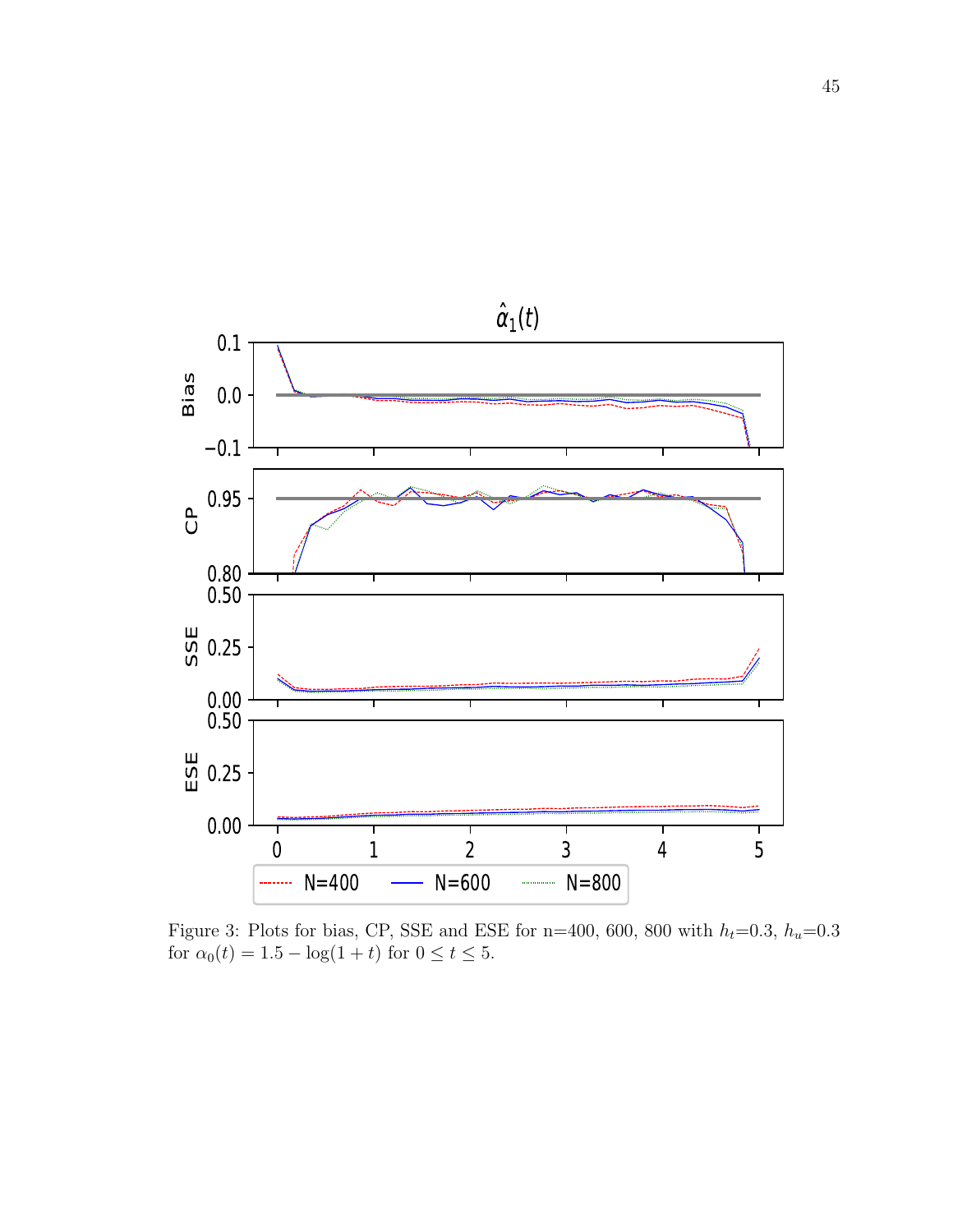

Figure 4: Plots for bias, CP, SSE and ESE for n=400, 600, 800 with  $h_t$ =0.3,  $h_u$ =0.3 Figure 4. 1 lots for<br>for  $\gamma(u) = \sqrt{u} - 2$ .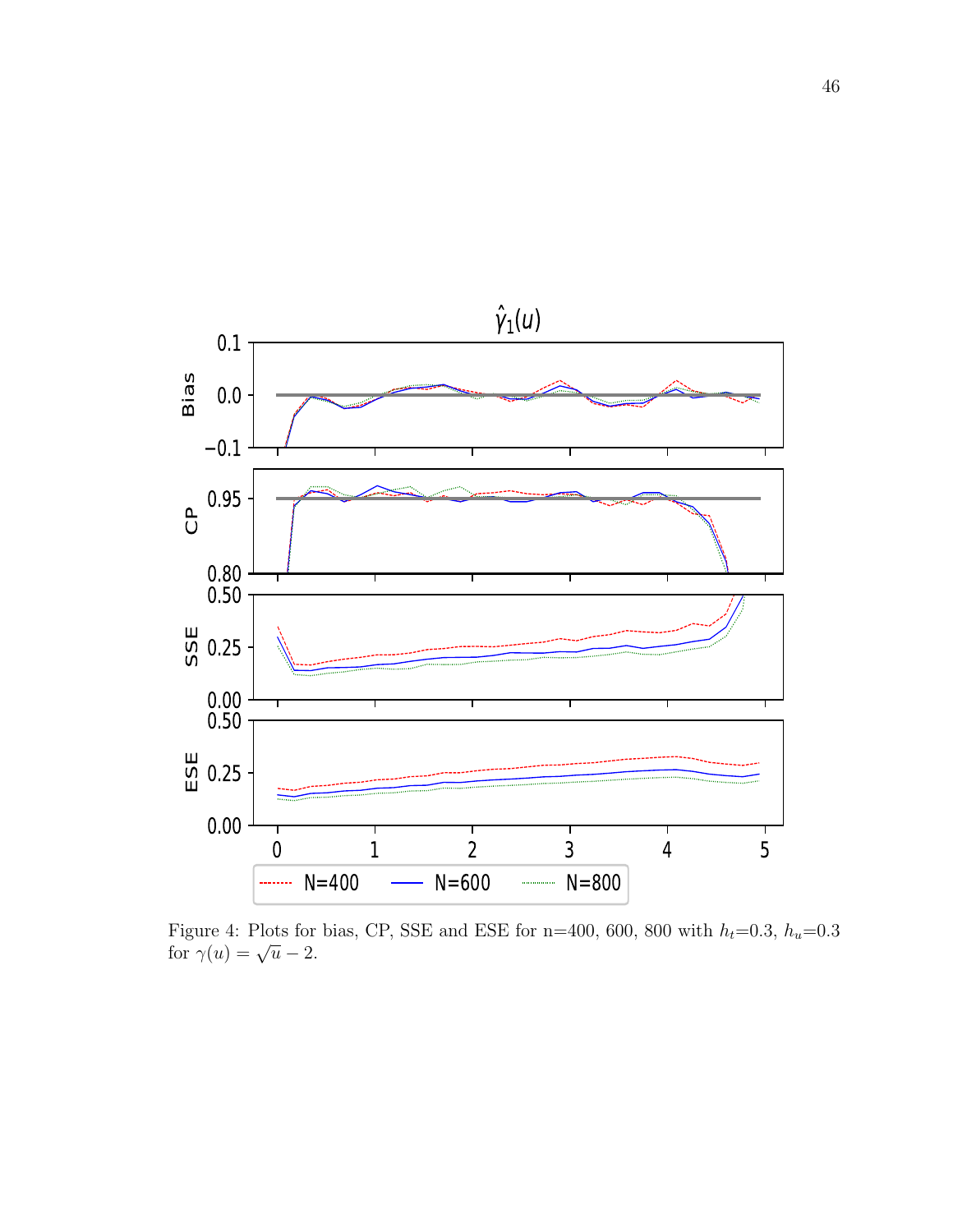#### 4.2.3 Simulation Example 2

The previous simulation example considers fixed covariate effects and covariatevarying effects. The results show that the proposed method performs well. In example 2, a more complicated model is considered to illustrate the proposed method, which incorporates fixed covariate effects, time-varying effects and covariate-varying effects. The model is given as follows.

$$
\lambda_i(t) = \exp\left\{\alpha_1(t) + \alpha_2(t)X_i(t) + \beta Z_i + \gamma_1(t)W_{1i} + \gamma_2(U_i(t))W_{2i}\right\},\tag{4.8}
$$

for  $0 \le t \le \tau$  and  $\tau = 5$ , with the following settings.

- $\alpha_1(t) = 2 \log(1+t), \alpha_2(t) = \sin(0.2t);$
- $\beta = 1.5$ ;
- $\gamma_1(U_i(t)) = U_i(t) 1$ ,  $\gamma_2(U_i(t)) = \sqrt{U_i(t)} 2$ ;
- Covariate  $X_i(t)$  is time-dependent; it is generated from truncated normal distribution  $N(-0.5, 0.5, 0, 1);$
- $Z_i$  is generated from uniform distribution  $U[-0.5, 0.5]$ ;
- $W_{1i}$  and  $W_{2i}$  are generated from truncated bivariate normal with marginal  $N(-0.5, 0.5, 0, 1)$  and correlation  $\rho = 0.2$ ;
- Cencoring time  $C_i$  is generated from an uniform distribution  $U[4,9]$ ;
- $U_i(t) = t S_i$ , where  $S_i$  is generated from an uniform distribution  $U[0, 0.5]$ .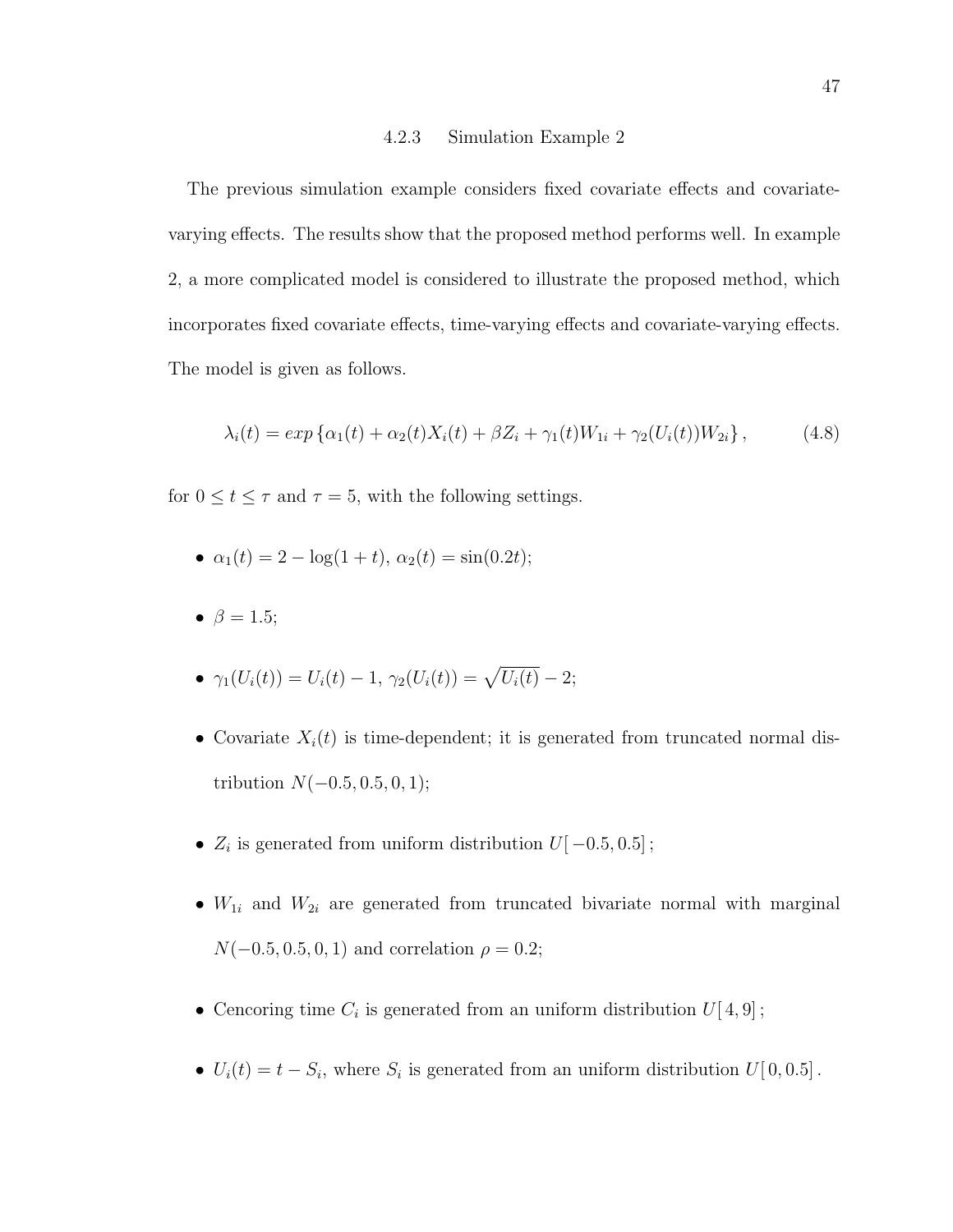With the above settings, about 20% of subjects are cencored. Approximately a total of 12 recurrent events are observed per subject during the study period  $[0,5]$ .

Similar to previous examples, we set  $t_1 = h_t$  and  $t_2 = \tau - h_t$  in the estimating functions to deal with boundary effects. Cross-validation method is applied for bandwidth selection, and the following three sets of bandwidth combination for  $h_t$  and  $h_u$ are selected to reflect different levels of smoothness.

- $h_t = h_u = 0.25$
- $h_t = h_u = 0.30$
- $h_t = h_u = 0.35$

Three sample sizes  $(n = 400, 600, 800)$  are considered in this tudy. All results presented below are calculated based on 500 simulation repetitions.

Table 9 summaries the Bias, SSE, ESE, and CP for the fixed covariate coefficient estimator  $\hat{\beta}$  under model (4.8), averaging over 500 simulation repetitions. The results show that the bias for the estimator  $\hat{\beta}$  are small among different sample sizes and bandwidth combinations, which indicates that the estimates are unbiased. Both empirical and estimated standard errors presented on Table 9 agree to each other, and thus the coverage probabilities are close to 95%. In addition, Bias, empirical standard errors, and estimated standard errors all decrease when sample size increases. However, the results show that coverage probabilities are not sensitive to bandwidth selection. To conclude, Table 9 indicates that the proposed estimator  $\hat{\beta}$  for fixed covariate effect performs well under model (4.8).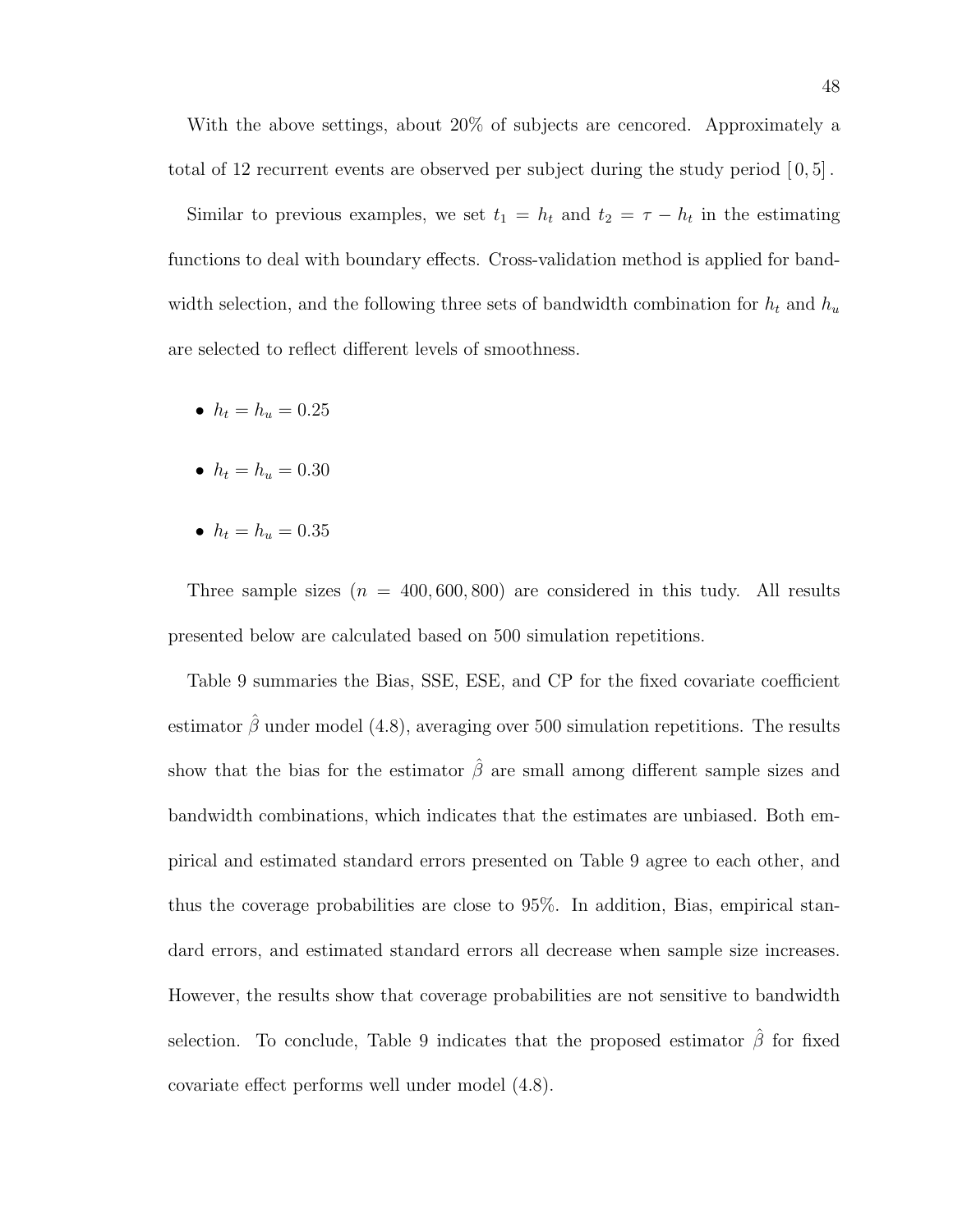To assess the performance of the estimators for time varying covariate effects  $\hat{\alpha}_1(t)$ and  $\hat{\alpha}_2(t)$  and those for covariate-varying covariate effects  $\hat{\gamma}_1(u)$  and  $\hat{\gamma}_2(u)$ , we calculate their Bias, SSE, ESE, and CP at different fixed time points t and u, respectively. Figure 5 and Figure 6 summarize the results produced with the bandwidth  $h_t = 0.30$ and  $h_u = 0.30$ . The results are averaged on 500 simulation repetitions. The left panel of Figure 5 presents the Bias, SSEs, ESEs and CPs at different fixed time points for  $\hat{\alpha}_1(t)$ , while the right panel for  $\hat{\alpha}_2(t)$ . The left panel of Figure 6 shows the Bias, SSEs, ESEs and CPs at different fixed time points for  $\hat{\gamma}_1(t)$ , while the right panel for  $\hat{\gamma}_2(t)$ . The plots from Figure 5 and Figure 6 show the following findings.

- 1. The pointwise bias for all four sets of estimates  $\hat{\alpha}_1(t)$ ,  $\hat{\alpha}_2(t)$ ,  $\hat{\gamma}_1(u)$  and  $\hat{\gamma}_2(u)$ are very small, thus the pointwise estimates are unbiased. In addition, bias decreases along with increasing sample size.
- 2. For each of all four estimators, an agreement is observed between pointwise empirical standard error and estiamted standard error. The coverage probability curves slightly fluctuate around the line of nominal level 95%.

To assess the overall performance of  $\hat{\alpha}_1(t)$ ,  $\hat{\alpha}_2(t)$ ,  $\hat{\gamma}_1(u)$  and  $\hat{\gamma}_2(u)$ , the RMSE is calculated for each of them. Table 10 summarizes the RMSEs based on 500 simulation repetitions for  $\hat{\alpha}_1(t)$ ,  $\hat{\alpha}_2(t)$ ,  $\hat{\gamma}_1(u)$  and  $\hat{\gamma}_2(u)$  under model 4.8. The results show that the RMSEs for all those four estimators decrease when sample size increases. The same trend is observed for all three selected bandwidths.

To conclude, the proposed estimators  $\hat{\alpha}_1(t)$ ,  $\hat{\alpha}_2(t)$ ,  $\hat{\gamma}_1(u)$  and  $\hat{\gamma}_2(u)$  for unknown non-parametric functions shows strong performance under model 4.8.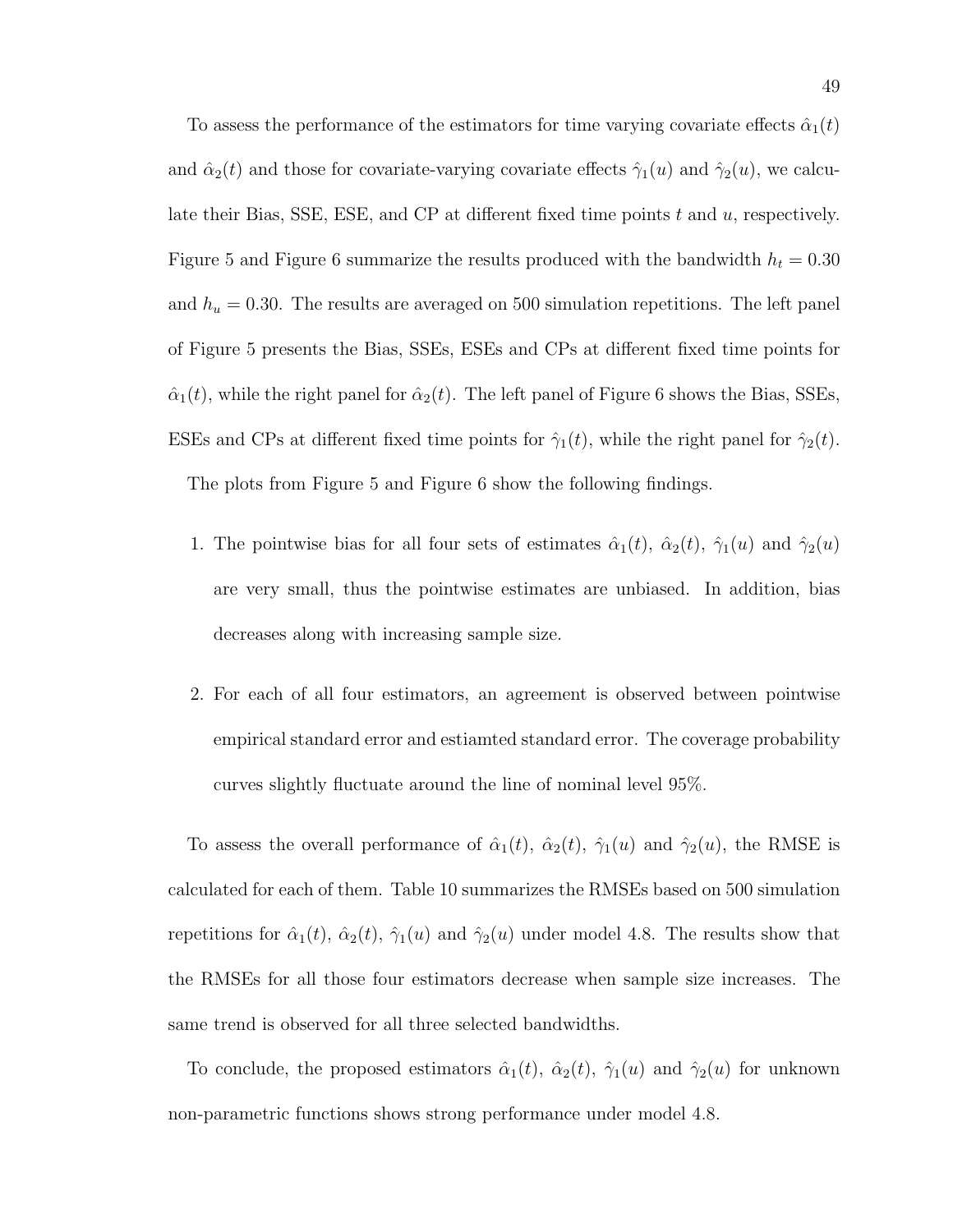In this chapter, in order to illustrate our proposed method and assess the finite sample performance, two simulation examples are conducted on survival analysis framework and another two simulation examples on recurrent events data framework. All examples show reasonably small bias for our estimates and an agreement between empirical standard errors and estimated standard errors, which result in coverage probabilities that are close to the nominal level 95%. Therefore, the proposed method performs very well with finite samples.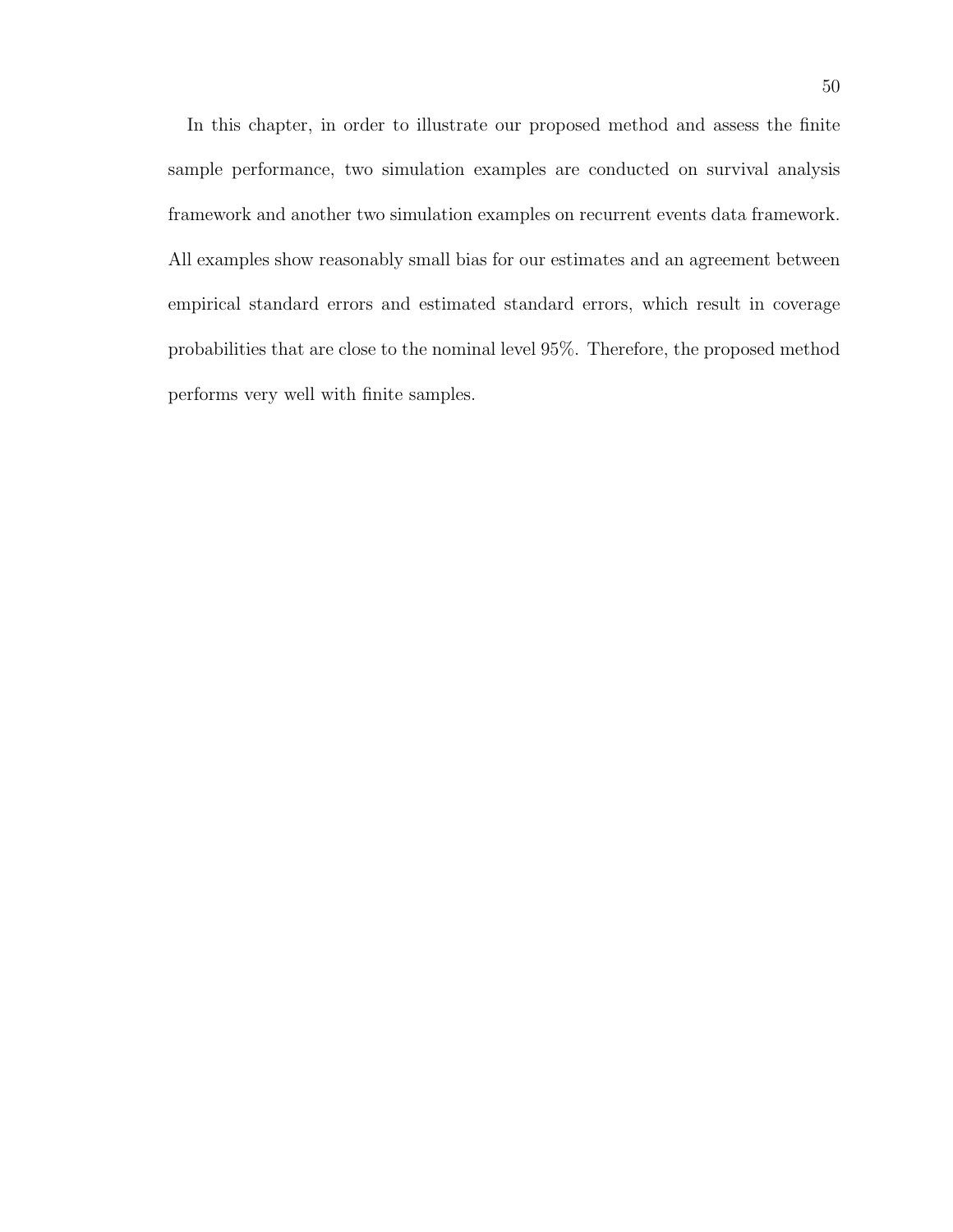| n   | $h_t$ | $h_u$ | Bias      | SSE    | ESE    | CР    |
|-----|-------|-------|-----------|--------|--------|-------|
| 400 | 0.25  | 0.25  | 0.0164    | 0.0532 | 0.0521 | 0.930 |
|     | 0.30  | 0.30  | $-0.0018$ | 0.0539 | 0.0525 | 0.936 |
|     | 0.35  | 0.35  | 0.0082    | 0.0559 | 0.0540 | 0.936 |
| 600 | 0.25  | 0.25  | 0.0099    | 0.0436 | 0.0422 | 0.934 |
|     | 0.30  | 0.30  | $-0.0067$ | 0.0444 | 0.0426 | 0.932 |
|     | 0.35  | 0.35  | 0.0046    | 0.0459 | 0.0439 | 0.940 |
| 800 | 0.25  | 0.25  | 0.0072    | 0.0371 | 0.0364 | 0.942 |
|     | 0.30  | 0.30  | $-0.0082$ | 0.0380 | 0.0368 | 0.938 |
|     | 0.35  | 0.35  | 0.0035    | 0.0396 | 0.0379 | 0.938 |

Table 9: Summary of Bias, SSE, ESE and CP for  $\hat{\beta}$  under model (4.8).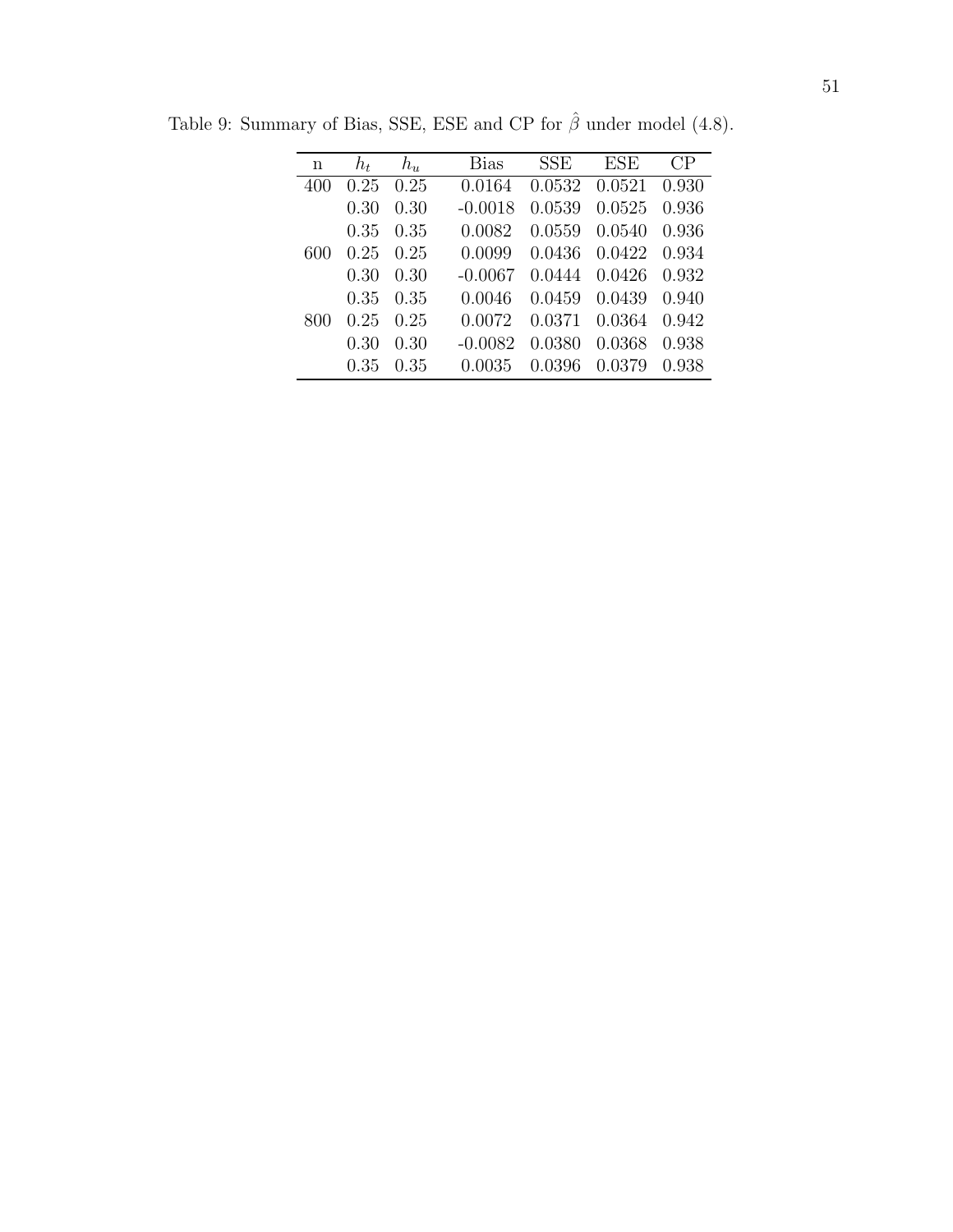| n   | $h_t$ | $h_u$ | $RMSE_{\alpha_1}$ | $RMSE_{\alpha}$ | $RMSE_{\gamma_1}$ | $RMSE_{\gamma_2}$ |
|-----|-------|-------|-------------------|-----------------|-------------------|-------------------|
| 400 | 0.25  | 0.25  | 0.0722            | 0.2051          | 0.2190            | 0.2091            |
|     | 0.30  | 0.30  | 0.0643            | 0.1891          | 0.2016            | 0.1948            |
|     | 0.35  | 0.35  | 0.0597            | 0.1786          | 0.1917            | 0.1855            |
| 600 | 0.25  | 0.25  | 0.0567            | 0.1672          | 0.1787            | 0.1685            |
|     | 0.30  | 0.30  | 0.0511            | 0.1549          | 0.1654            | 0.1566            |
|     | 0.35  | 0.35  | 0.0476            | 0.1463          | 0.1574            | 0.1491            |
| 800 | 0.25  | 0.25  | 0.0482            | 0.1451          | 0.1528            | 0.1451            |
|     | 0.30  | 0.30  | 0.0437            | 0.1349          | 0.1417            | 0.1353            |
|     | 0.35  | 0.35  | 0.0407            | 0.1278          | 0.1349            | 0.1288            |

Table 10: Summary of RMSEs for  $\hat{\alpha}_1(t)$ ,  $\hat{\alpha}_2(t)$ ,  $\hat{\gamma}_1(u)$  and  $\hat{\gamma}_2(u)$  under model (4.8).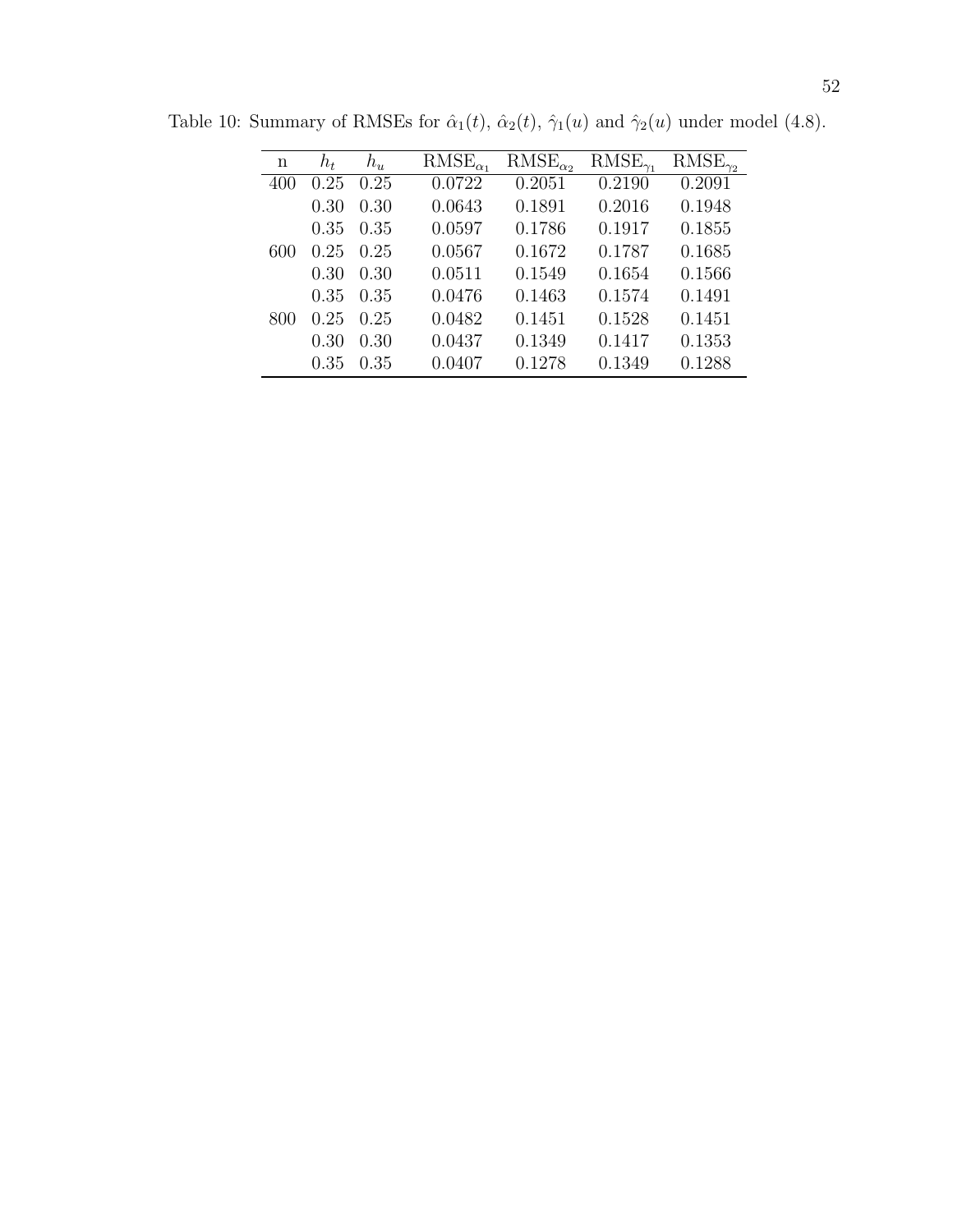

Figure 5: Plots for bias and CP for n=400, 600, 800 with  $h_t = 0.3$ ,  $h_u = 0.3$ . Left panel is for  $\alpha_1(t) = 2 - \log(1+t)$ . Right panel is for  $\alpha_2(t) = \sin(0.2t)$ .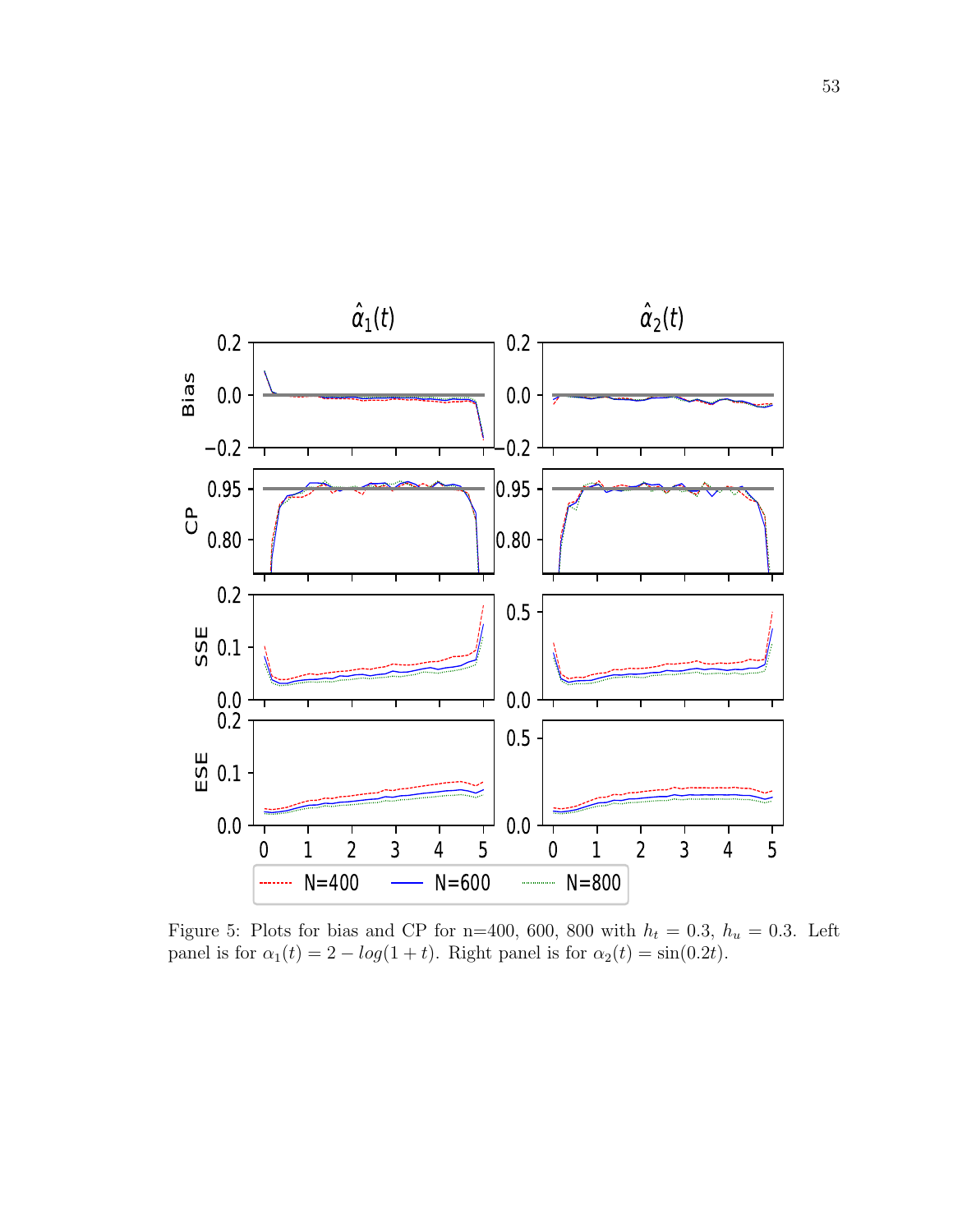

Figure 6: Plots for bias and CP for n=400, 600, 800 with  $h_t = 0.3$ ,  $h_u = 0.3$ . Left panel is for  $\gamma_1(u) = u - 1$ . Right panel is for  $\gamma_2(u) = \sqrt{u} - 2$ .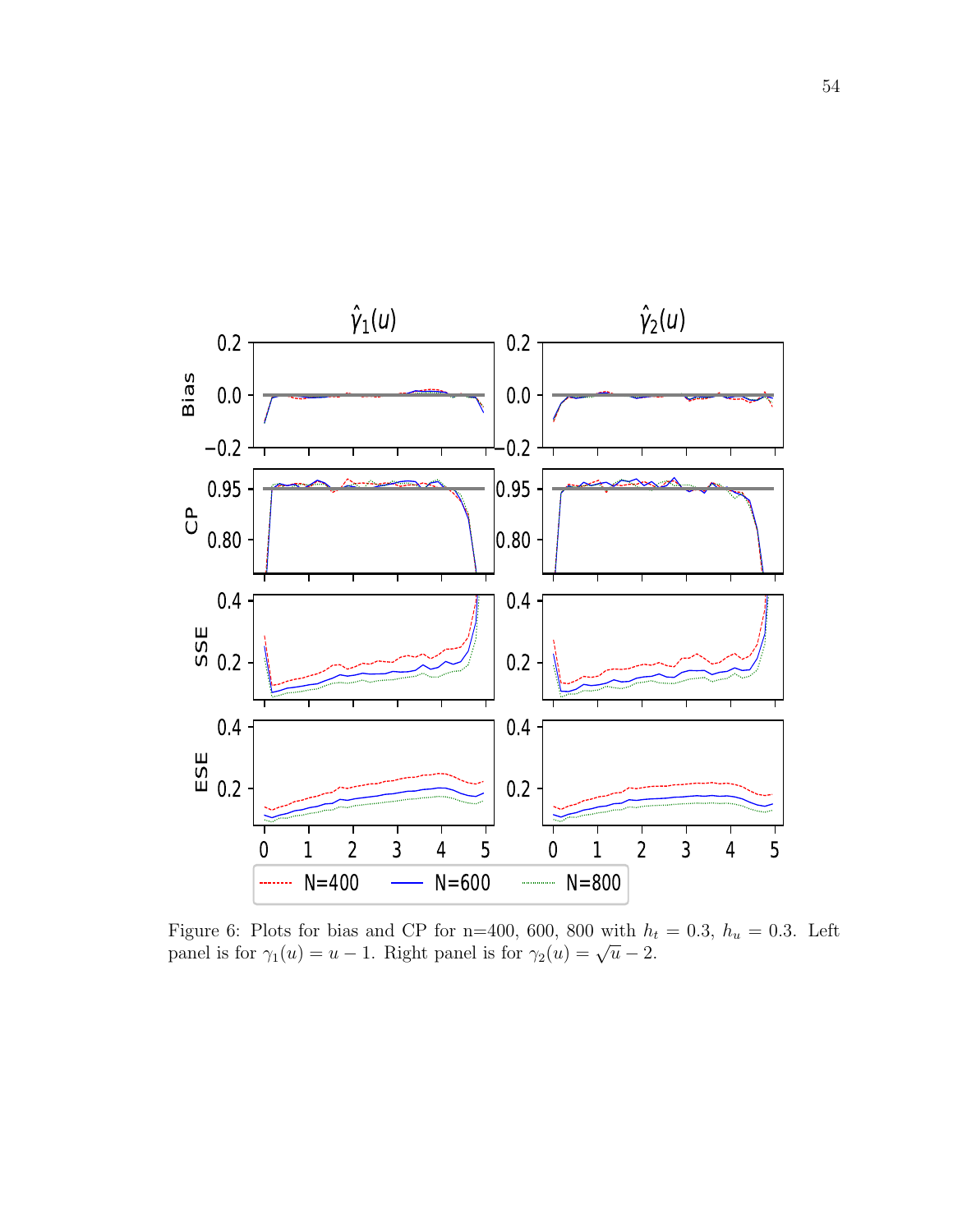#### REFERENCES

- L. D. Amorim, J. Cai, D. Zeng, and M. L. Barreto. Regression splines in the timedependent coefficient rates model for recurrent event data. Statistics in Medicine, 27:5890–5906, 2008.
- P. K. Andersen and R. D. Gill. Coxs regression model counting process: A large sample study. Annals of Statistics, 10:1100–1120, 1982.
- B.C. Astor, S. Yi, L. Hiremath, T. Corbin, V. Pogue, B. Wilkening, G. Peterson, J. Lewis, J.P. Lash, F. Van Lente, J. Gassman, X. Wang, G. Bakris, L.J. Appel, and G. Contreras. N-terminal prohormone brain natriuretic peptide as a predictor of cardiovascular disease and mortality in blacks with hypertensive kidney disease: the african american study of kidney disease and hypertension (aask). Circulation, 117(13):1685–1692, 2008.
- S. Beddhu, X. Ma, B. Baird, A.K. Cheung, and T. Greene. Serum alkaline phosphatase and mortality in african americans with chronic kidney disease. Clin J Am Soc Nephrol, 4(11):1805–1810, 2009.
- R. Bender, T. Augustin, and M. Blettner. Generating survival times to simulate cox proportional hazards models. Statistics in Medicine, 24(11):1713–1723, 2005.
- D. Brooks, J. Charleston, D. Dowie, A. Gabriel, Y.B. Hall, L. Hiremath, T. Lightfoot, M. Sika, W.C. Smith, and X. Wang. Predictors of participant adherence and retention in the african american study of kidney disease and hypertension. Nephrol Nurs Journal, 35(2):133–142, 2008.
- T.K. Chen, M.J. Choi, W.H. Kao, B.C. Astor, J.J. Scialla, L.J. Appel, L. Li, M.S. Lipkowitz, M. Wolf, R.S. Parekh, C.A. Winkler, M.M. Estrella, and D.C. Crews. Examination of potential modifiers of the association of apol1 alleles with ckd progression. Clin J Am Soc Nephrol, 10(12):2128–2135, 2015.
- G. Contreras, T. Greene, L.Y. Agodoa, D. Cheek, G. Junco, D. Dowie, J. Lash, M. Lipkowitz, E.R.3rd Miller, A. Ojo, M. Sika, B. Wilkening, and R.D. Toto. Blood pressure control, drug therapy, and kidney disease. Hypertension, 46(1): 44–50, 2005.
- R.J. Cook and J. Lawless. The Statistical Analysis of Recurrent Events. Springer-Verlag New York, 2007.
- D. R. Cox. Regression models and life tables. *Journal of the Royal Statistical Society*, Series B, 20:187–220, 1972.
- J. Fan and I. Gijbels. Local polynomial modelling and its applications: Monographs on statistics and applied probability. CRC Press, 1996.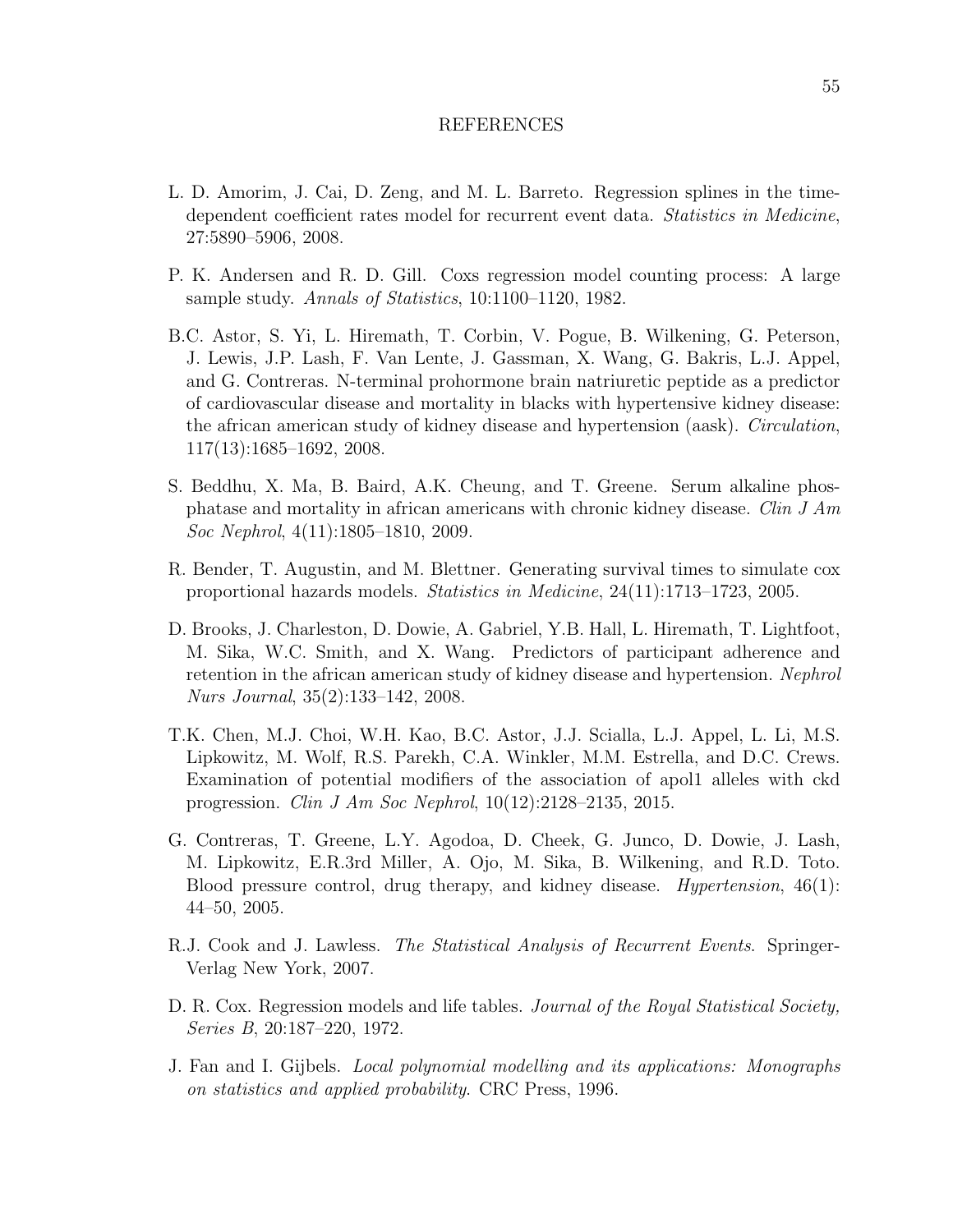- J.J. Gassman, T. Greene, J.T.Jr Wright, L. Agodoa, G.J. Bakris, G. Beck, J. Douglas, K. Jamerson, J. Lewis, M. Kutner, O.S. Randall, and S.R. Wang. Design and statistical aspects of the african american study of kidney disease and hypertension (aask). *J Am Soc Nephrol*,  $14(7):154-165$ , 2003.
- D. Ghosh and D.Y. Lin. Semiparametric analysis of recurrent events data in the presence of dependent censoring. Biometrics, 59:877–885, 2003.
- K. Hong, P. Muntner, I. Kronish, D. Shilane, and T.I. Chang. Medication adherence and visit-to-visit variability of systolic blood pressure in african americans with chronic kidney disease in the aask trial. J Hum Hypertens,  $30(1)$ : 73–78, 2015.
- E. Ku, M.S. Lipkowitz, L.J. Appel, A. Parsa, J. Gassman, D.V. Glidden, M. Smogorzewski, and C.Y. Hsu. Strict blood pressure control associates with decreased mortality risk by apol1 genotype. Kidney Int, 91(2):443–450, 2016.
- E. Ku, J.D. Kopple, K.L. Johansen, C.E. McCulloch, A.S. Go, D. Xie, F. Lin, L.L. Hamm, J. He, J.W. Kusek, S.D. Navaneethan, A.C. Ricardo, H. Rincon-Choles, M. Smogorzewski, C.Y. Hsu, and CRIC Study Investigators. Longitudinal weight change during ckd progression and its association with subsequent mortality. Am J Kidney Dis, 71(5):657–665, 2018.
- J. F. Lawless and C. Nadeau. Some simple robust methods for the analysis of recurrent events. Technometrics, 37:158–168, 1995.
- J. Lea, T. Greene, L. Hebert, M. Lipkowitz, S. Massry, J. Middleton, S.G. Rostand, E. Miller, W. Smith, and G.L. Bakris. The relationship between magnitude of proteinuria reduction and risk of end-stage renal disease: results of the african american study of kidney disease and hypertension. Arch Intern Med, 165(8):947– 953, 2005.
- J. Lea, D. Cheek, D. Thornley-Brown, L. Appel, L. Agodoa, G. Contreras, J. Gassman, J. Lash, Randall O. Miller, E. R. 3rd, X. Wang, and W. McClellan. Metabolic syndrome, proteinuria, and the risk of progressive ckd in hypertensive african americans. Am J Kidney Dis,  $51(5)$ :732–740, 2008.
- J.P. Lea, D.T. Brown, M. Lipkowitz, J. Middleton, K. Norris, and AASK Study Group. Preventing renal dysfunction in patients with hypertension: clinical implications from the early aask trial results. Am J Cardiovasc Drugs,  $3(3):193-200$ , 2003.
- J. Lewis, T. Greene, L. Appel, G. Contreras, J. Douglas, J. Lash, R. Toto, F. Van Lente, X. Wang, J.T.Jr Wright, and AASK Study Group. A comparison of iothalamate-gfr and serum creatinine-based outcomes: acceleration in the rate of gfr decline in the african american study of kidney disease and hypertension. J Am Soc Nephrol, 15(12):3175–3183, 2004.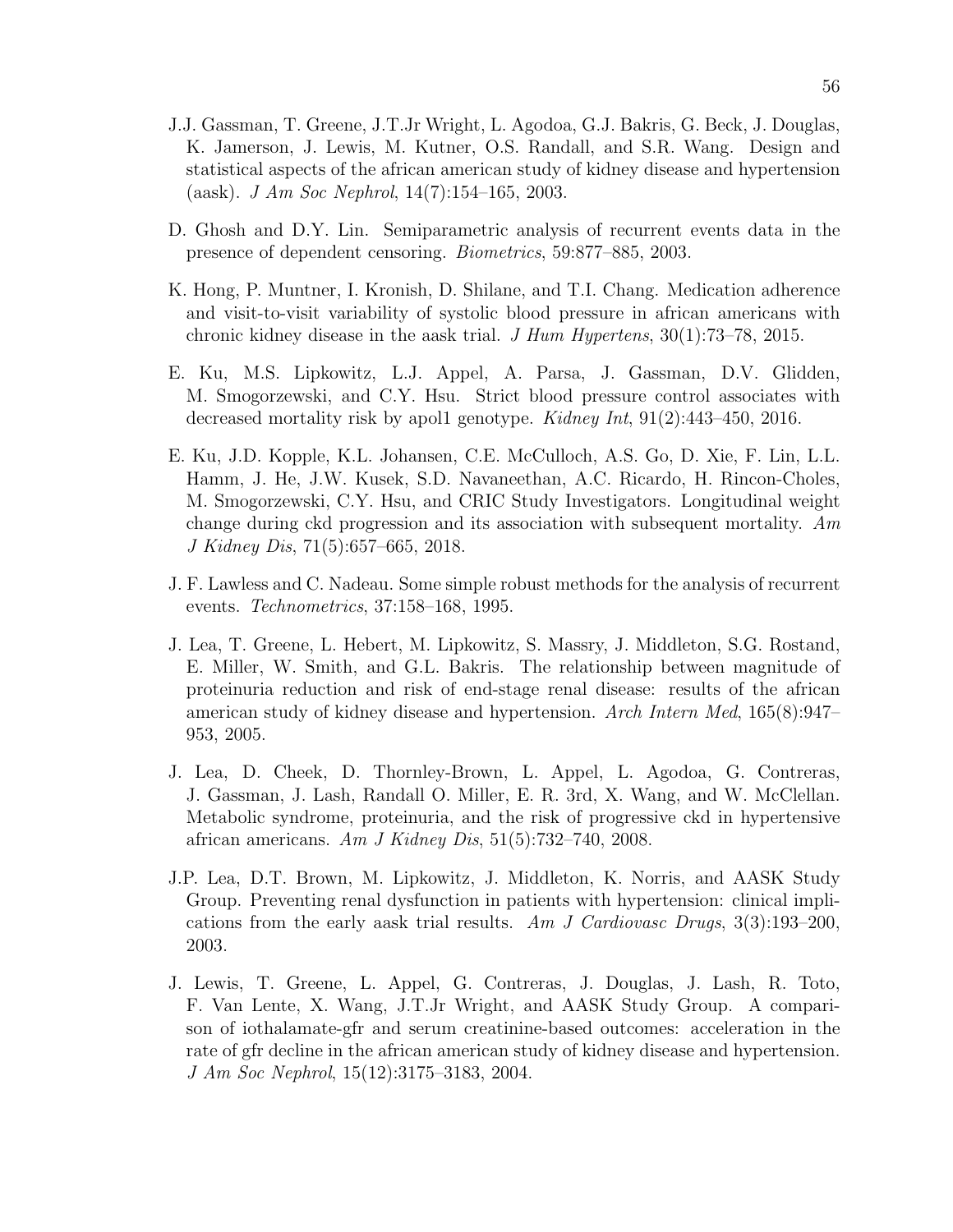- P.A.W Lewis and G.S. Shedler. Simulation of nonhomogeneous poisson processes with log linear rate function. *Biometrika*, 63(3):501–505, 1976.
- P.A.W Lewis and G.S. Shedler. Simulation of nonhomogeneous poisson processes by thinning. Naval Research Logistics Quarterly, 26(3):403–413, 1979.
- D. Y. Lin, L. J. Wei, I. Yang, and Z. Ying. Semiparametric regression for the mean and rate function of recurrent events. Journal of the Royal Statistical Society: Series B, 62:711–730, 2000.
- D. Y. Lin, L. J. Wei, and Z. Ying. Semiparametric transformation models for point processes. Journal of the American Statistical Association, 96:620–628, 2001.
- K.C. Norris, T. Greene, J. Kopple, J. Lea, J. Lewis, M. Lipkowitz, A. Miller, P. Richardson, S. Rostand, X. Wang, and L.J. Appel. Baseline predictors of renal disease progression in the african american study of hypertension and kidney disease. J Am Soc Nephrol, 17(10):2928–2936, 2006.
- M. S. Pepe and J. Cai. Some graphical displays and marginal regression analyses for recurrent failure times and time dependent covariates. Journal of the American Statistical Association, 88:881–820, 1993.
- J. Qian, B. Li, and P. Chen. Generating survival data in the simulation studies of cox model. 2010 Third International Conference on Information and Computing, 2010.
- K.L. Raphael, G. Wei, B.C. Baird, T. Greene, and S. Beddhu. Higher serum bicarbonate levels within the normal range are associated with better survival and renal outcomes in african americans. Kidney Int, 79(3):356–362, 2010.
- M. Sika, J. Lewis, J. Douglas, T. Erlinger, D. Dowie, M. Lipkowitz, J. Lash, D. Cornish-Zirker, G. Peterson, R. Toto, J. Kusek, L. Appel, C. Kendrick, J. Gassman, and AASK Study Group. Baseline characteristics of participants in the african american study of kidney disease and hypertension (aask) clinical trial and cohort study. Am J Kidney Dis,  $50(1)$ :78–89, 2007.
- L. Sun, X. Zhou, and S. Guo. Marginal regression models with time-varying coefficients for recurrent event data. Statistics in Medicine, 30:2265–2277, 2011.
- A.W. Van Der Vaart. Asymptotic Statistics. Cambridge University Press, 1998.
- X. Wang, J. Lewis, L. Appel, D. Cheek, G. Contreras, M. Faulkner, H. Feldman, J. Gassman, J. Lea, J. Kopple, M. Sika, R. Toto, and T. Greene. Validation of creatinine-based estimates of gfr when evaluating risk factors in longitudinal studies of kidney disease. J Am Soc Nephrol, 17(10):2900–2909, 2006.
- J.T.Jr Wright, G. Bakris, T. Greene, L.Y. Agodoa, L.J. Appel, J. Charleston, D. Cheek, J.G. Douglas-Baltimore, J. Gassman, R. Glassock, L. Hebert, K. Jamerson, J. Lewis, R.A. Phillips, R.D. Toto, J.P. Middleton, and S.G. Rostand. Effect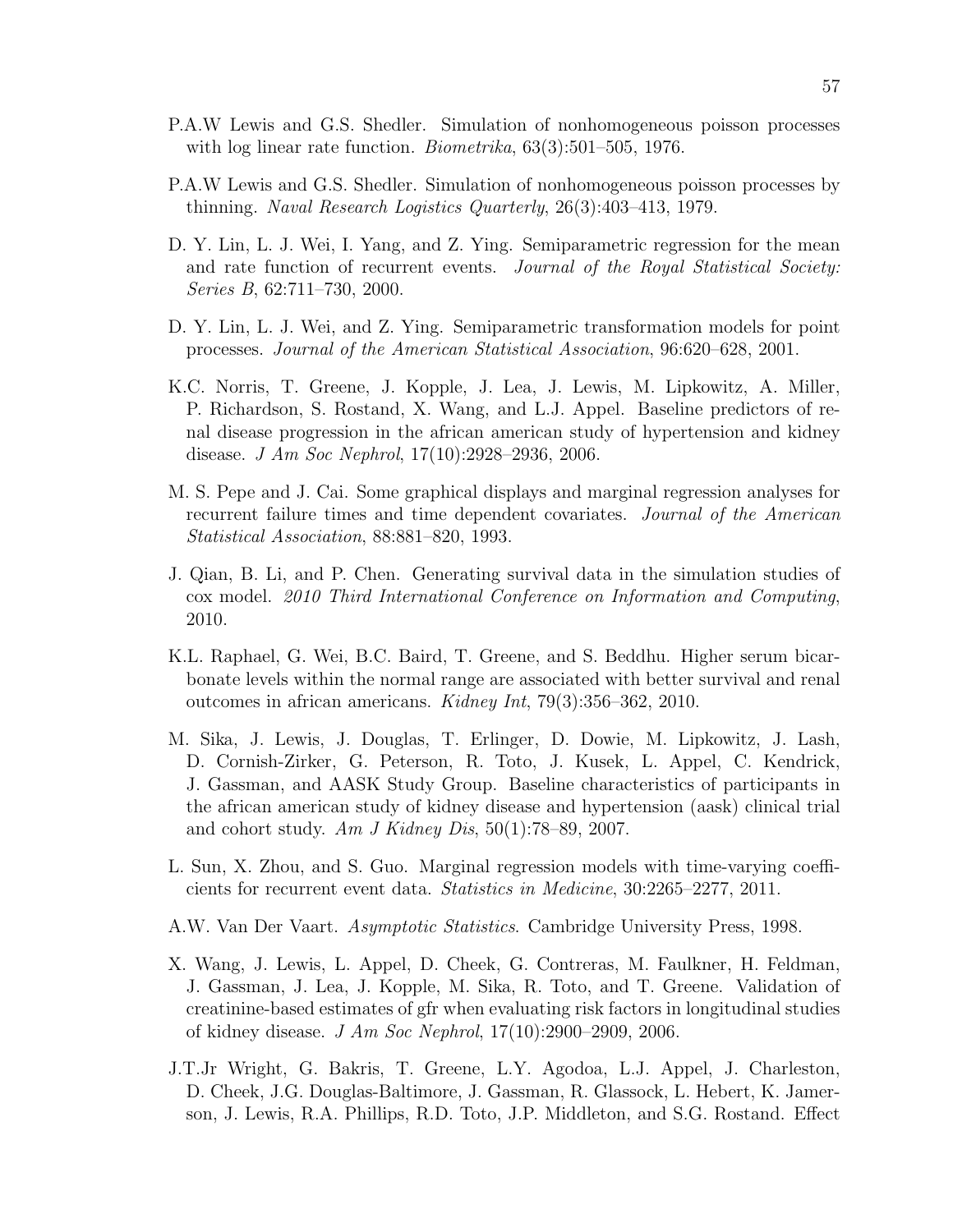of blood pressure lowering and antihypertensive drug class on progression of hypertensive kidney disease: results from the aask trial. JAMA, 288(19):2421–2431, 2002.

G. Yin, H. Li, and D. Zeng. Partially linear additive hazards regression with varying coefficients. Journal of the American Statistical Association, 103(483), 2008.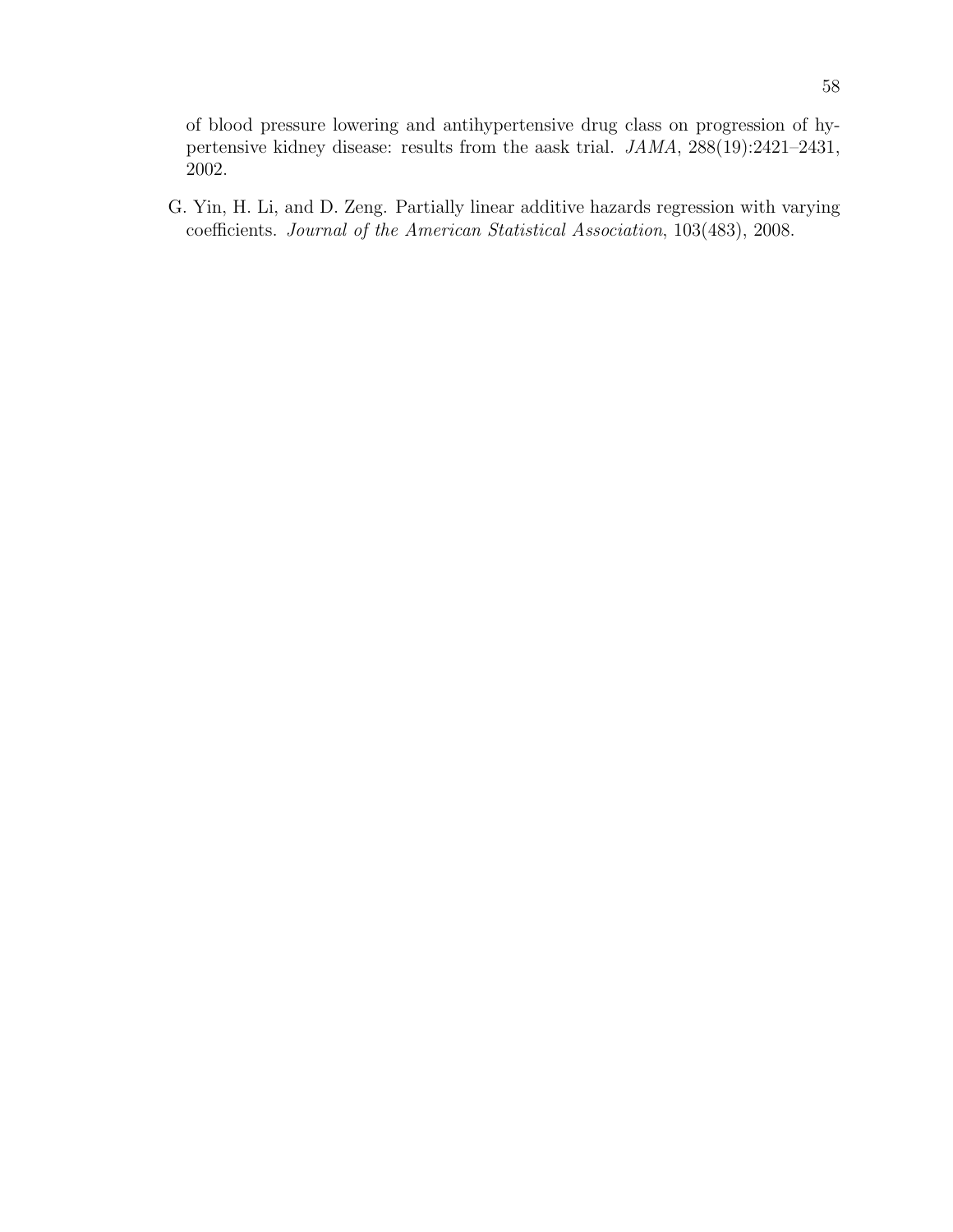#### APPENDIX A: PROOFS OF THE THEOREMS

### Conditions

The following conditions are needed for our derivation of asymptotic properties in this study.

- The censoring time  $C_i$  is noninformative in the sense that  $E\{dN_i^*(t)|Q_i(t), U_i(t),\}$  $C_i \geq t$ } =  $E\{dN_i^*(t)|Q_i(t),U_i(t)\}$ , while the censoring time  $C_i$  is allowed to depend on the left continuous covariate process  $Q_i(\cdot)$ ;
- The processes  $Q_i(t)$  and  $\lambda_i(t)$ ,  $0 \le t \le \tau$ , are bounded and their total variations are bounded by a constant;  $E|N_i(t_2) - N_i(t_1)|^2 \le L(t_2 - t_1)$  for  $0 \le t_1 \le t_2 \le \tau$ , where  $L > 0$  is a constant;  $E|N_i(t+h) - N_i(t-h)|^{2+v} = O(h)$ , for some  $v > 0$ ;
- The kernel function  $K(\cdot)$  is symmetric with compact support on  $[-1, 1]$  and Lipschitz continuous; Bandwidths  $h_t \approx h_u$ ;  $h_t \to 0$ ;  $nh_t^2 \to \infty$  and  $nh_t^5$  is bounded;
- $\alpha_0(t)$ ,  $\gamma_0(u)$ ,  $e_{11}(t)$  and  $e_{12}(t)$  are twice differentiable;  $(e_{11}(t))^{-1}$  is bounded over  $0 \le t \le \tau$ ; the matrices  $A_{\beta}$  and  $\Sigma_{\beta}$  are positive definite;
- The following two limits exist and are finite.

$$
\lim_{n\to\infty} h_t E\left[\int_0^\tau \left\{dN_i(s) - \lambda_i(s)ds\right\} \mathcal{J}_1 e_{11}(t, U_i(s))^{-1} \tilde{Q}_i(s) K_{h_t}(s-t)\right]^{\otimes 2},\right]
$$
 and

 $\lim_{n\to\infty}h_uE\left[\int_0^{\tau}$  $\dot{\lambda}_i(s)$  $\frac{\dot \lambda_i(s)}{\lambda_i(s)} \left\{ dN_i(s) - \lambda_i(s) ds \right\} \mathscr{I}_3e_{11}(u,U_i(s))^{-1} \tilde X_i(s) K_{h_u}(s-u) \left|^{\otimes 2}.$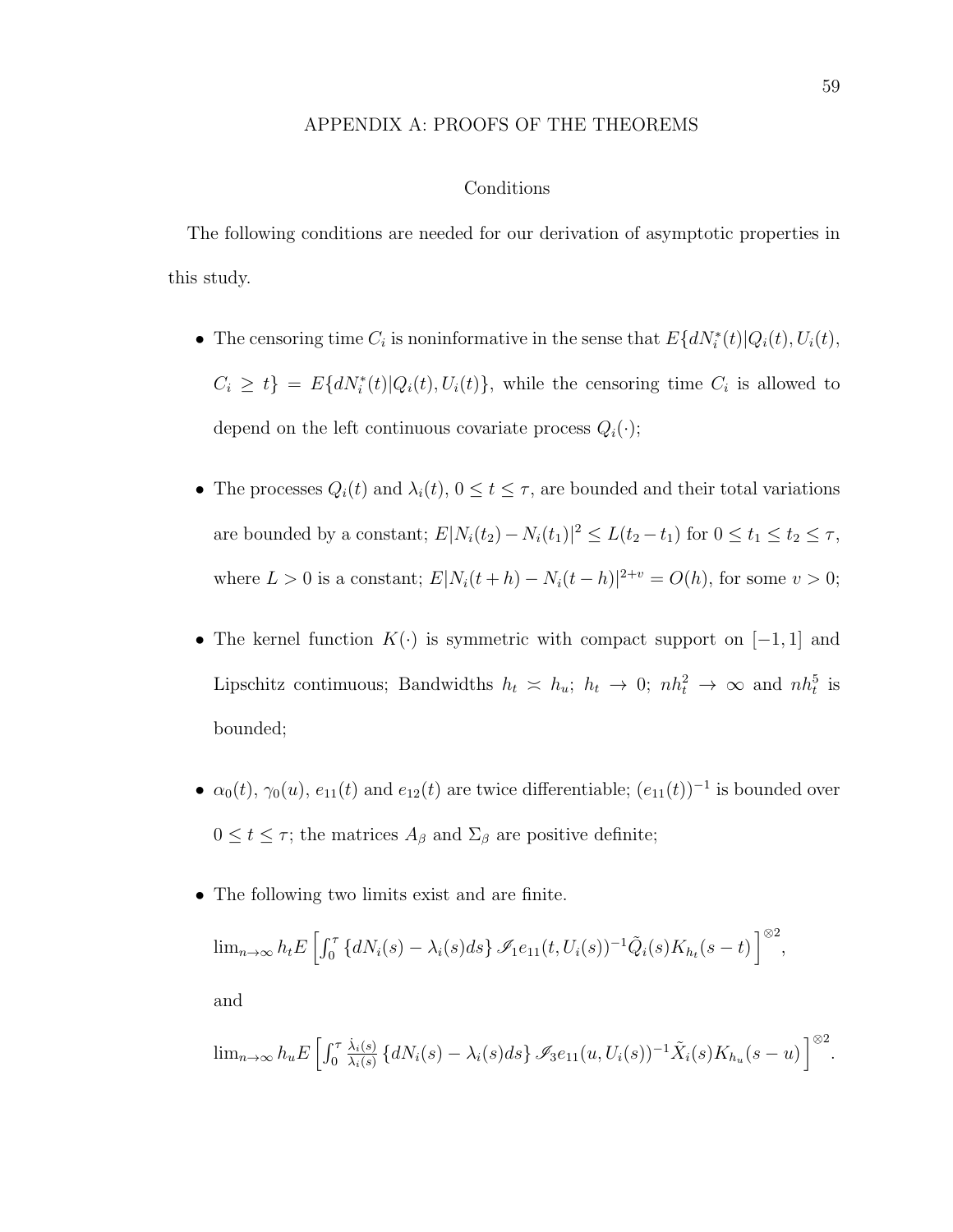# Proof of Theorems

Proof of Theorem 3.1

By Lemma 1 and Lemma 3 in (add citation) and application of the Glivenko-Cantelli theorem to the estimating function defined in (2.6), we have

$$
\frac{1}{n}U_{\beta}(\beta)
$$
\n
$$
= \frac{1}{n}\sum_{i=1}^{n}\int_{0}^{\tau}[dN_{i}(t) - \tilde{\lambda}_{i}(t,\beta)dt] \{\frac{\partial\tilde{\theta}(\beta,t,U_{i}(t))}{\partial\beta}\tilde{Q}_{i}(t) + Z_{i}(t)\}]
$$
\n
$$
\xrightarrow{\mathcal{P}} E \int_{0}^{\tau}[dN_{i}(t) - \lambda\{\vartheta_{\beta}^{T}(t,U_{i}(t))\tilde{Q}_{i}(t) + \beta^{T}Z_{i}(t)\}dt]
$$
\n
$$
\times \{Z_{i}(t) - (e_{\beta,12}(t,U_{i}(t)))^{T}(e_{\beta,11}(t,U_{i}(t)))^{-1}\tilde{Q}_{i}(t)\}
$$
\n
$$
= E \int_{0}^{\tau}[\varphi\{\vartheta_{0}^{T}(t,U_{i}(t))\tilde{Q}_{i}(t) + \beta_{0}^{T}Z_{i}(t)\}dt - \varphi\{\vartheta_{\beta}^{T}(t,U_{i}(t))\tilde{Q}_{i}(t) + \beta^{T}Z_{i}(t)\}dt]
$$
\n
$$
\times \{Z_{i}(t) - (e_{\beta,12}(t,U_{i}(t)))^{T}(e_{\beta,11}(t,U_{i}(t)))^{-1}\tilde{Q}_{i}(t)\}
$$
\n
$$
= u(\beta), \qquad (A.1)
$$

where  $\beta_0$  is the unique root of  $u(\beta)$ . Then by Theorem 5.9 of Van Der Vaart (1998),  $\hat{\beta} \stackrel{\mathcal{P}}{\longrightarrow} \beta_0.$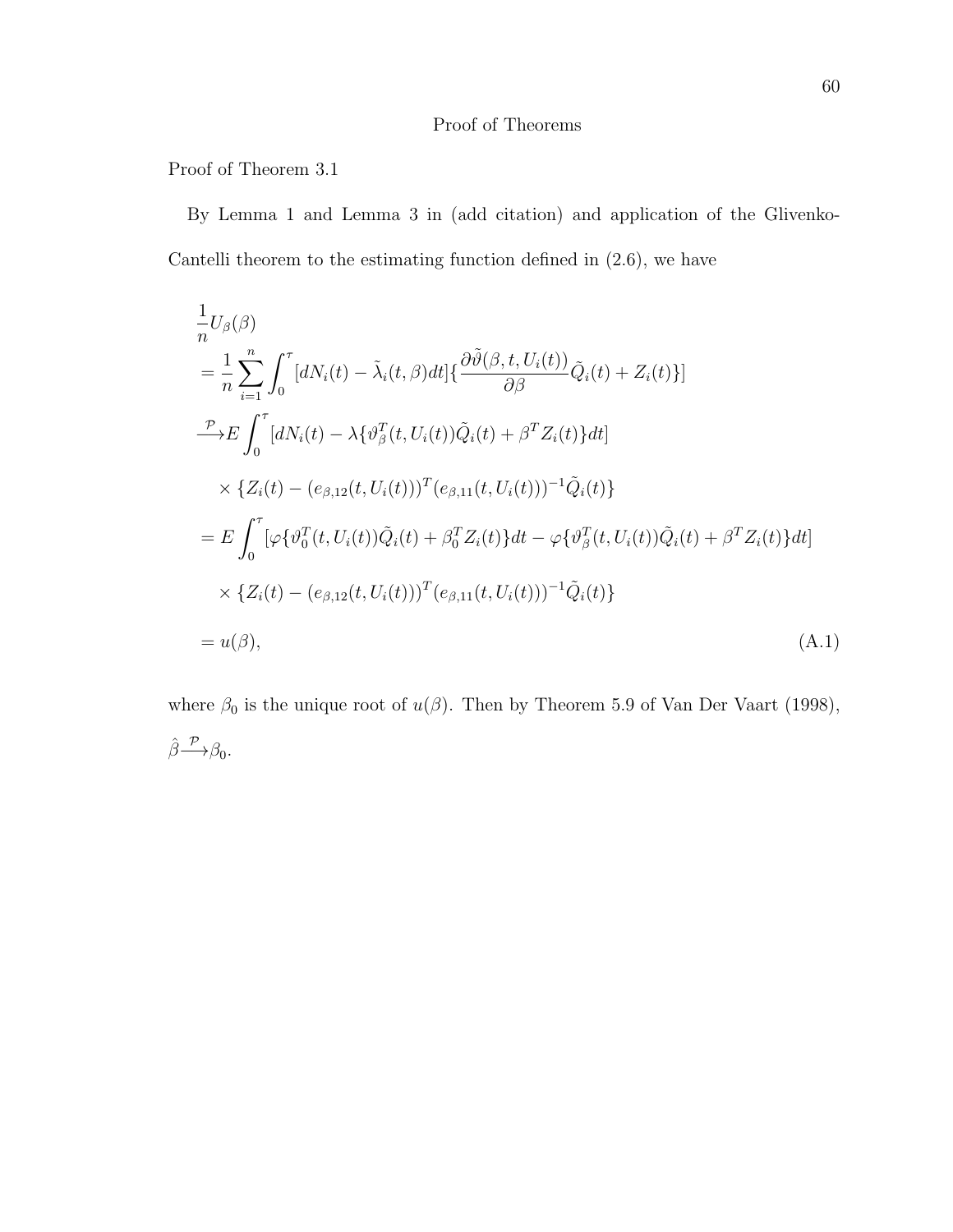By Glivenko-Cantelli theorem and Lemma 3 of (add citation),

$$
-\frac{1}{n}\frac{\partial U_{\beta}(\beta)}{\partial \beta}|_{\beta=\beta_{0}}
$$
\n
$$
=\frac{1}{n}\sum_{i=1}^{n}\int_{0}^{\tau}[dN_{i}(t)-\lambda\{\tilde{\vartheta}^{T}(t,U_{i},\beta_{0})\tilde{Q}_{i}(t)+\beta_{0}^{T}Z_{i}(t)\}dt]
$$
\n
$$
\times\left\{\frac{\partial\tilde{\vartheta}(t,U_{i}(t),\beta_{0})}{\partial\beta}\tilde{Q}_{i}(t)+Z_{i}(t)\right\}
$$
\n
$$
+\frac{1}{n}\sum_{i=1}^{n}\int_{0}^{\tau}[-\lambda\{\tilde{\vartheta}^{T}(t,U_{i},\beta_{0})\tilde{Q}_{i}(t)+\beta_{0}^{T}Z_{i}(t)\}]\left\{\frac{\partial\tilde{\vartheta}(t,U_{i}(t),\beta_{0})}{\partial\beta}\tilde{Q}_{i}(t)+Z_{i}(t)\right\}^{\otimes2}dt
$$
\n
$$
+\frac{1}{n}\sum_{i=1}^{n}\int_{0}^{\tau}[dN_{i}(t)-\lambda\{\tilde{\vartheta}^{T}(t,U_{i}(t),\beta_{0})\tilde{Q}_{i}(t)+\beta_{0}^{T}Z_{i}(t)\}dt]\left\{\frac{\partial^{2}\tilde{\vartheta}(t,U_{i}(t),\beta_{0})}{\partial^{2}\beta}\tilde{Q}_{i}(t)\right\}
$$
\n(A.2)

The first and third terms go to zero as  $n \to \infty$  by Lemma (add citation) and the Glivenko-Cantelli theorem. Thus, it follows that

$$
-\frac{1}{n}\frac{\partial U_{\beta}(\beta)}{\partial \beta}|_{\beta=\beta_0}\stackrel{\mathcal{P}}{\longrightarrow}E\int_0^\tau \dot{\lambda}\{\tilde{\vartheta}^T(t,U_i,\beta_0)\tilde{Q}_i(t)+\beta_0^T Z_i(t)\}\times\{Z_i(t)-(e_{12}(t,U_i(t)))^T(e_{11}(t,U_i(t)))^{-1}\tilde{Q}_i(t)\}^{\otimes 2}dt\equiv A_{\beta}
$$
 (A.3)

Now we show that  $n^{-1/2}U_{\beta}(\beta_0)$  converges in distribution to a normal distribution. By Taylor expansion,

$$
\exp{\{\tilde{\vartheta}^{T}(t, U_{i}(t), \beta_{0})\tilde{Q}_{i}(t) + \beta_{0}^{T}Z_{i}(t)\} - \exp{\{\vartheta_{0}^{T}(t, U_{i}(t))\tilde{Q}_{i}(t) + \beta_{0}^{T}Z_{i}(t)\}}
$$
\n
$$
= \exp{\{\vartheta_{0}^{T}(t, U_{i}(t))\tilde{Q}_{i}(t) + \beta_{0}^{T}Z_{i}(t)\}[\tilde{\vartheta}^{T}(t, U_{i}(t), \beta_{0}) - \vartheta_{0}^{T}(t, U_{i}(t))]\tilde{Q}_{i}(t)}
$$
\n
$$
+ O_{p}(\|\tilde{\vartheta}(t, U_{i}(t), \beta_{0}) - \vartheta_{0}(t, U_{i}(t))\|^{2})
$$
\n(A.4)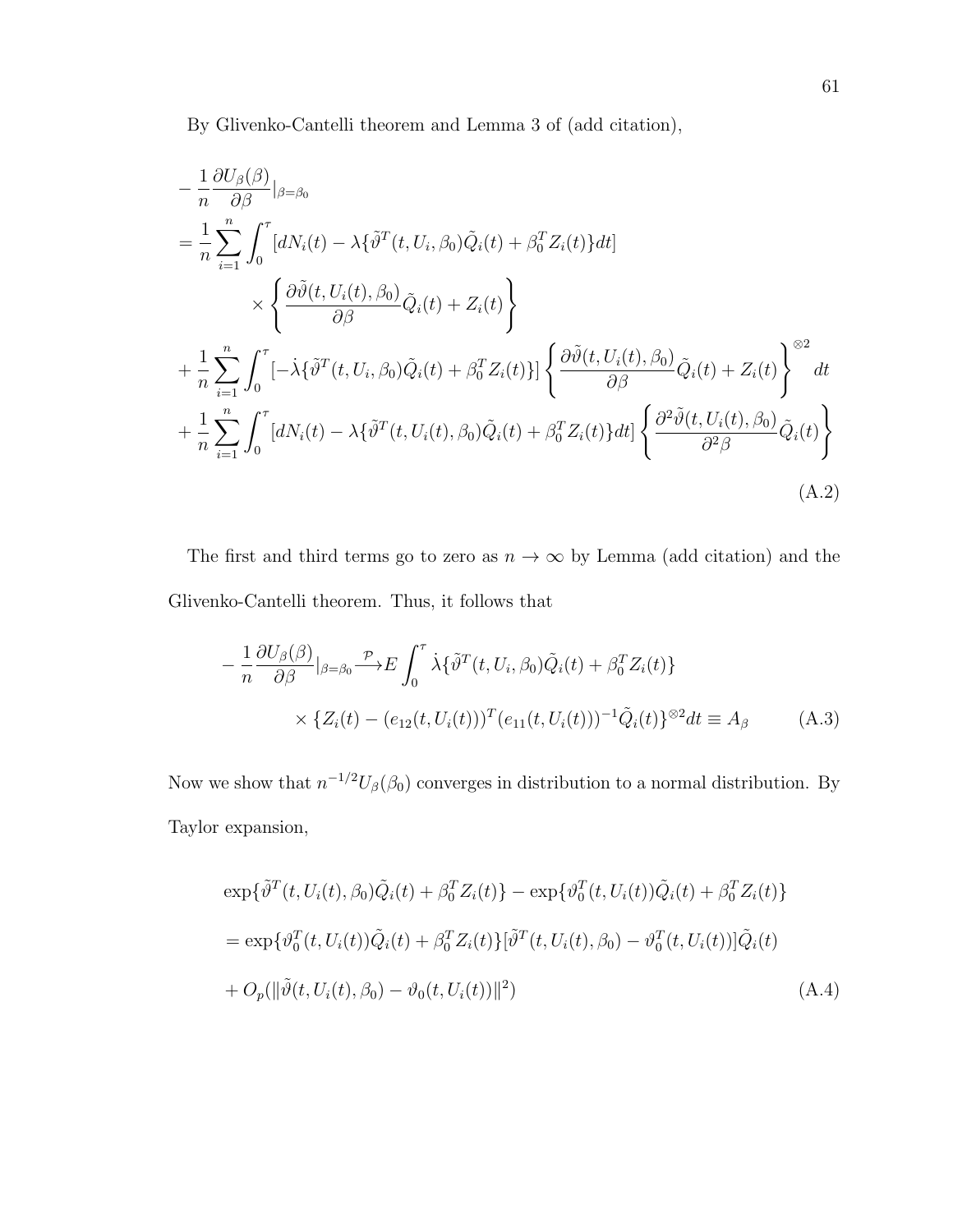We define  $dM_i(t) = dN_i(t) - \exp{\{\theta_0^T(t, U_i(t))\tilde{Q}_i(t) + \beta_0^T Z_i(t)\}}dt$ , then we have

$$
\frac{1}{\sqrt{n}}U_{\beta}(\beta_{0}) = \frac{1}{\sqrt{n}}\sum_{i=1}^{n} \int_{0}^{\tau} [dN_{i}(t) - \exp{\{\tilde{\vartheta}^{T}(t, U_{i}(t), \beta_{0})\tilde{Q}_{i}(t) + \beta_{0}^{T}Z_{i}(t)\}dt}] \times \left\{\frac{\partial \tilde{\vartheta}(t, U_{i}(t), \beta_{0})}{\partial \beta} \tilde{Q}_{i}(t) + Z_{i}(t)\right\}
$$
\n
$$
= \frac{1}{\sqrt{n}}\sum_{i=1}^{n} \int_{0}^{\tau} \left\{\frac{\partial \tilde{\vartheta}(t, U_{i}(t), \beta_{0})}{\partial \beta} \tilde{Q}_{i}(t) + Z_{i}(t)\right\} dM_{i}(t)
$$
\n
$$
- \frac{1}{\sqrt{n}}\sum_{i=1}^{n} \int_{0}^{\tau} [\exp{\{\tilde{\vartheta}^{T}(t, U_{i}(t), \beta_{0})\tilde{Q}_{i}(t) + \beta_{0}^{T}Z_{i}(t)\} - \varphi{\{\vartheta_{0}^{T}(t, U_{i}(t))\tilde{Q}_{i}(t) + \beta_{0}^{T}Z_{i}(t)\}] \times \left\{\frac{\partial \tilde{\vartheta}(t, U_{i}(t), \beta_{0})}{\partial \beta} \tilde{Q}_{i}(t) + Z_{i}(t)\right\} dt
$$
\n(A.5)

By Lemma 1 in Lin et al. (2001), the second term equals to the following

$$
\frac{1}{\sqrt{n}} \sum_{i=1}^{n} \int_{0}^{\tau} \exp{\{\tilde{\vartheta}^{T}(t, U_{i}, \beta_{0})\tilde{Q}_{i}(t) + \beta_{0}^{T} Z_{i}(t)\}\tilde{\vartheta}^{T}(t, U_{i}(t), \beta_{0}) - \vartheta_{0}^{T}(t, U_{i}(t))]\tilde{Q}_{i}(t)dt}
$$
\n
$$
\times \left\{\frac{\partial \tilde{\vartheta}(t, U_{i}(t), \beta_{0})}{\partial \beta}\tilde{Q}_{i}(t) + Z_{i}(t)\right\} = o_{p}(1)
$$
\n(A.6)

Thus, we have

$$
\frac{1}{\sqrt{n}}U_{\beta}(\beta_{0})
$$
\n
$$
= \frac{1}{\sqrt{n}}\sum_{i=1}^{n}\int_{0}^{\tau}\left\{\frac{\partial\tilde{\vartheta}(t,U_{i}(t),\beta_{0})}{\partial\beta}\tilde{Q}_{i}(t)+Z_{i}(t)\right\}dM_{i}(t)+o_{p}(1)
$$
\n
$$
= \frac{1}{\sqrt{n}}\sum_{i=1}^{n}\int_{0}^{\tau}\left\{Z_{i}(t)-(e_{12}(t,U_{i}(t)))^{T}(e_{11}(t,U_{i}(t)))^{-1}\tilde{Q}_{i}(t)\right\}dM_{i}(t)
$$
\n(A.7)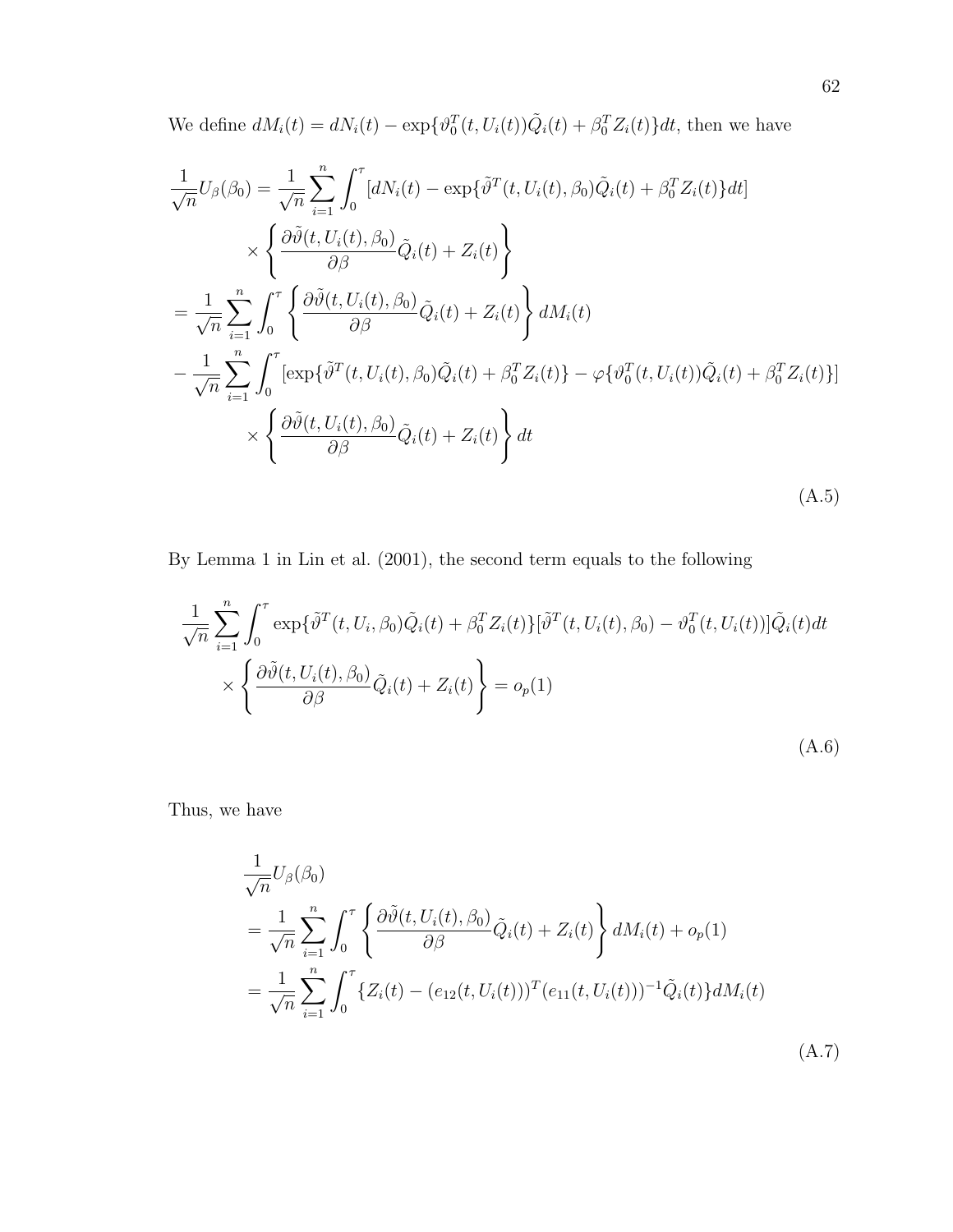which converges in distribution to  $N(0, \Sigma_{\beta})$  by Central Limit Theorem, where

$$
\Sigma_{\beta} = E\left(\int_0^{\tau} \{Z_i(t) - (e_{12}(t, U_i(t)))^T (e_{11}(t, U_i(t)))^{-1} \tilde{Q}_i(t)\} dM_i(t)\right)^{\otimes 2}.
$$

By Taylor expansion, we have

$$
U_{\beta}(\hat{\beta})=U_{\beta}(\beta_0)+\frac{\partial U_{\beta}(\beta)}{\partial \beta}|_{\beta=\beta_0}(\hat{\beta}-\beta_0)+O_p(\|\hat{\beta}-\beta_0\|^2).
$$

Thus,

$$
\sqrt{n}(\hat{\beta}-\beta_0) = \left(-\frac{1}{n}\frac{\partial U_{\beta}(\beta)}{\partial \beta}|_{\beta=\beta_0}\right)^{-1} \times \frac{1}{\sqrt{n}}U_{\beta}(\beta_0)
$$

Hence, by Slutsky Theorem, we have  $\sqrt{n}(\hat{\beta} - \beta_0) \rightarrow N(0, A_\beta^{-1} \Sigma_\beta A_\beta^{-1})$  $\frac{-1}{\beta}$ ).

 $\Box$ 

Proof of Theorem 3.2

(a) Since 
$$
\hat{\vartheta}(t_0, u_0) = \tilde{\vartheta}(t_0, u_0, \hat{\beta})
$$
, we have  $\hat{\vartheta}(t_0, u_0) \stackrel{\mathcal{P}}{\longrightarrow} \vartheta_0(t_0, u_0)$  uniform in  $t \in [0, \tau]$ 

and  $u \in [u_1, u_2]$  by Lemma 1 in (add citation) and Theorem 1. Then

$$
\sup_{t_0 \in [t_1, t_2]} |\hat{\vartheta}(t_0) - \vartheta_0(t_0)| = \sup_{t_0 \in [t_1, t_2]} |n^{-1} \sum_{j=1}^n {\{\hat{\vartheta}(t_0, U_j(t_0)) - \vartheta_0(t_0, U_j(t_0))\}}|
$$
  

$$
\leq \sup_{t_0 \in [t_1, t_2], u_0 \in [u_1, u_2]} |\hat{\vartheta}(t_0, u_0) - \vartheta_0(t_0, u_0)| = o_p(1).
$$

(b) Following the proof of Lemma 4 in (add citation), we have

$$
\sqrt{nh_t h_u} \{\tilde{\alpha}(t_0, u_0, \beta_0) - \alpha_0(t_0, u_0)\}
$$
  
=  $-\mathcal{I}_1 e_{11}^{-1}(t_0, u_0) \sqrt{\frac{h_t h_u}{n}} \sum_{i=1}^n \int_0^\tau \{dN_i(t) - \lambda_i(t)dt\} \tilde{X}_i(t) K_{h_t}(t - t_0) K_{h_u}(U_i(t) - u_0)$   
+  $\frac{1}{2} \sqrt{n h b h^2 \nu_2 e_{11}^{-1}}(t_0, u_0) b_\alpha(t_0, u_0) + \frac{1}{2} \sqrt{n h b b^2 \nu_2 e_{11}^{-1}}(t_0, u_0) b_\gamma(t_0, u_0) + o_p(\sqrt{n h b (h^2 + b^2)})$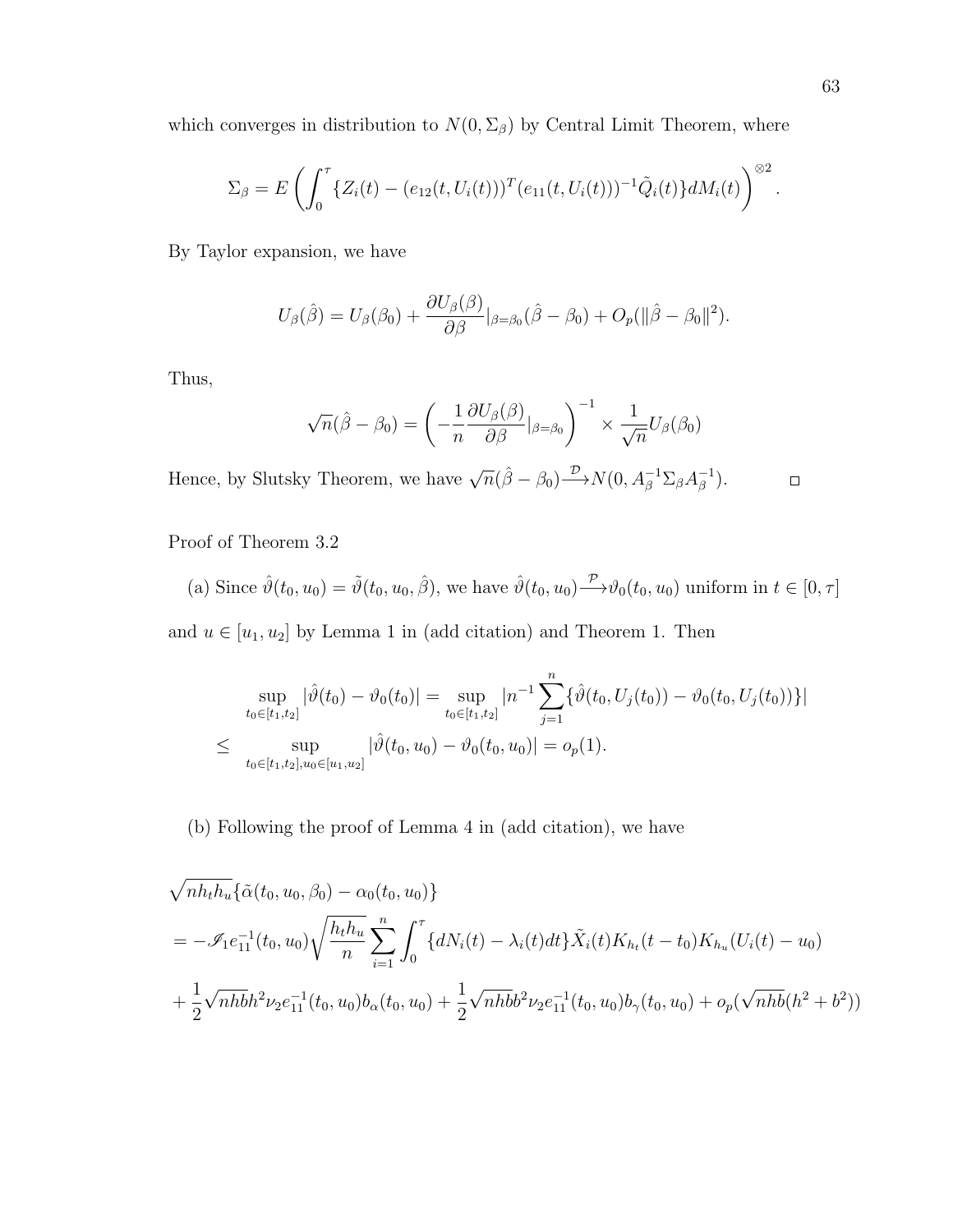Note that  $e_{11}^{-1}(t_0, u_0)b_\gamma(t_0, u_0)$  is zero for the first  $p_1$  components and  $e_{11}^{-1}(t_0, u_0)b_\alpha(t_0, u_0)$ is  $\ddot{\alpha}(t_0)$  for the first  $p_1$  components. Then

$$
\sqrt{nh_t} \{\hat{\alpha}(t_0) - \alpha_0(t_0)\}\
$$
  
=  $-\sqrt{\frac{h_t}{n}} \sum_{i=1}^n \int_0^{\tau} \{dN_i(t) - \lambda_i(t)dt\} \{n^{-1} \sum_{j=1}^n \mathcal{I}_1 e_{11}^{-1}(t_0, U_j(t_0))Q_i(t)K_{h_u}(U_i(t) - U_j(t_0))\}$   
 $\times K_{h_t}(t - t_0)$   
+  $\sqrt{\frac{h_t}{n}} n^{-1} \sum_{j=1}^n \{e_{11}(t_0, U_j(t_0))^{-1} e_{12}(t_0, U_j(t_0))\} (\hat{\beta} - \beta_0)$   
+  $\frac{1}{2} \sqrt{n h_t} h_t^2 \nu_2 \ddot{\alpha}(t_0).$ 

By Lemma A.1 in Yin et al. (2008),

$$
\frac{1}{n}\sum_{j=1}^{n}e_{11}^{-1}(t_0, U_j(t_0))K_{h_u}(u - U_j(t_0)) = e_{11}^{-1}(t_0, u) + O_p(\frac{\log h_u}{\sqrt{n}h_u}) + O(h_u^2)
$$

uniformly in  $t \in [t_1, t_2]$  and  $u \in [u_1, u_2]$ . It follows that

$$
\sqrt{nh_t} \{\hat{\alpha}(t_0) - \alpha_0(t_0) - \frac{1}{2} h_t^2 \nu_2 \ddot{\alpha}(t_0) \}
$$
  
=  $\sqrt{\frac{h_t}{n}} \sum_{i=1}^n \int_0^\tau \{dN_i(t) - \lambda_i(t)dt\} \mathcal{I}_1 e_{11}^{-1}(t_0, U_i(t)) Q_i(t) K_{h_t}(t - t_0) + o_p(1)$   
=  $n^{-1/2} \sum_{i=1}^n g_i(t_0) + o_p(1),$ 

where  $g_i(t_0) = h_t^{1/2}$  $t_1^{1/2} \int_0^{\tau} {\{dN_i(t) - \lambda_i(t)dt\}} \mathcal{I}_1 e_{11}^{-1}(t_0, U_i(t)) Q_i(t) K_{h_t}(t - t_0)$ . Following the arguments of Lemma 2 of Sun (2010),

$$
\sqrt{nh_t}(\hat{\alpha}(t) - \alpha_0(t) - \frac{1}{2}h_t^2 \nu_2 \ddot{\alpha}(t_0)) \xrightarrow{\mathcal{D}} N(0, \Sigma_\alpha(t))
$$
\n(A.8)